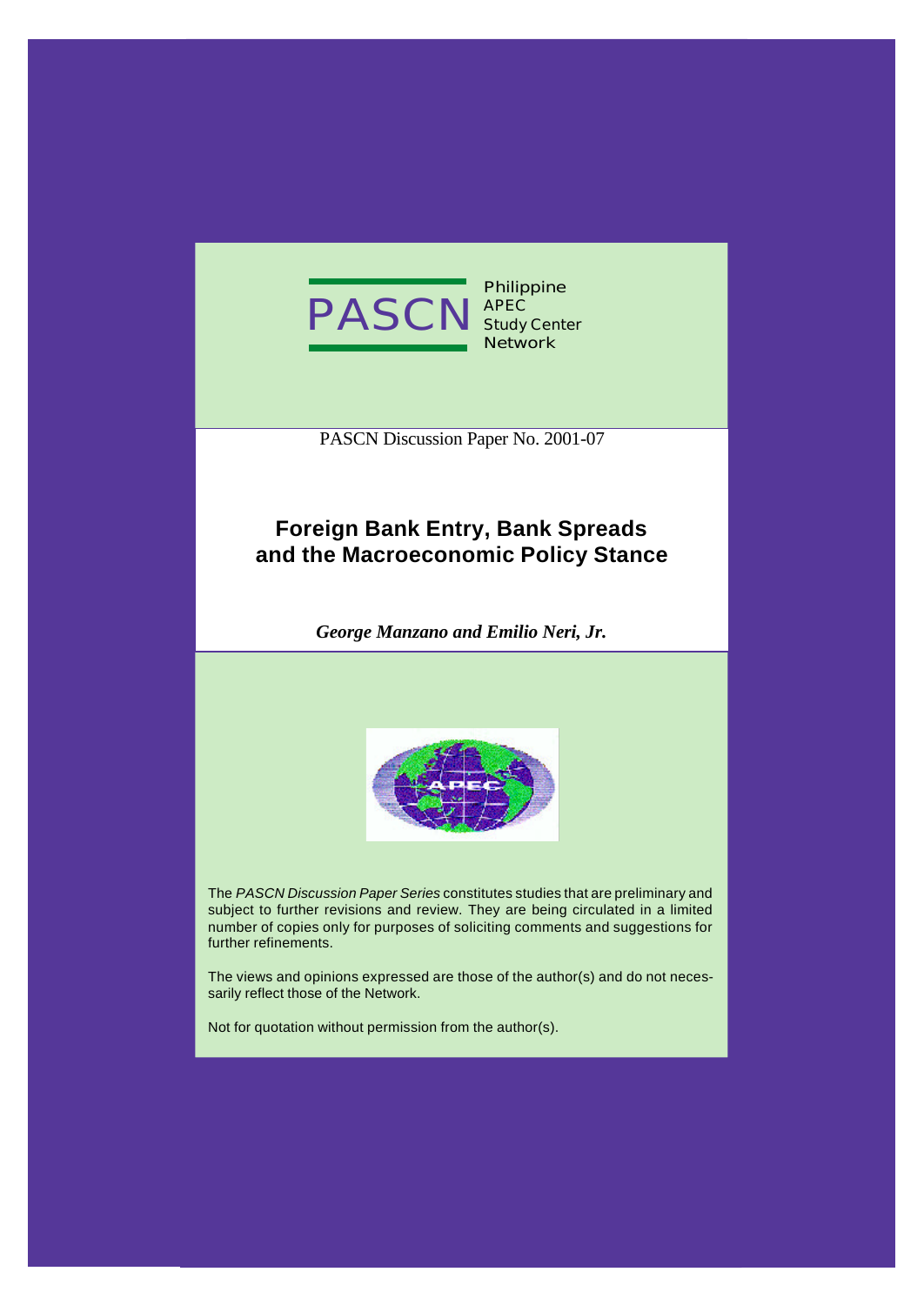

P HILIPPINE S TUDY C ENTER **NETWORK** 

PASCN Discussion Paper No. 2001-07

## **Foreign Bank Entry, Bank Spreads and the Macroeconomic Policy Stance**

*George Manzano and Emilio Neri*

University of Asia and the Pacific

December 2001

The *PASCN Discussion Paper Series* constitutes studies that are preliminary and subject to further revisions and review. They are being circulated in a limited number of copies only for purposes of soliciting comments and suggestions for further refinements.

The views and opinions expressed are those of the author(s) and do not necessarily reflect those of the Network.

Not for quotation without permission from the author(s).

For comments, suggestions or further inquiries, please contact: **The PASCN Secretariat** Philippine Institute for Development Studies NEDA sa Makati Building, 106 Amorsolo Street Legaspi Village, Makati City, Philippines Tel. Nos. 893-9588 and 892-5817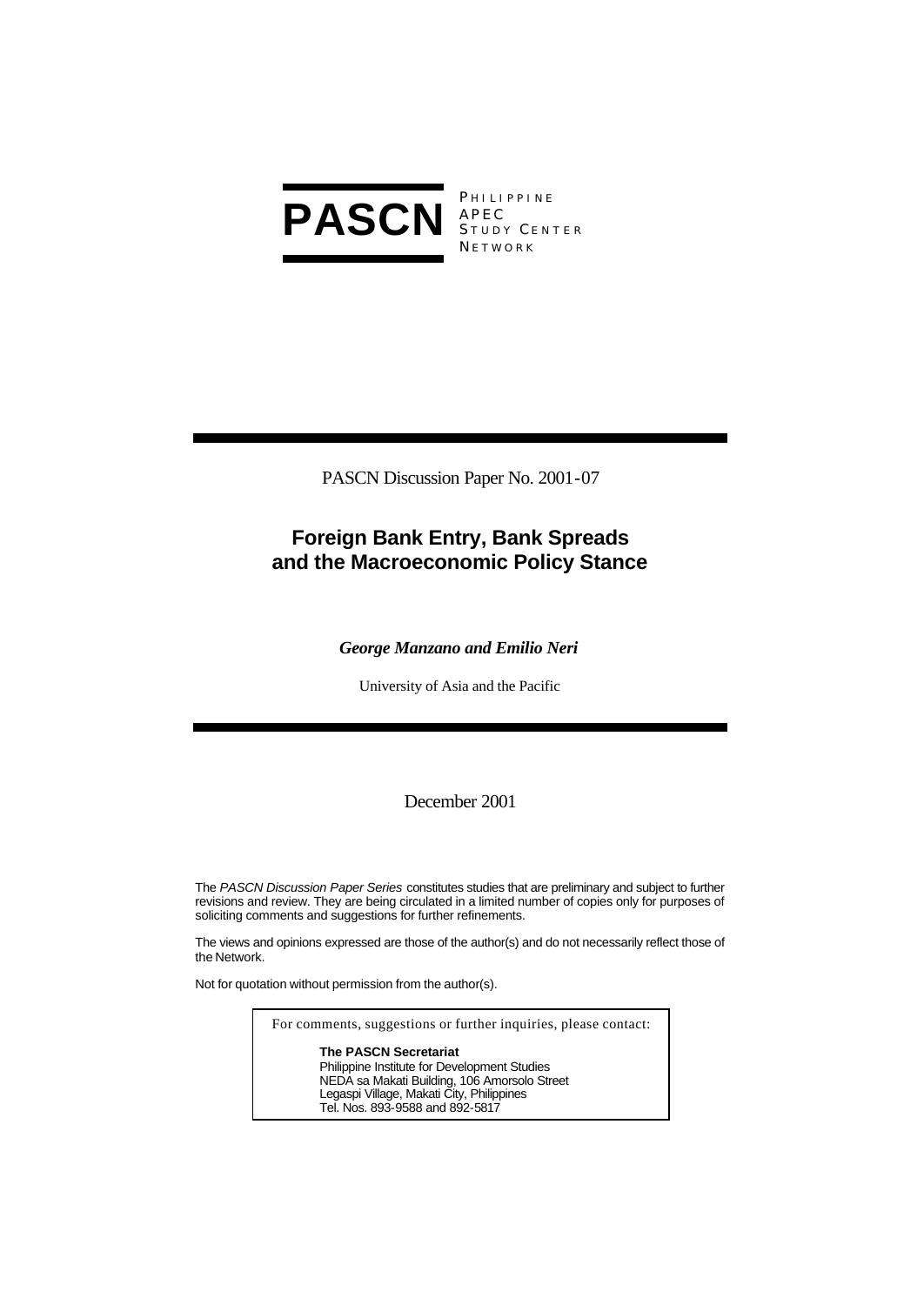### **Abstract**

The Philippine banking industry was opened to (limited) foreign entry in 1994. The liberalization measure was justified on the basis of enhanced competition. While it was observed that foreign bank entry brought about a slight deconcentration in the banking industry, there appears to be no systematic reduction of bank spreads. On the contrary, bank spreads (using alternative measures) were observed to increase in the period 1994-97, indicating that the relative profitability of banks have improved in the midst of foreign bank entry. This paper offers an alternative explanation to the 'puzzle' of widening spreads. The high interest rate policy (due to sterilization) kept lending rates high. On the other hand, there was little incentive for banks to compete for deposits through higher deposit rates because they had ready access to cheaper funds overseas owing to policies of promoting pegged exchange rates. Towards the latter part of the 1990s, a narrowing of spreads was observed. Interestingly, the narrowing of spreads was accompanied by a reversal of the macroeconomic policy stance in the 1994-97 period. The paper thus argues that the prevailing macroeconomic incentives matter in the determining outcomes of liberalization measures.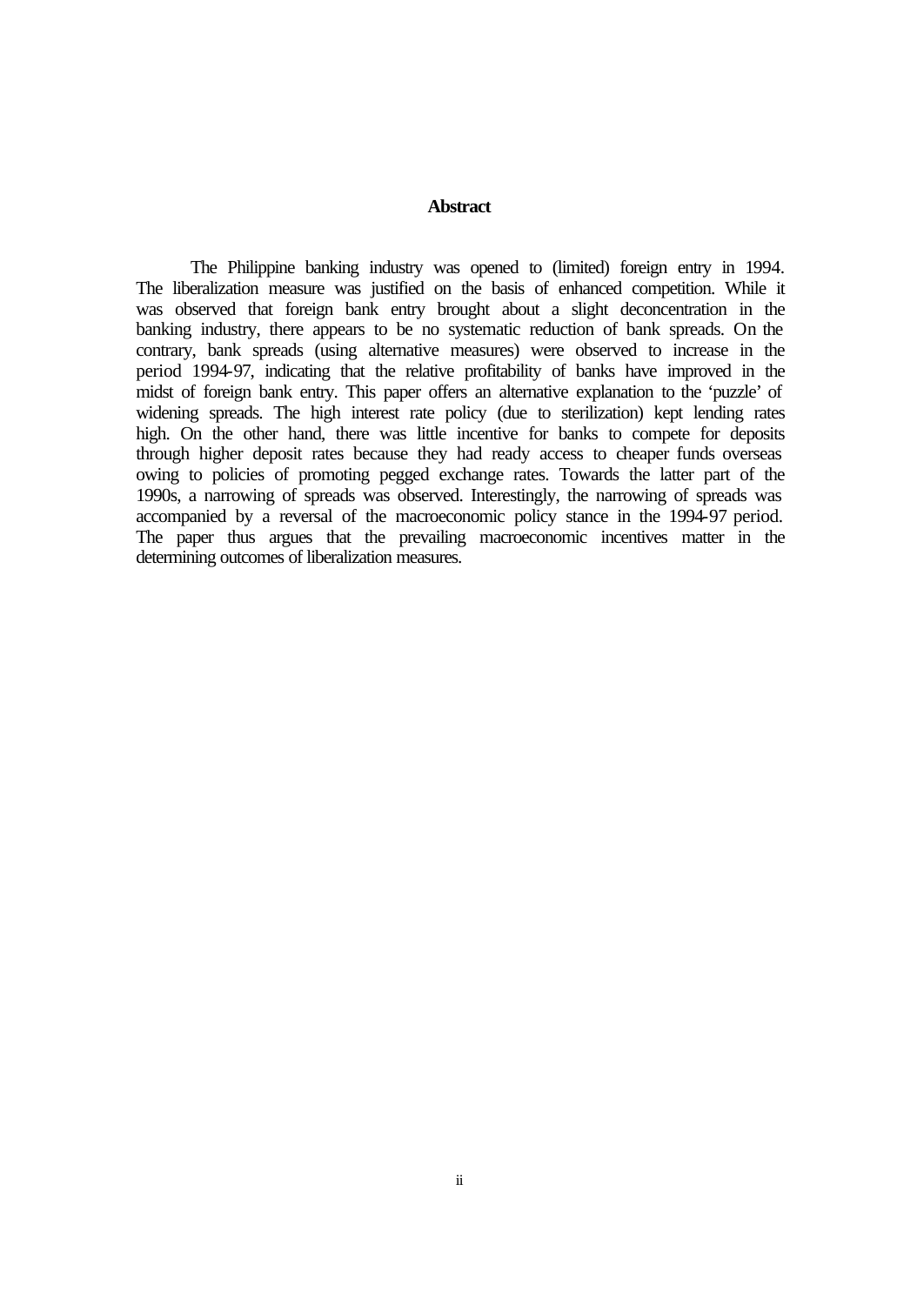### **Executive Summary**

The authors point out that the difficulties of using traditional tools in analyzing the effects of the series of policies which allowed more foreign bank participation in the Philippine banking industry since 1994. The standard Structure, Conduct and Performance (SCP) approach to analyzing the effects of foreign bank entry into the Philippines provides little explanation, however, as to why bank spreads failed to narrow despite noticeable changes in the banking industry's structure. Indeed, it is a puzzle that remarkable drops in asset, loans and deposit concentration ratios arising from more intensified foreign and local competition are not accompanied by systematic decline in bank spreads.

It can be argued that high bank spreads persisted despite entry of new banks because the effects of competition are not felt immediately. It can also be argued that the liberalization measures as stipulated in RA 7721 may be too anemic to make a mark in the commercial banking industry. While these theories can partially explain the persistence of high relative bank spreads, the authors suggest that the missing piece of the puzzle lies in the effects of macroeconomic policies in the determination of bank spreads. In particular, the macroeconomic policy mix (monetary, exchange rate policies under an open capital account regime) that prevailed during the 1993 to mid-1997 capital inflow period masked the effects of competitive forces arising from more foreign bank entry.

During the net foreign currency inflow episode of 1994 to mid-1997, the policy was generally of sterilized foreign exchange intervention to meet both the Bangko Sentral ng Pilipinas (BSP)'s tight monetary and foreign exchange targets. Maintenance of both an International Monetary Fund (IMF)-sponsored monetary aggregate targeting program and an exchange rate peg, however, often led to high interest rates. These combined policies of a 1) de facto nominal peg of the peso and 2) high domestic interest rates (which, by coincidence also had a big role in causing the currency crisis), the authors argue, had potent effects on the conduct of the banking industry that simply could not be ignored.

Using stylized facts, the authors showed that in compartmentalizing the effects of macroeconomic policy on the two main components of bank spreads, namely 1) deposit and 2) lending rates, one can have an appreciation for the importance of macroeconomic factors on bank spreads. First, deposit rates did not fall during the period under study despite the entry of foreign banks. Under the de facto nominal peg of the peso against the U.S. dollar, it became cheaper for banks to generate foreign currency denominated loanable funds than to compete for peso denominated deposits of residents. Meanwhile, to maintain the de facto peg, the monetary authorities maintained a policy of high riskfree rates on government securities through sterilized intervention. Since benchmark rates typically pre-empt lending rates, the chosen policy mix had effectively defined a floor for lending rates as well. Combining the effects of the chosen macro policy mix on both deposit and lending rates, the authors were able to provide an explanation as to how they continued to enjoy fat spreads despite the opening up of the economy to more foreign banks.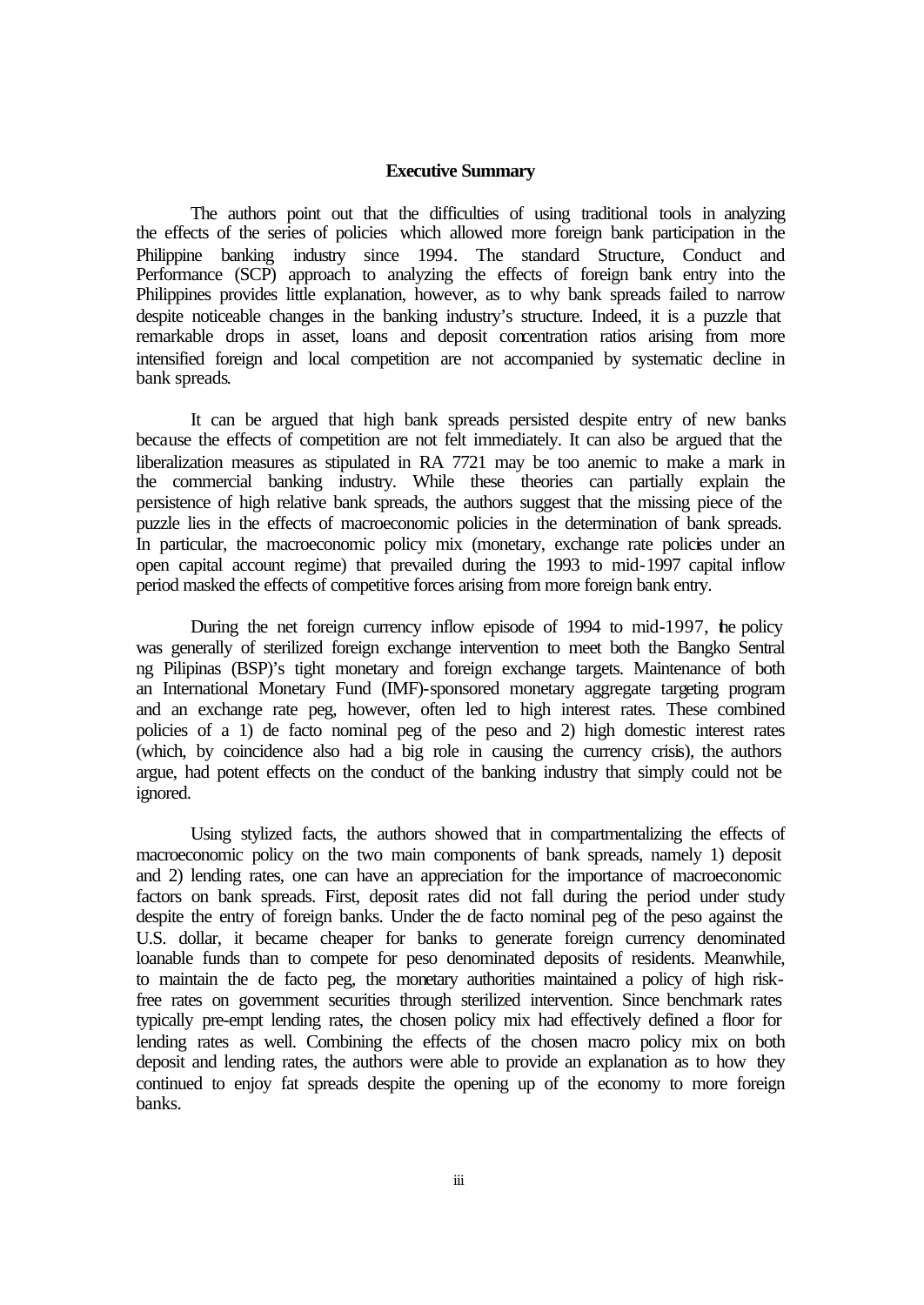## **Table of Contents**

| Abstract                                                                                                                        | $\ddot{\mathbf{u}}$     |
|---------------------------------------------------------------------------------------------------------------------------------|-------------------------|
| <b>Executive Summary</b>                                                                                                        | $\ddot{\mathbf{m}}$     |
| Table of Contents                                                                                                               | iv                      |
| List of Boxes                                                                                                                   | $\mathbf{V}$            |
| <b>List of Tables</b>                                                                                                           | $\overline{\mathbf{v}}$ |
| List of Figures                                                                                                                 | vii                     |
| I. Introduction                                                                                                                 | $\mathbf{1}$            |
| II. The Pros and Cons of Foreign Bank Presence In Developing Markets                                                            | $\mathbf{1}$            |
| III. Impact of Foreign Bank Entry in the Philippines: Concentration, Bank<br>Spreads and Macroeconomic Policies                 | 3                       |
| Stylized facts of spread behavior amidst the entry of foreign banks:<br>a.<br>The Structure-Conduct-Performance (SCP) Approach: | 5                       |
| The Effects of Macroeconomic Policies on Bank Spreads<br>$\mathbf b$ .                                                          | 6                       |
| Macroeconomic policies and deposit rates<br>$\mathbf{c}$ .                                                                      | $\tau$                  |
| <b>Combined Effects on Spreads</b><br>d.                                                                                        | 8                       |
| Macroeconomic policies and lending rates<br>e.                                                                                  | 9                       |
| IV. Summary and Conclusion                                                                                                      | 10                      |
| References                                                                                                                      | 12                      |
| Appendix                                                                                                                        | 13                      |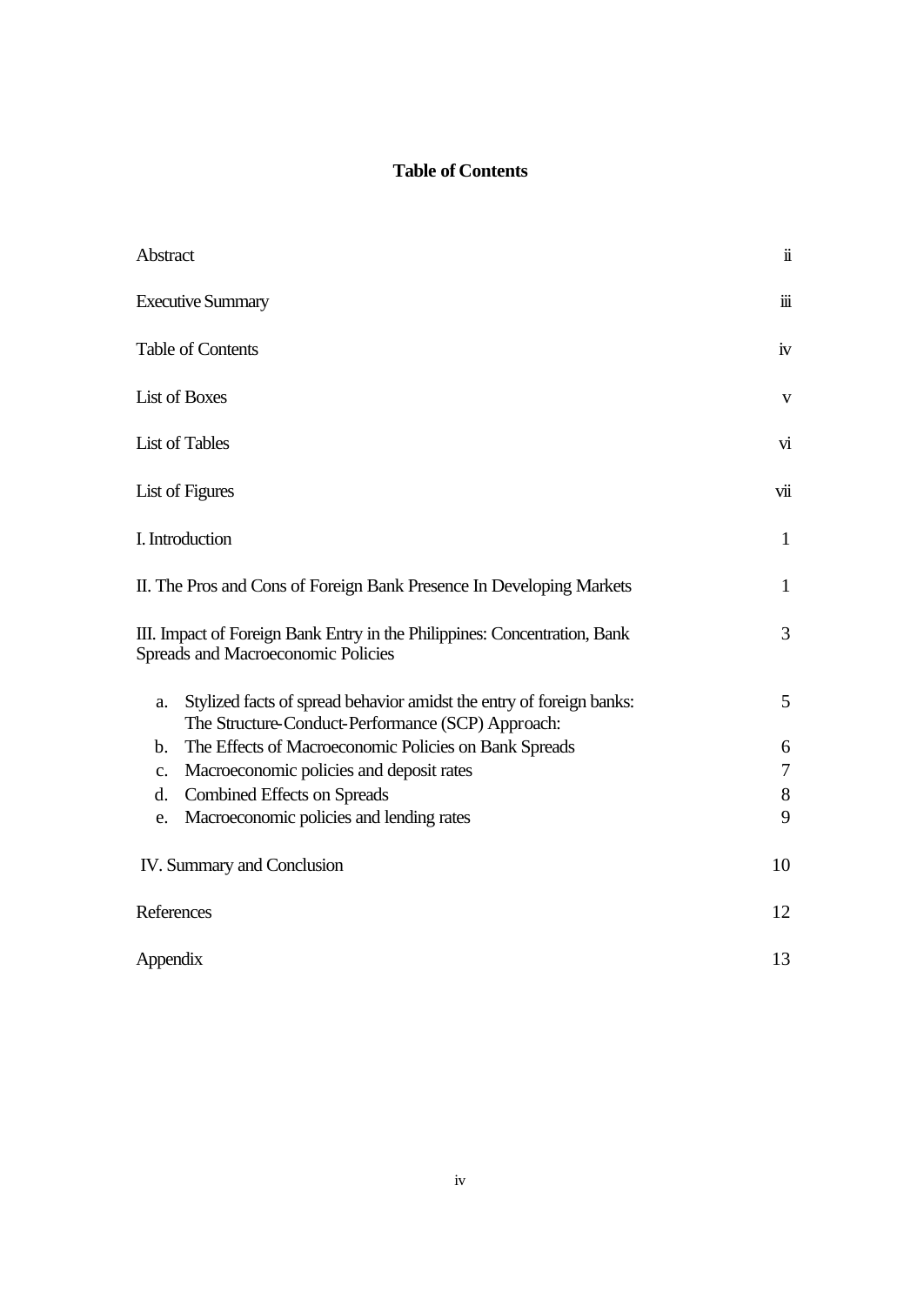## **List of Boxes**

## Number

| -1             | The Entry of Foreign Banks and Segmentation of the Loans Market        | 20           |
|----------------|------------------------------------------------------------------------|--------------|
| 2              | Alternative Measurements of Intermediation Spreads                     |              |
| 3              | A Policy Bias for Tightening: The BSP-IMF Financial Programming        | $22^{\circ}$ |
|                | Framework                                                              |              |
| $\overline{4}$ | (Notes for Figure 1 and Table 3) Intermediation Costs and Bank Spreads | 23           |
| 5              | How Did Arbitrage Opportunities Persist?                               | 24           |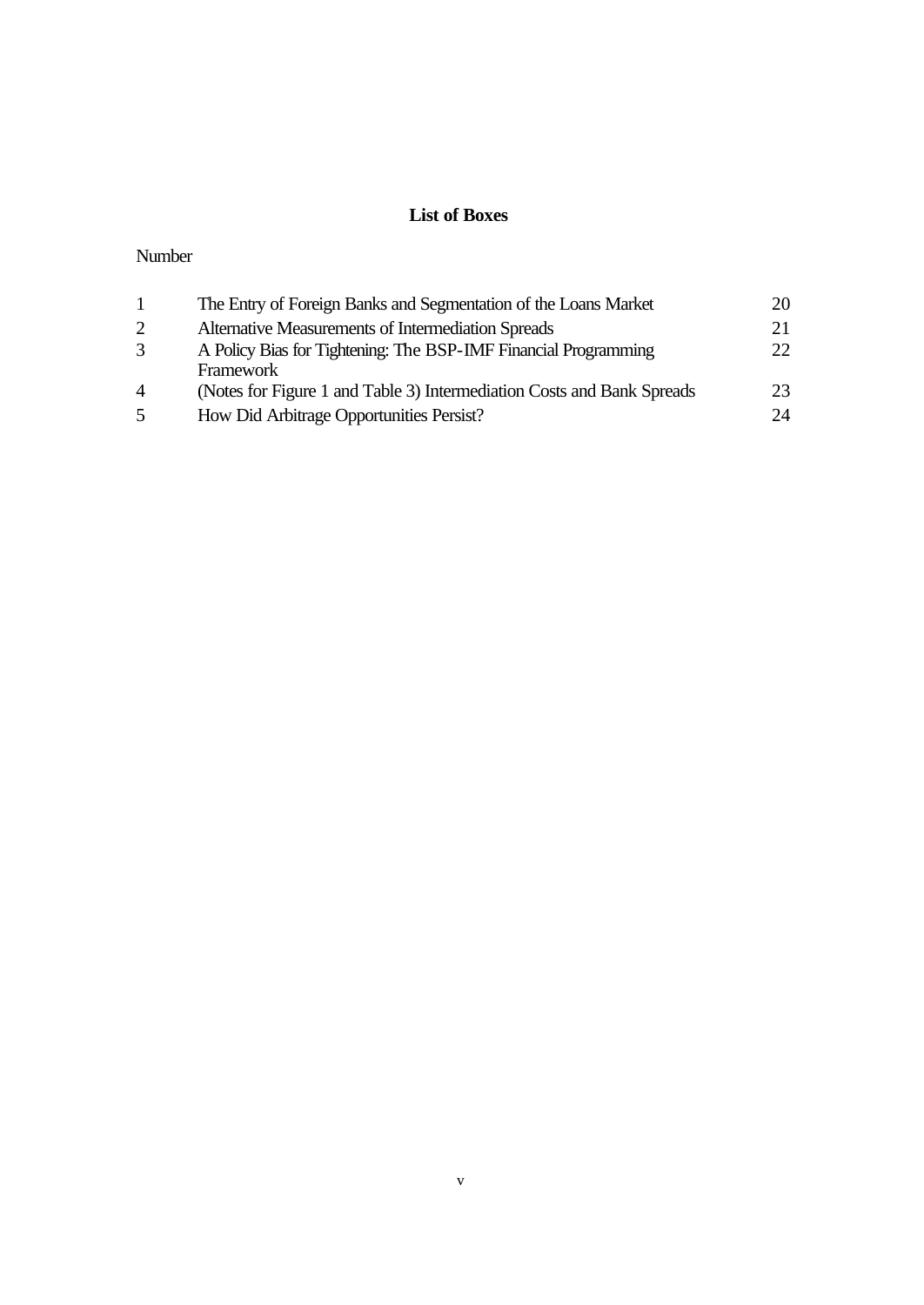## **List of Tables**

### Number

|                | List of Foreign Bank Branches And Subsidiaries   | 25 |
|----------------|--------------------------------------------------|----|
| 2              | <b>Concentration Ratios</b>                      | 26 |
| 3              | Performance Indicators of Banking Sector         | 27 |
| $\overline{4}$ | Sector distribution of KB Outstanding Loans      | 28 |
| 5              | <b>Total Loan Loss Provisioning</b>              | 29 |
| 6              | <b>Quarterly Loan Growth Rates</b>               | 29 |
|                | Average Real Deposit Growth Rate (in percentage) | 30 |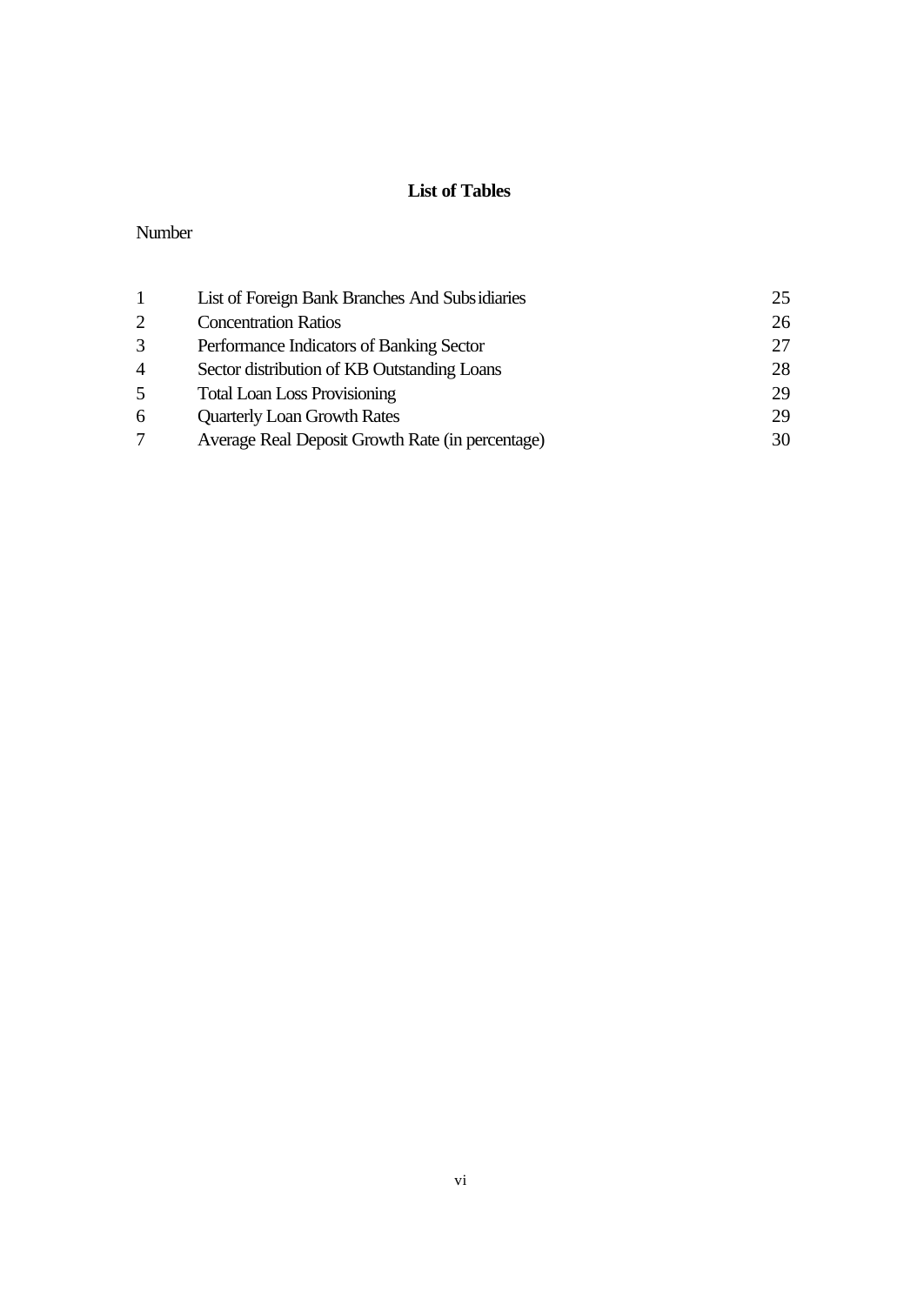## **List of Figures**

### Number

| $\mathbf{1}$   | <b>Intermediation Cost and Bank Spreads</b>                            | 31 |
|----------------|------------------------------------------------------------------------|----|
| 2              | Difference Between Risk Free T-Bill Rate (deposit rates plus other     | 32 |
|                | intermediation costs): "Risk Free" Spreads Fail To Narrow              |    |
| 3              | Peso-Dollar Spot Rate vs. Standard Deviation of Monthly First          | 33 |
|                | Differences (1990 to 1H97)                                             |    |
| $\overline{4}$ | Peso-Dollar Spot Rate vs. Standard Deviation of Monthly First          | 34 |
|                | Differences (1990 to 1999)                                             |    |
| 5              | Yield on LIBOR vs. Deposit Rates of KB System (annual averages)        | 35 |
| 6              | Dollar and Peso Denominated Liabilities of Commercial Banks (1990 to   | 36 |
|                | 1999)                                                                  |    |
| 7              | Peso Yield of LIBOR vs. Peso Yield on Local Deposits (1990 to 2000)    | 37 |
|                | Estimate)                                                              |    |
| 8              | Dollar Return on Philippines 91-day T-bills vs. Dollar Return of LIBOR | 38 |
| $\mathbf Q$    | <b>Changes In Reserve Money And Components</b>                         | 39 |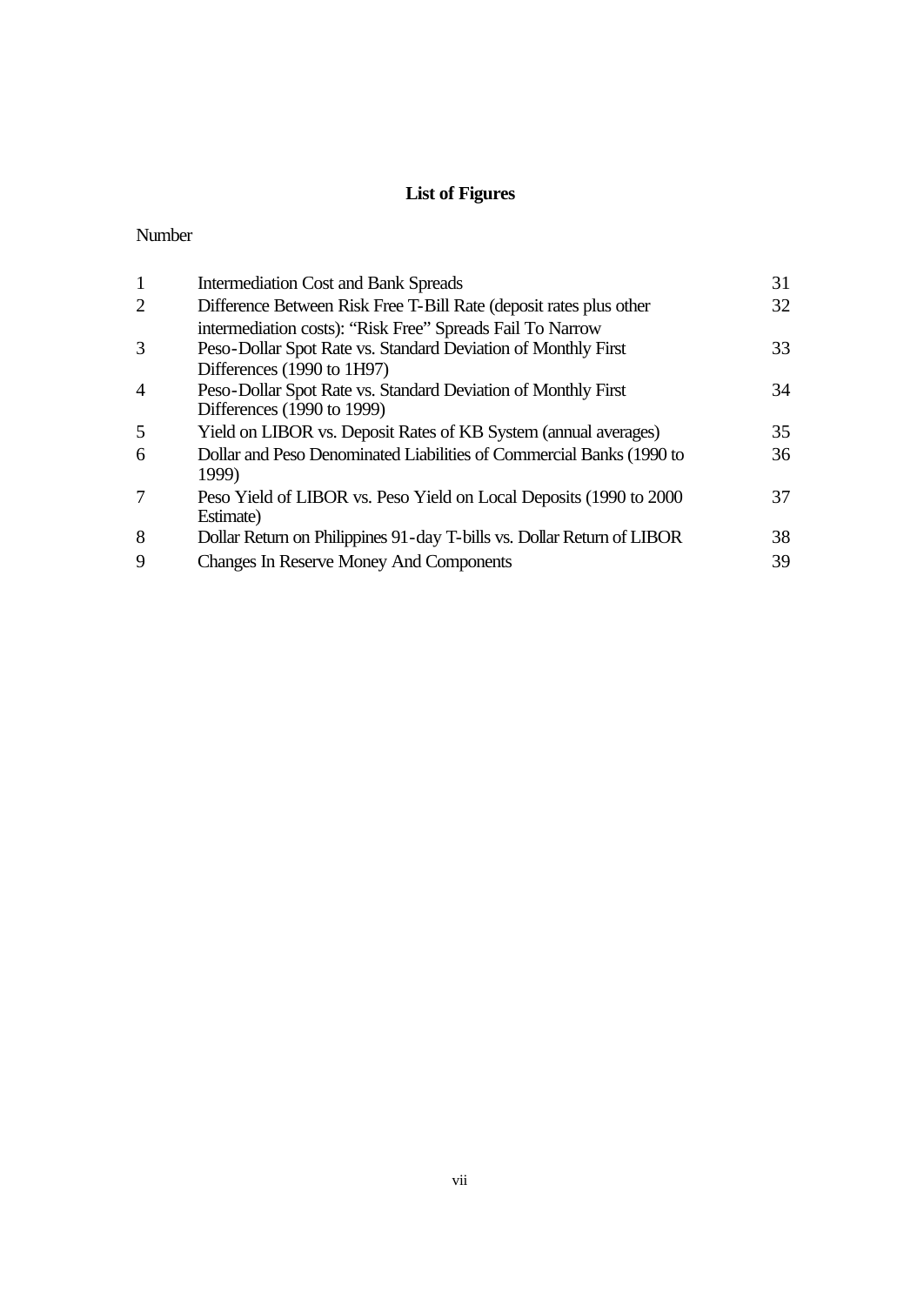## **Foreign Bank Entry, Bank Spreads and the Macroeconomic Policy Stance<sup>1</sup>**

George N. Manzano and Emilio S. Neri Jr.

### **I. Introduction**

l

Increasingly, the mantra of liberalization, deregulation and free markets is beginning to reverberate worldwide. This trend has not been lost on Philippine policymakers. Starting with the Aquino administration, and continued by the subsequent administrations, sweeping economic reforms in the areas of investments, telecommunications, trade, and infrastructure provision have been initiated. The banking sector, long thought to be "different" due to the role it plays in ensuring the smooth functioning of the payments systems, has also been subject to the liberalization drive.

In May 1994, a law liberalizing the entry and scope of operations of foreign banks in the Philippines was passed. This law allowed expanded market access to foreign banks (a maximum of 10 new banks) and accorded them national treatment though branching limitations on foreign banks are still enforced. The foreign bank community received the new charter positively. To illustrate, shortly after the passage of the new charter, ten new foreign banks entered the market.

Did the liberalized entry of foreign banks in 1994 bring out the desired outcome of more competition in the domestic banking sector?

We begin the discussion with a brief review of the merits and demerits of liberalizing the banking sector to foreign bank entry. This paper attempts to contribute to the debate over the effectiveness of the liberalization of foreign bank entry in developing economies by highlighting the role of the macroeconomic policy stance on the degree of competition in the banking sector. Specifically, it seeks to discuss the following query: What are the necessary and sufficient conditions, on the macroeconomic policy plane, for the entry of foreign banks to heighten the degree of competition in the banking system? We draw attention to the puzzle of persistent bank spreads in the two years after 1994 and the tapering off of the spreads towards 1999. We then provide an explanation for the aforementioned observation by discussing the interaction between macroeconomic incentives and bank pricing behavior. To conclude this part, we highlight the necessary macroeconomic conditions to effect competition in the process of liberalization.

## **II. The Pros and Cons of Foreign Bank Presence in Developing Markets**

The theoretical case in favor of opening up markets to foreign banks rests on the traditional arguments of competition as well as on the arguments more specific to finance such as diversification benefits. The effect of foreign bank entry on competition in the domestic banking sector focuses on the expected improvements on the technical,

<sup>&</sup>lt;sup>1</sup> Financial assistance from the Philippine APEC Study Center Network (PASCN) is gratefully acknowledged.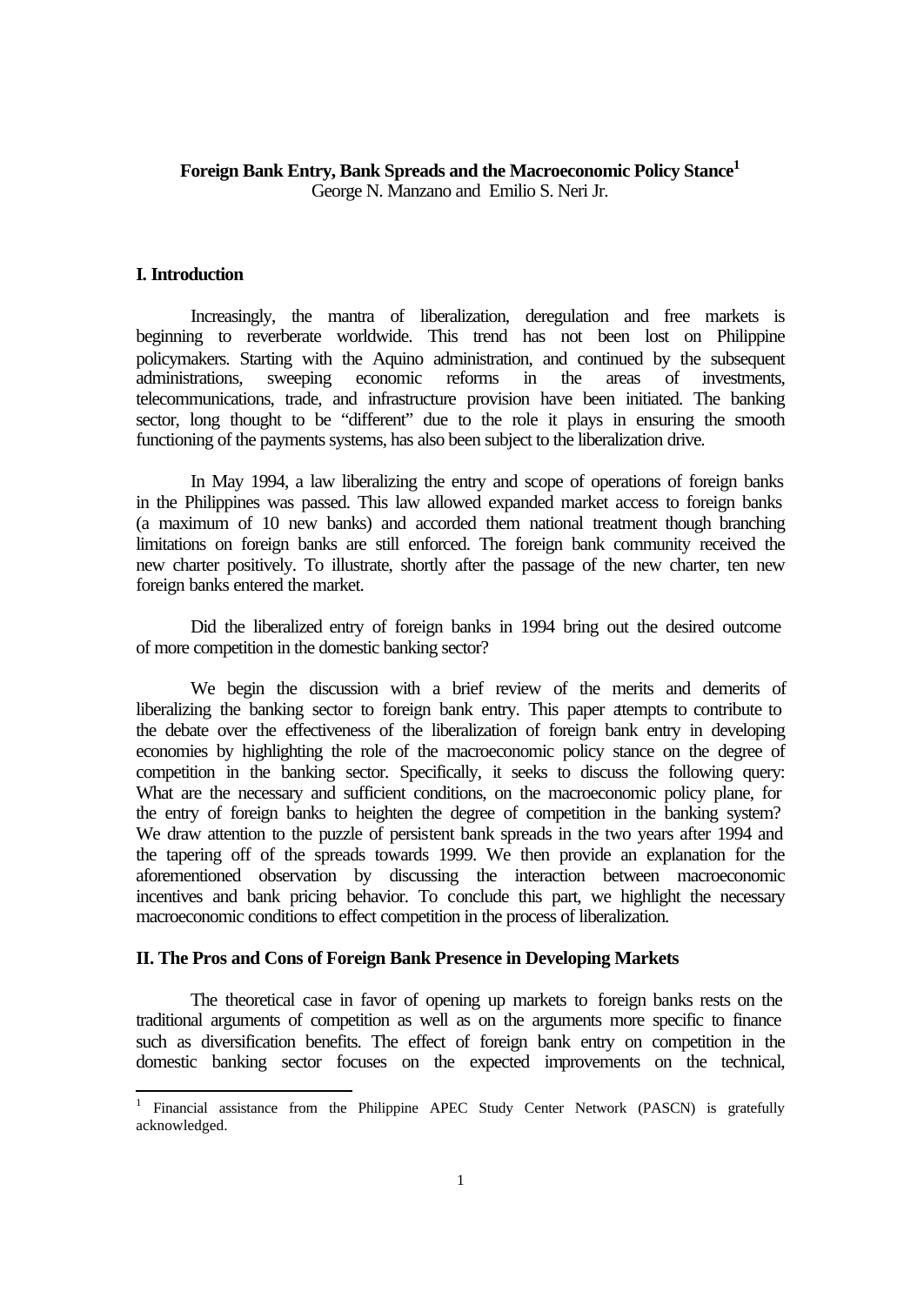allocative, and dynamic efficiencies that competitive pressure can bring to bear on the local banking industry. The entry of foreign banks is expected to ameliorate the technical inefficiencies associated with protection and draw out the benefits of lower prices, i.e., lending rates, improvements in services, and more attractive deposit rates in the domestic banking industry. In addition, cross-border entry of foreign banks can help dilute collusive domestic equilibrium as many national banking markets have long been characterized by tacit or even explicit collusive agreements by national banks (Hoschka, 1993).

It is also recognized that the entry of foreign banks also produces benefits that go beyond the standard efficiency-enhancing effects of increased competition. One such benefit is the contribution of foreign banks in developing more robust and efficient domestic financial systems. For instance, foreign banks can spur improvements in the institutional infrastructure by exerting pressure for improved regulation and supervision (Claessens and Glassner, 1997), corporate governance practices, disclosure rules, and other international practices and standards. This development can be very important since banks, due to the nature of their maturity-transforming operations, are "special" and easily subjected to bouts of instability. In a similar vein, foreign banks can bring to the local market the financial strength of their parent institutions and "import" the regulatory and supervisory services of their home-country governments, including the lender-of-lastresort and deposit insurance functions (Gavin and Hausmann, 1996).

Dynamic benefits, on the other hand, are expected to come from the speedier diffusion of technical improvements and innovations in the delivery of financial services from abroad to the local industry that otherwise would have taken longer in the absence of foreign service providers. Such innovations include credit card facilities, derivatives and fund management, etc. Anecdotal evidence suggest that foreign financial services providers do introduce new financial products, enhance the quality of existing services and spur improvements in the quality of the institutional framework (Claessens and Glassner, 1997).

Goldberg, Dages, and Kinney (2000) state that foreign bank presence can boost the amount of funding available to domestic projects by facilitating capital inflows. To the extent that foreign banks have better access to cheaper funds from their home base or from the global capital markets, they would be able to provide financing at a lower cost. Furthermore, the presence of foreign banks could help diversify the capital and funding sources for local credit and help stabilize available credit especially during crisis periods.

Arguments against the entry of foreign banks mostly hinge on the assertion that banks are "special." The concept of "over competition" underlies many of these arguments. For instance, it is feared that a massive influx of foreign banks could result in overaggressive competition or overfragmentation of the financial system. Because it is expected that foreign banks tend to select the most lucrative segments or clients in the domestic markets, the domestic banks are left to service the more risky segments of the market (Goldberg, Dages and Kinney, 2000). Such competitive pressures could pull down the future earning capacities of domestic incumbent banks, thus diminishing their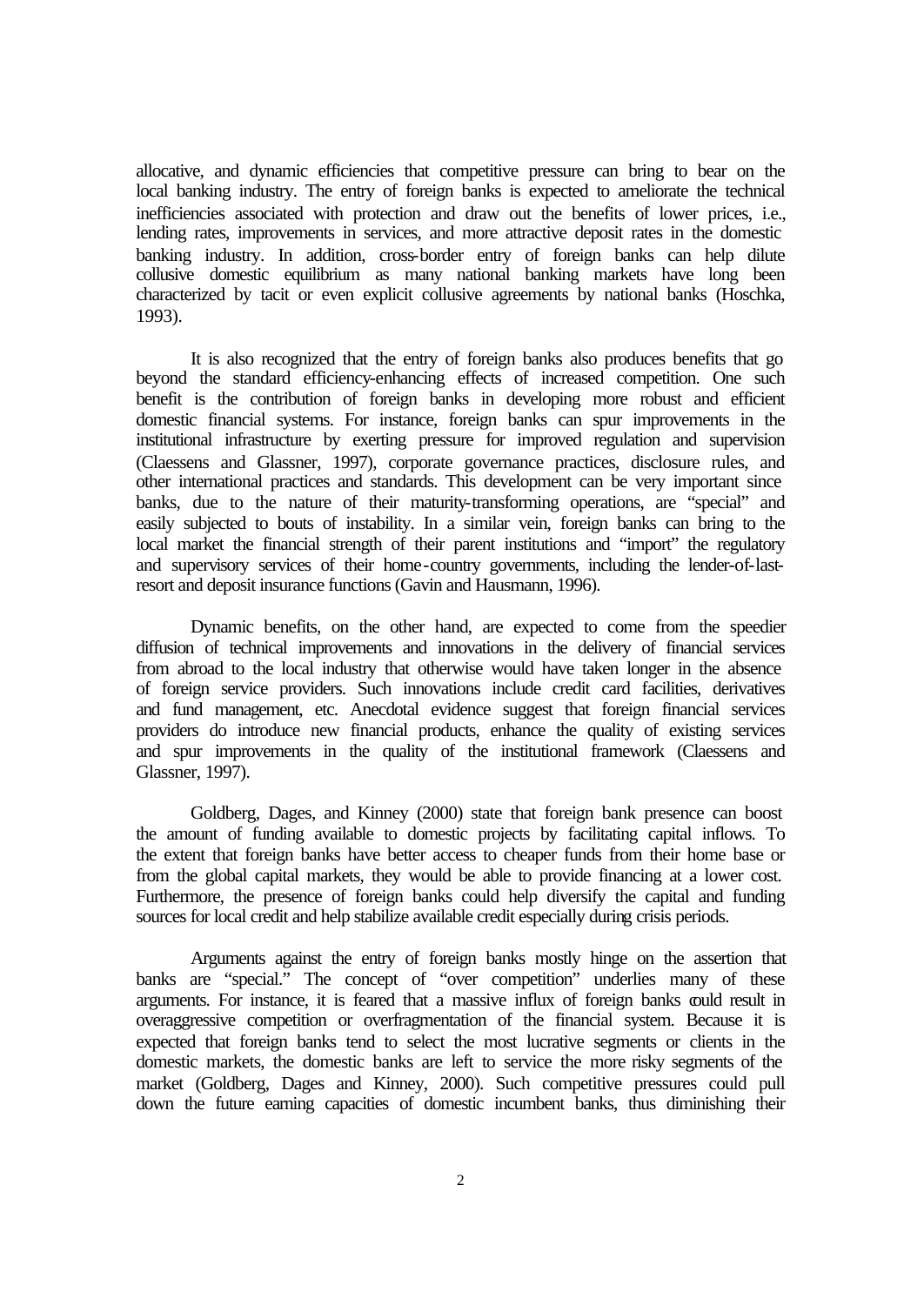"franchise values." Consequently, the difficulties could raise the incentive for bank managers to engage in more risky behavior to recoup losses, i.e., gambling for redemption.

Other reasons include infant-industry arguments on the grounds that the banking industry can be regarded as a strategic industry best left in the hands of nationals. For instance, directed lending by local banks have been employed as an instrument of industrial policy in a number of developing countries.

A number of empirical studies generally support the arguments for foreign bank entry in the domestic banking industries. For instance, Claessens, Dermiguc-Kunt, and Huizinga (1998) examines the effects of foreign entry on the domestic banking markets using a cross-section analysis of 80 countries. They provide empirical evidence that suggests that the entry of foreign banks improve the functioning of national banking markets, with positive welfare implications for the domestic economy. Country cases studies are reported in Abola (1998) for the Philippines; Jayaratne and Strahan (1997) for the US case of interstate banking liberalization; APEC (1998a) for the experience of Peru while APEC (1998b) for the related experience of Australia and Taipei. Denizer (1997) states that liberalizing the entry of banks—foreign and domestic alike—had significant effects on lowering lending rates in the Turkish banking industry in the 1980s. Goldberg, Dages and Kinney (2000) find that, in the Argentine and Mexican experiences, foreign banks generally have had higher loan growth rates than domestic banks with lower proportionate volatility of lending contributing to lower overall volatility of credit.

## **III. Impact of Foreign Bank Entry in the Philippines:**

Concentration, Bank Spreads and Macroeconomic Policies

There are at least three approaches in analyzing the determinants of bank interest margins and other measures of spreads (Saunders and Schumacher, 2000). First, margins can be related to market structure of the banking industry. Under this approach, high spreads can be said to arise as a result of monopolistic behavior on the part of banks. Secondly, changes in regulations such as reserve requirements or taxes, can affect the spread. Thirdly, issues related to risk premia, such as the interest-rate volatility, could contribute to higher interest rate margins to provide some cover or insulation against unexpected risks.

Using stylized facts, this section discusses the spread behavior of Philippine banks shortly after the period of the surge of foreign bank entry. It offers an explanation that relates the persistence of relatively high spreads during the specific period to the macroeconomic policy stance rather than to the market structure nor to intermediation costs. The analysis presented, of course, is not mutually exclusive of the other approaches but offers another "window" in viewing the behavior of banks, especially during the period of market liberalization.

a. Stylized facts of spread behavior amidst the entry of foreign banks: The Structure-Conduct-Performance (SCP) Approach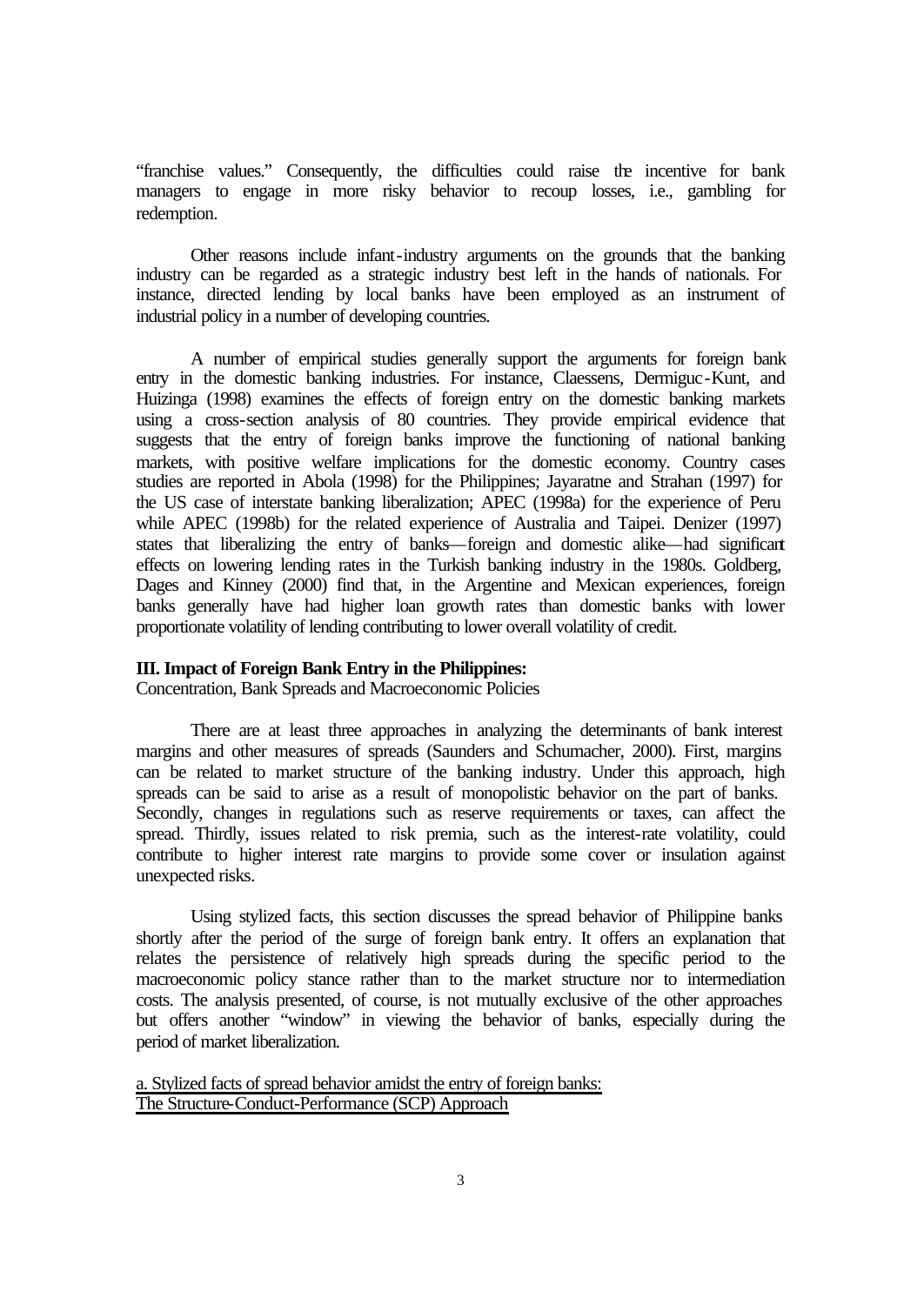A fairly standard way of assessing the impact of liberalization is the standard structure-conduct-performance approach (SCP). The rationale is that the market structure affects the firm's conduct, which, in turn, has a direct bearing on performance. Market structure is often measured by the extent of market concentration in the industry. Applying this to the banking sector, market structure is usually measured by the share of the largest banks in the total industry assets, loans or deposits. Conduct, on the other hand, dictates the degree of rivalry in the industry, which is usually reflected in the bank spread (the difference between the lending rate and the cost of funds). Performance refers to the rates of return of the banking industry compared to other industries or rates of return in other countries.

Often, high levels of market concentrations are associated with larger bank spreads and above-average returns. Recall that the case for allowing foreign bank entry rests on their impact on market deconcentration. Following standard industrial analysis, the entry of more players helps to deconcentrate the banking industry, making it more competitive. With more competition, bank spreads are expected to narrow while profitability in the industry fall to what are considered "normal" levels. Thus, under this paradigm, to achieve competitive outcomes, it is important that foreign banks have the incentive and ability to compete for the market share of the dominant players of the industry.

In applying the structure-conduct-performance analysis to the impact of foreign banks in the Philippines, it is useful to gain a historical perspective by reviewing how foreign banks were first allowed to operate in the Philippines. Prior to 1994, only four foreign banks were allowed to operate in the Philippines. These foreign banks were subject to more restrictive regulations: they could not operate as universal banks; nor engage in trust operations; nor open new branches. It is interesting to note that there remain to be just nine branches among the four "old" foreign banks, the same number they had since 1948.

In 1994, Republic Act No. 7721, which called for the establishment of a maximum of 10 new foreign banks, was passed. While not giving unrestricted branching privileges, the aforementioned law contained more generous provisions in setting up branches by foreign banks. However, to prevent foreign bank domination of the local banking industry, the law required that domestic majority-owned Filipino banks should hold 70% of total resources of the entire banking system. Due to the historical circumstances, it is important to distinguish the 10 new foreign banks from the four original foreign banks, in assessing the impact of the liberalization measure of 1994.

The response of the foreign banks to the new charter was quite positive, as mentioned earlier. In 1995, a year after the passage of the legislation, ten foreign banks entered the Philippine banking industry. The most common form of entry in 1995 was establishing full branches (see Table 1). To date, a total of 21 foreign banks operate in the Philippines, a sizeable increase from the original 4 banks.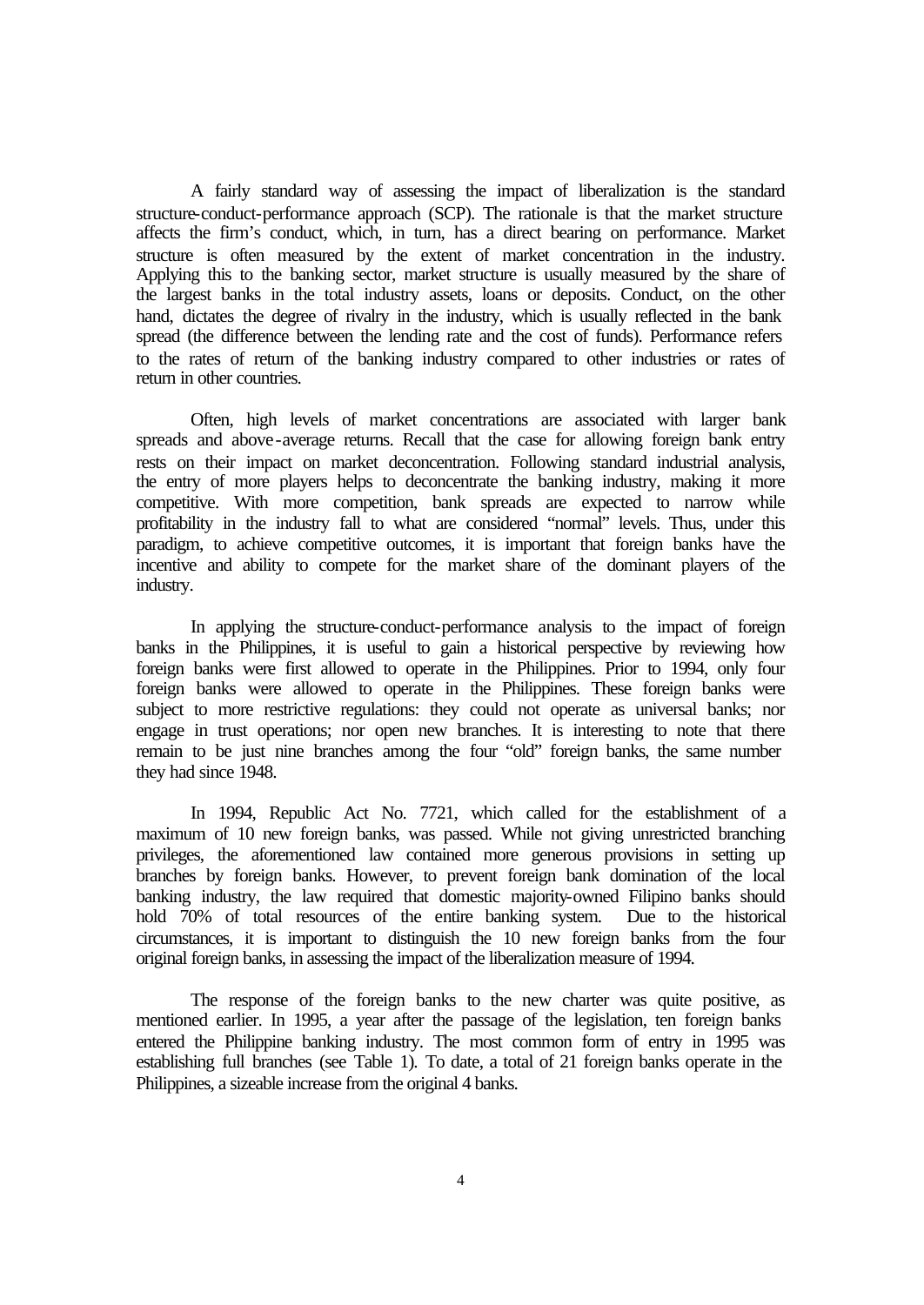Previous studies have used the structure-conduct-performance approach in analyzing the degree of competition of the commercial banking sector of the Philippines. For instance, Garcia (1992 and 1993) analyzed the structure, pricing and performance indicators of the local banking industry for 1982–91. He associated the widening spread between lending and deposit rates and the very high rates of return on equity of the local banking sector with the increase in market concentration ratio. Based on these findings, he recommended that the Philippines should liberalize the banking sector to foreign banks, a policy move that was actually implemented in 1994.

Using a similar framework, Abola (1998) analyzed the impact of the entry of the additional 10 foreign banks. He constructed several measures of concentration, indicators of bank spreads and calculations of rates of return over the period 1991 to 1997, in order to determine the impact of foreign bank entry in 1994 on competition in the local banking sector.

## *a. Stylized Fact: There was a slight deconcentration in the structure of the Philippine banking industry but there was no systematic reduction in bank spreads*

The structure of the banking industry, as gleaned from the changes in concentration ratios in assets, loans and deposits, did not appear to be significantly altered by the entry of new foreign banks for the period after 1994 and prior to the financial crisis in Asia.

As reported in Table 2, the share of the top five banks to total banking assets (all domestic commercial banks) hovered between 43% and 47% in 1991–94, the period prior to the actual entry of additional foreign banks. In 1995, when all new foreign banks have already been authorized to operate, the concentration ratio in the total banking assets of the top five banks did not change significantly. The new foreign banks, originally accounting for less than 2% in 1995, slightly increased their share in total assets to close to 3% in 1996, the year before the crisis. It was only in 1997 that the share of the top five banks in total assets decreased by around 7.63%. The share of foreign banks (old and new alike) actually got bigger from around 13% in 1996 to close to 20% in 1997. By 1999, however, the share of the foreign banks in assets declined to less than 15%.

The movements in the concentration ratios in loans mirror that of the corresponding ratios in assets. Prior to the liberalization in 1994, the top five banks account for around 40–48% of all loans. No significant changes in the concentration ratios of loans were noted when the additional foreign banks went into operation. As a matter of fact, the share of the new foreign banks was less than 4% before the crisis. This modest expansion of loans came from these banks' capital base.

Similarly, the top five local banks account for close to half of total deposits from 1991 to 1996. The entry of foreign banks did not appear to make a dent in the concentration ratios for deposits during the pre-crisis era. The share of the new foreign banks, tellingly, is less than 1% of total deposits in 1996. It was only in 1997 that their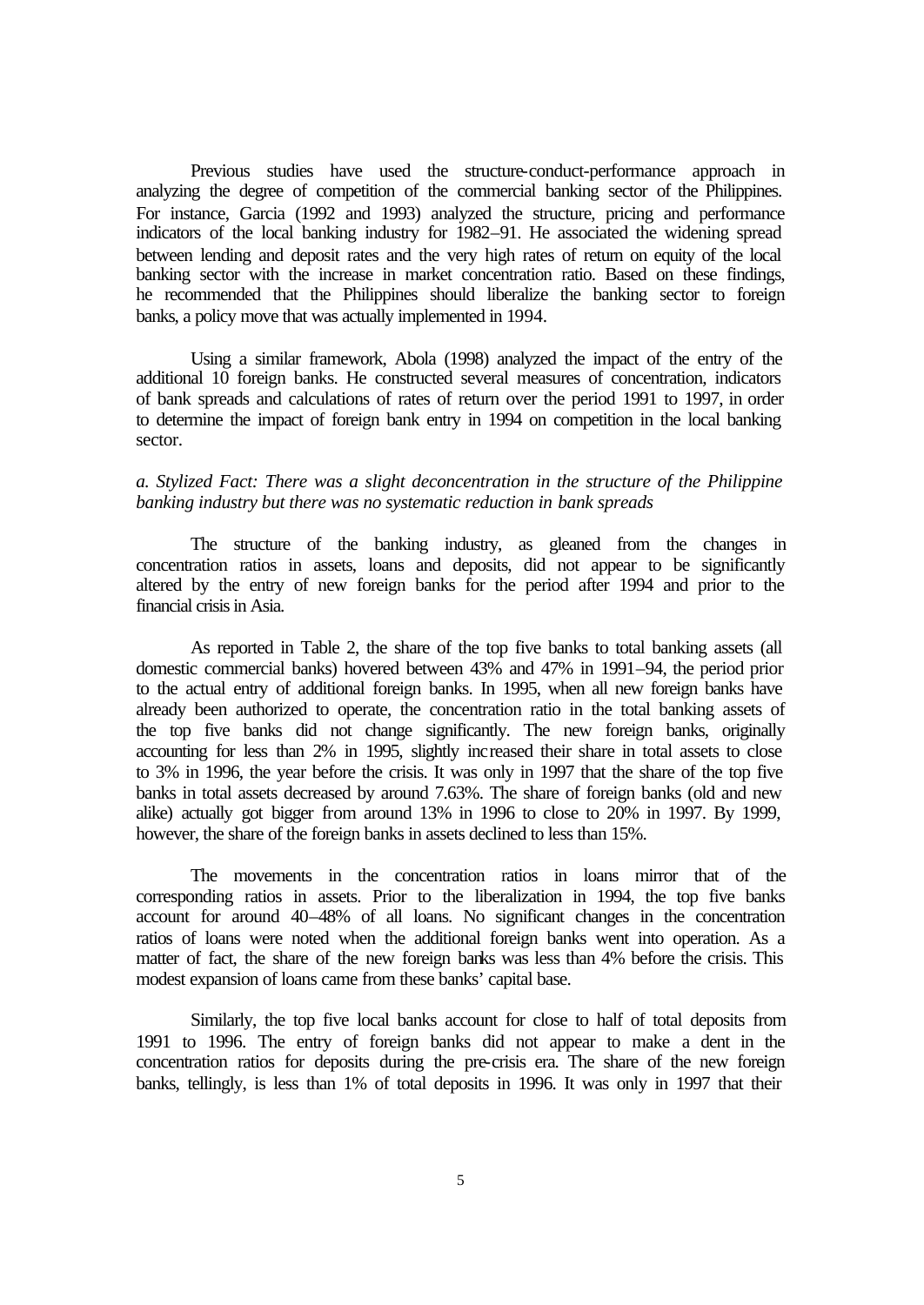share rose significantly. The low share of foreign banks in total deposits is a natural consequence of the restrictions on branching.

If foreign banks were putting competitive pressure on local banks, then their entry in 1994 should have lead to a narrowing of bank spreads in subsequent years. However, bank spreads cannot simply be captured by the difference of the lending and deposit rates owing to several implicit costs (Sorsa, 1997 and Claessens and Glaessner, 1997). Thus, Abola (1998) used the difference between the nominal lending rate and the intermediation cost (which is a catch-all variable for all other opportunity costs associated with deposits such as reserve requirements, deposit insurance, taxes, etc.) as the bank spread. In order to scale the bank spreads with the general movements in interest rates, he constructed a ratio of the bank spread to nominal lending rate. See Box 2 for a discussion on the alternative measures of spreads.

As Figure 1 reports, intermediation costs have steadily declined from 1991 to 1997. The post liberalization analysis of the impact of foreign bank entry in the Philippines in the pre-crisis years of 1995 and 1996, showed only slight improvements in terms of deconcentration and reduction in profit rates in the commercial banking industry. Barring major structural change in the banking industry, bank spreads should have narrowed after the advent of foreign banks. Surprisingly, however, bank spreads started to climb in 1994–97, indicating that the relative profitability has gone up in the midst of the entry of foreign banks<sup>2</sup>. Abola's  $(1998)$  general analysis of using the structure-conduct-performance indicated that while the entry of foreign banks has injected some amount of competition into the commercial banking industry, this apparently has not been enough to bring down bank spreads to levels lower than the preliberalization period. In fact, spreads only began narrowing substantially in 1999, a time when concentration ratios saw a substantial rise. This observation appears as a puzzle.

#### *b. The Effects of Macroeconomic Policies on Bank Spreads*

l

It can be argued that high bank spreads persist despite entry of new banks because the effects of competition are not felt immediately. It can also be argued that the liberalization measures as stipulated in RA 7721 may be too anemic to make a mark in the commercial banking industry. While these theories can partially explain the persistence of high relative bank spreads, we suggest that macroeconomic policies play an important role in determining bank spreads.

Often, in considering the effects of liberalization on an industry, macroeconomic issues are set aside, and policy issues revolve around "fair" pricing and providing "level playing fields" to all industry participants by removing barriers to entry. Thus, in a

 $2^2$  A test to determine difference in the means of the spreads in the pre-foreign bank entry liberalization period (1991–94) with the post foreign bank entry liberalization period was carried out (1995-99). The spread was computed according to the accounting method (see Box 2). The test showed that there was no significant difference between the spreads in the two periods. A similar test carried out for the variable, accounting spread as a proportion of lending rate, showed that the mean values of this variable in the post liberalization actually increased in the post-liberalization period at the 5% degree of significance.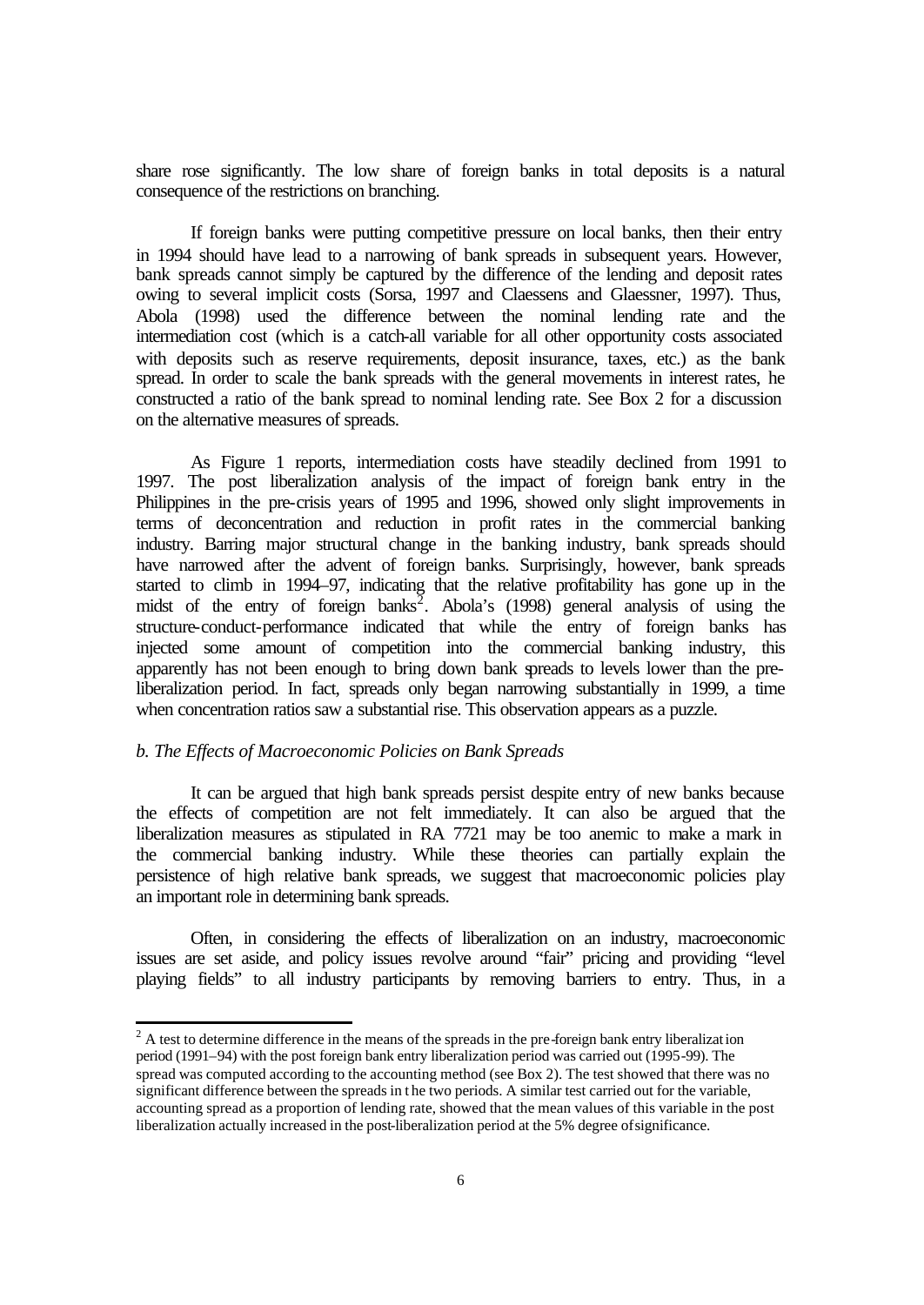departure from the standard "microeconomic" analysis, (i.e. the structure-conductperformance approach) we wish to emphasize the interaction of the macroeconomic environment and the pricing behavior of banks as central to understanding the puzzle of the persistent bank spread in the Philippine banking industry two years after limited liberalization of foreign bank entry and the subsequent drop of spreads in 1999.

Admittedly, the spread, after controlling for intermediation costs still contains the risk premium. Risk premium is linked with the degree of uncertainty in the system. Because highly volatile interest rates inject uncertainty, the variance of the interest rate is usually made an indicator of risk premium (Saunders and Schumacher, 2000). The connection between the entry of foreign banks and the degree of volatility of interest rates is not very clear, however<sup>3</sup>. Thus, it may be difficult to establish a systematic relationship between liberalization and risk premium as understood in a macroeconomic sense as volatility of interest rates.

It is true that higher risk premia calls for higher spreads. However, bank spreads could not go lower than the difference between the Treasury bill rates and the cost of funds (which are largely determined by the savings interest rate plus the intermediation  $costs$ ). Thus the difference between the (risk-free) Treasury bill rates<sup>4</sup> and the cost of funds is effectively the minimum spread. The presence of risk premia could cause the spreads to widen. The fact that the difference between the Treasury bill rates and cost of funds has widened in the years during the liberalization implies that the minimum spread has also widened (see Figure 2).

### *c. Macroeconomic policies and deposit rates*

l

What macroeconomic policies were in place following the liberalization measures that allowed banks to maintain high spreads? Judging by the observed movements in the peso-dollar exchange rate under its newly de-controlled foreign exchange market it is quite evident that, between 1994 to mid-1997, monetary authorities deliberately kept the movement of peso-dollar exchange within a very narrow band (see Figures  $\overline{3}$  and  $\overline{4}$ )<sup>5</sup>. During the net foreign currency inflow episode of 1994 to mid-1997, the policy was generally of sterilized foreign exchange intervention to meet both the Bangko Sentral ng Pilipinas (BSP)'s tight monetary and foreign exchange targets (see Box 3). Maintenance of both an International Monetary Fund (IMF)-sponsored monetary aggregate targeting program and an exchange rate peg, however, often requires maintaining relatively high interest rates, similar to the effects of sterilized foreign exchange intervention would have on interest rates under a fixed exchange rate regime (World Bank 1996).

 $3$  Saunders and Schumacher (2000) showed that spreads for a cross section of banking systems in developed countries vary with the volatility of interest rates (an indicator of risk).

<sup>&</sup>lt;sup>4</sup> While indicators such as the PHIBOR can serve as alternative benchmark for lending rates, the authors

chose the 91-day T-bill rate given its longer time series.<br><sup>5</sup> Hernandez, Montiel (2001) and Calvo, Reinhart (2001) provide empirical evidence that during the precrisis period (1994 to 1997) the exchange rate regime of the Philippines was not a managed float, as declared by the Philippines to the IMF, but was more of a 'soft peg' owing to a fear of floating.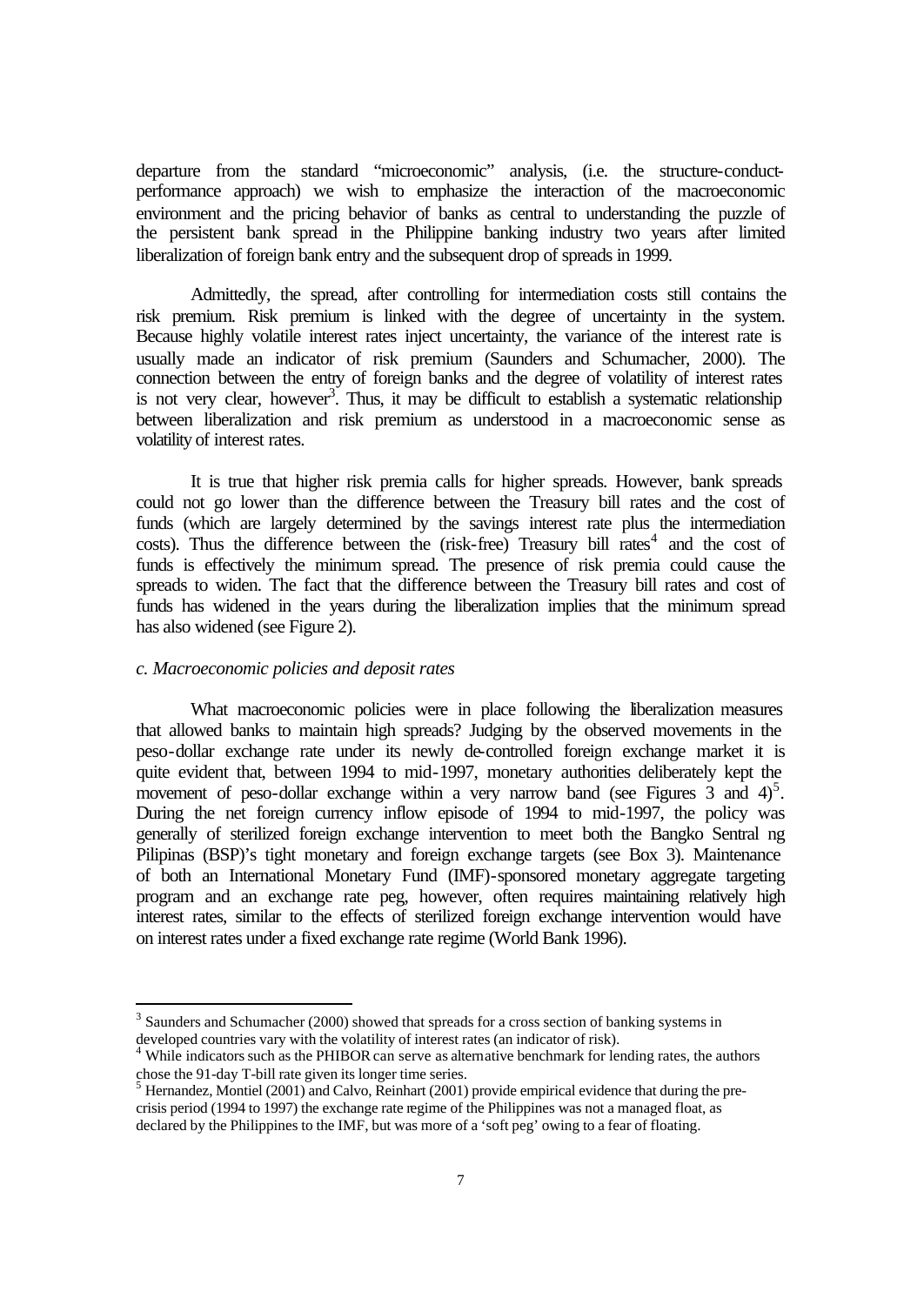However, the crisis in mid-1997 led to the collapse of the de facto peg of the peso to the dollar. In 1998, the macro policy mix had to be adjusted substantially in view of the Asian currency crisis. While the peso-dollar rate was allowed to move within a wider band, interest rates were kept high by the BSP as a means to stabilize capital outflows. Monetary aggregate targeting was therefore abandoned in favor of defending the peso through tight monetary policy.

By 1999, however, the more stabilized currency markets in Asia allowed the local monetary authorities to shift to a different policy mix. With the easing of capital outflows and effects of contagious currency volatility virtually disappearing, the local monetary authorities were able to adopt a more flexible exchange rate regime and enabled them to revert to their previous monetary policy regime of monetary aggregate targeting.

How does this macroeconomic policy mix (sterilization) affect the pricing decisions of local banks on both lending and deposit rates? Recall that a bank spread is basically the difference between the lending rate and the cost of loanable funds, of which rates paid on deposits are an important component.

### *d. Combined Effects on Spreads*

l

To assess the effects of the chosen policy mix we consider first their effects on deposit rates. For banks, a consistent effort of the monetary authorities to fix the level of the exchange rate fuels expectations that exchange rate will remain stable in the future. It also signals that there is very little risk in funding bank loans through foreign currencies, i.e., low foreign exchange risk. And since the interest rates on foreign debt-instruments as depicted by the annual peso equivalent of the three-month  $LIBOR^6$ —were typically lower than the marginal cost of raising peso deposits, banks were encouraged to fund a growing share of their assets through foreign currency denominated liabilities. The differentials were, in fact, even more pronounced during the liberalization period (see Figure 5). In addition, the regulatory structure<sup>7</sup> favored dollar rather than peso intermediation (Lim, Woodruff 1998). Thus, it is no surprise that in 1995 and 1996, the dollar denominated deposit liabilities of commercial banks expanded dramatically (see Figure 6).

This incentive to engage in more dollar-intermediation has implications on the deposit rates and indirectly on bank spreads. This policy and regulatory regime would tend to put less pressure on banks to compete for peso deposits. This is especially true when we consider the relatively higher costs of time deposits  $\frac{8}{3}$ , which can be taken to be

 $6$  This is derived by simply adding the yield on the LIBOR and the rate of depreciation of the peso against the U.S. dollar. This, in effect, is the peso cost of generating foreign or dollar denominated funds.<br><sup>7</sup> Another factor that foreign currency intermediation is the fact that banks are able to claim tax savings of

<sup>35%</sup> on deposit interest expense from Foreign Currency Deposit Units (FCDU) deposits while they only incur a 10% tax liability for lending in foreign currency loans to residents (IMF 1998). Another source of incentive for raising funds through more dollar deposit-liabilities is the fact that there is no reserve requirement on foreign currency deposits while the reserve requirement for peso deposits continued to be one of the highest in the region.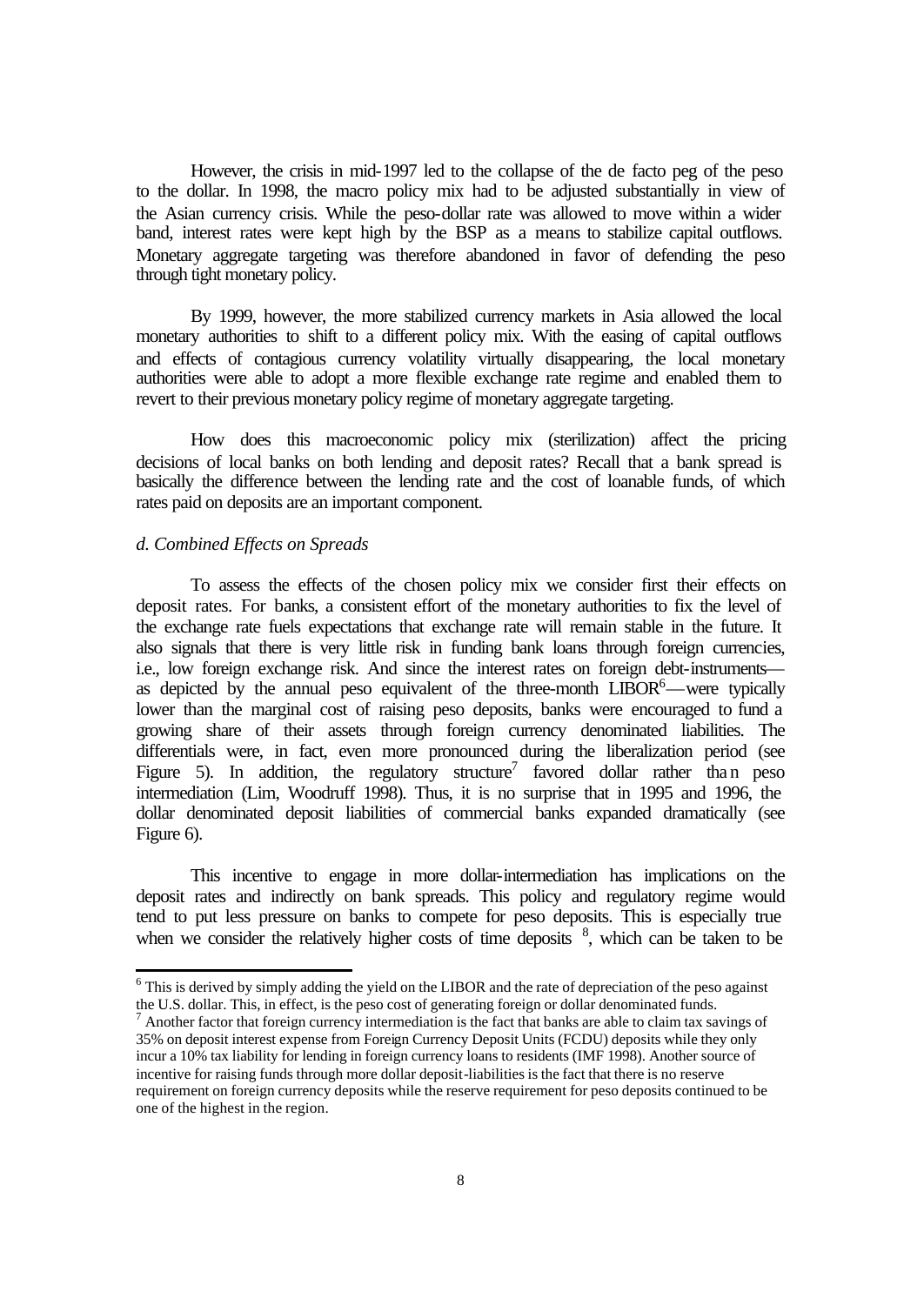the marginal cost of generating funds for banks, compared to dollar deposits. The switch to the more attractive dollar intermediation implies that there would be little motivation to bid up the deposit rates in order to generate more deposits. In effect, the substitution of peso with dollar as sources of bank funds would tend to lower the cost of funds of local banks and lead to wider bank spreads.

Of course, the bidding up of deposit rates as the number of players (foreign and local banks alike) increase could be stymied by restrictions on establishing branches or by specific strategies pursued by the foreign banks. Since the granting of full licenses to operate in 1994, the new foreign banks did not embark on an aggressive strategy of branching.

This behavior implies that foreign banks prefer to concentrate on the loans market and using other sources, other than deposits, as loanable funds. Notwithstanding this behavior, the macroeconomic incentives, which affect both domestic and foreign banks on the deposit side, are not conducive to increasing deposit rates.

As expected, banks lost appetite for funding bank lending through dollar liabilities when the crisis struck in mid-1997 and the narrow peso-dollar rate band could no longer be maintained. This can be seen in the reversal of the rising trend of foreign currency borrowing and deposit-taking during the pre-crisis surge of foreign capital (see Figure 7). In fact, there was still very little interest among banks to borrow during the peso's appreciation in 1999.

### *e. Macroeconomic policies and lending rates*

l

Looking now at the other side of the coin—the lending side—we argue that the same policy mix chosen by the monetary authorities were also key to keeping interest rates relatively high, which, in turn allow intermediation spreads to remain high.

How did the aforementioned macroeconomic policy-mix affect lending rates? The answer obviously depends on the rate setting mechanism of the local banks. It is very much affected by the 91-day Treasury-bill rate. Since the latter is generally considered the least-risky debt instrument in the country, how it moves affects lending rate behavior in two important ways. First, it serves as a benchmark<sup>9</sup> for bank loans. And since interest

<sup>&</sup>lt;sup>8</sup> Take note that some of these foreign currency deposits were in fact US dollar Floating Rates Certificate of Deposits (FRCDs) brought in from offshore. Savings and demand deposits alone grew sluggishly. Special savings deposits, however, rather than regular savings deposits provided a good portion of the growth. Although classified on the balance sheet as savings deposits, special savings deposits actually earn rates only slightly lower than time deposits and are therefore significantly more expensive than the 2-3% paid on regular savings deposits.

 $9\degree$  Some observers raised the issue about what the true benchmark is for bank lending rates. While the 91day T-bill rate is generally recognized as the benchmark yield, it is often pointed out that the Philippine Interbank Offered rate (PHIBOR) had sometimes been a better basis for bank lending rates, particularly during the years 1998 and 1999. However, the fact that yields for the PHIBOR had often been higher than the 91-day T-bills, the argument that bank spreads did not decline due to the failure of benchmark rates to fall becomes even stronger.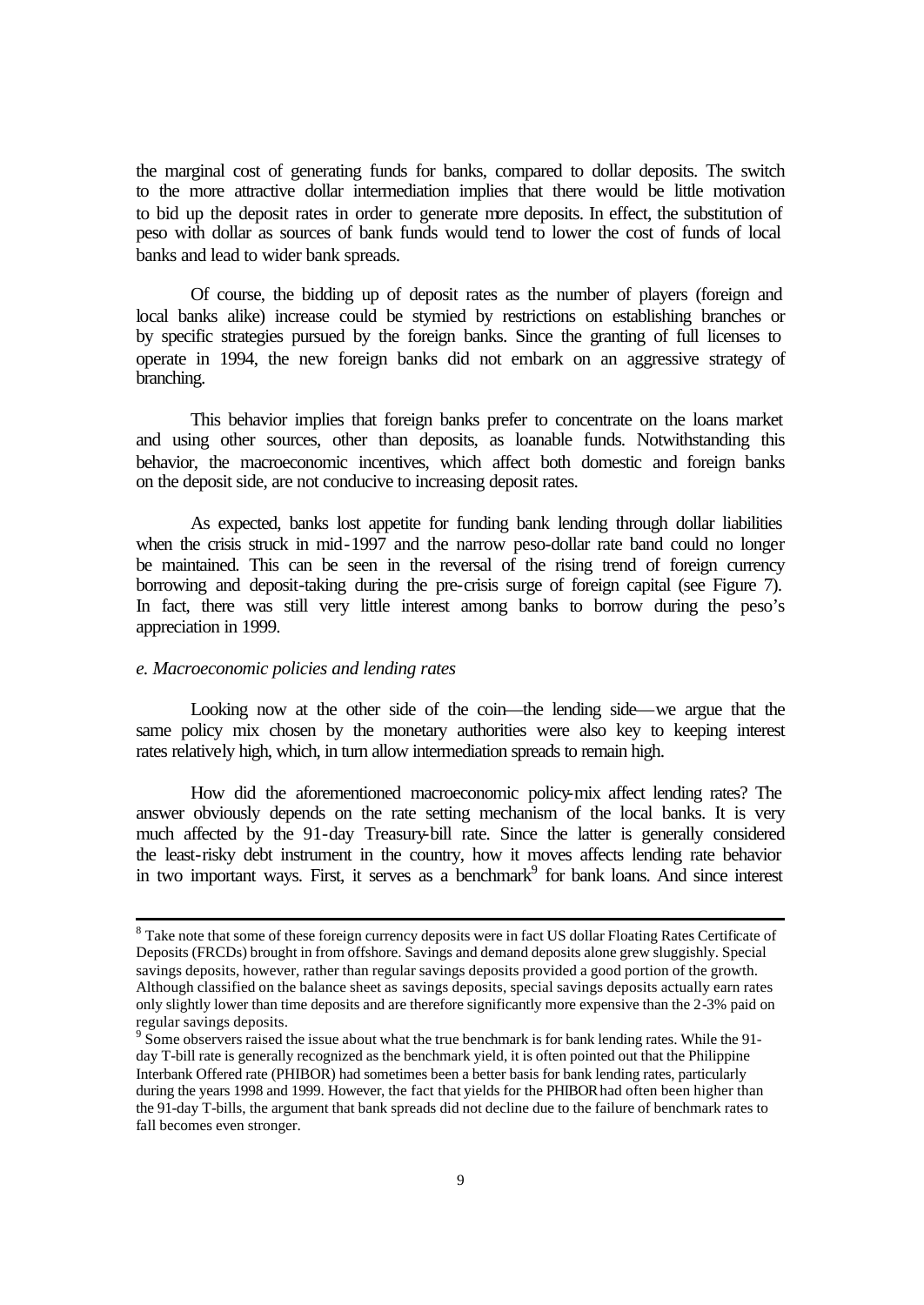on these instruments typically amount to the opportunity cost of bank lending to riskier private entities, its rate often preempts movements in the average lending rate.

It is not difficult to show that lending rates or the return on any peso-denominated debt instrument, for that matter, yielded very attractive returns. Since the returns on 91 day T-bills, in dollar-terms, consistently exceeded the returns on the LIBOR (ranging from 490 to more than 1,100 basis points!), implicitly, lending rates in the Philippines remained quite high (see Figure 8).

The gap between the high Treasury bill rates and the low interest rates overseas during the mid-1990s represents profitable arbitrage opportunities. Therefore, given functioning capital markets, this gap is expected to disappear quite quickly unless a large premium is required to motivate investors to hold onto Philippine financial assets. However, while structural or institutional factors are often suspected for the failure to remove the price differential, macroeconomic factors may explain the failure to eliminate such arbitrage opportunities (see Box 5).

### **IV. Summary and Conclusions**

The combined effects of the chosen macro policy mix on deposit and lending rates are not inconsistent with the patterns of bank spreads. Bank spreads, given the macroeconomic incentive outlined earlier, remained high during the pre-crisis liberalization period simply because the reference rate of lending rates did not decline substantially with the entry of foreign banks. Also, since foreign currencies were much easier and much cheaper to tap, banks found no urgency in bidding up the deposit rates to generate peso-denominated deposits. Macroeconomic forces, thus, were critical in determining bank spreads during the capital inflow period.

During the capital outflow episode, the change in the policy mix did not immediately lead to a narrowing of spreads. Again, while the peso was allowed to move within a much wider band (which kept banks from aggressively sourcing their loanable funds from offshore channels, like they did before the inflow episode), spreads remained high mainly as a result of higher lending rates. However, when the currency volatility in Asia diminished in 1999, lending rates fell along with key policy interest rate. As a result spreads declined remarkably in 1999.

In the final analysis, did the entry of foreign banks inject competition in the local banking sector?

The fact that variations in intermediation spreads were explained by the government's chosen macroeconomic policy regime suggests that macroeconomic policies may mask the intended effects of foreign bank entry on competition in the local banking market. The macroeconomic incentive structure adopted during 1994–98 served to maintain relatively wide bank spreads than local banks would otherwise enjoy in the face of competition from foreign banks. A chance to fully implement a different exchange rate regime by 1999 led to a sharp narrowing of spreads, despite a slight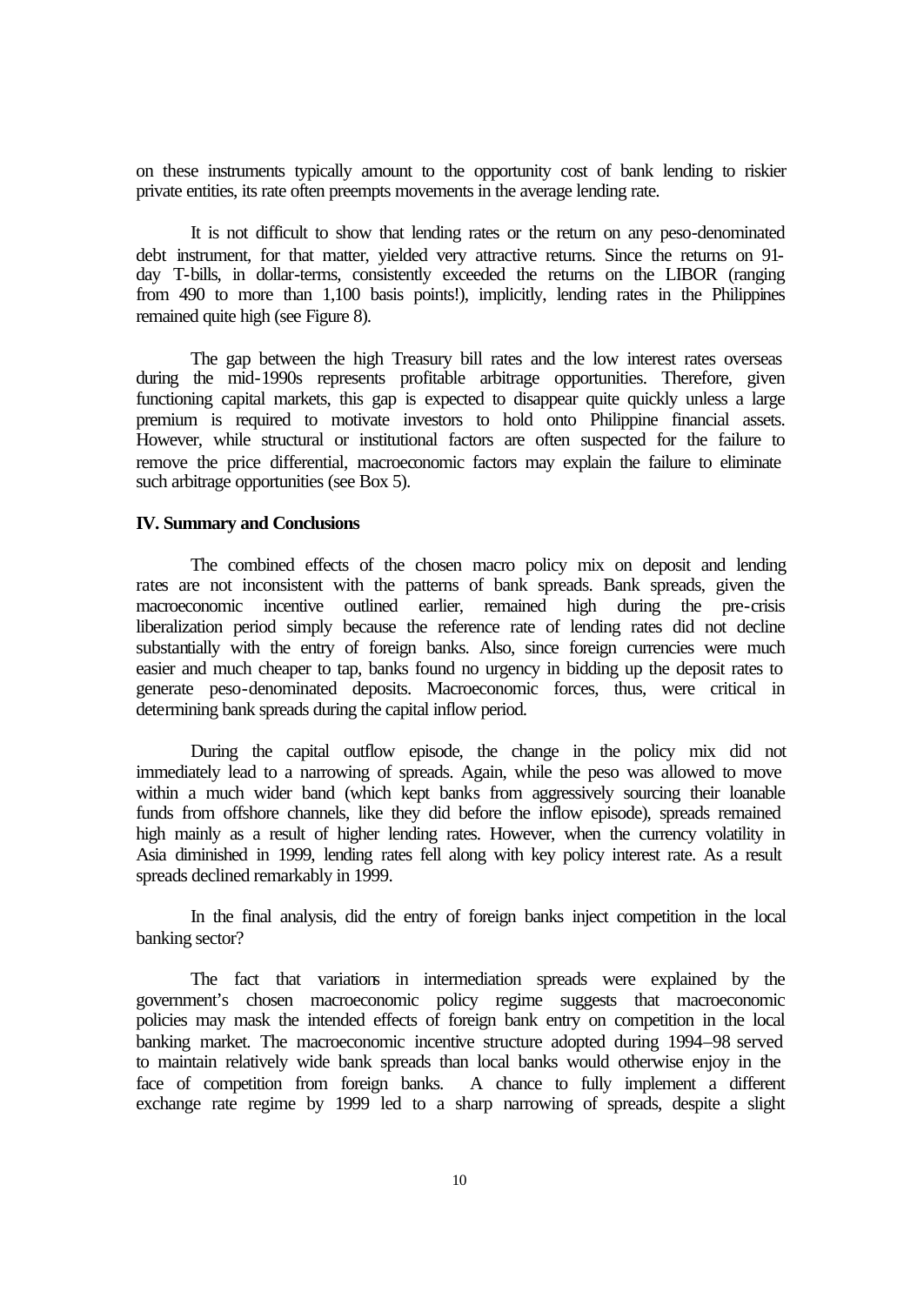reversal of concentration ratios. It is interesting to note that banking sector spreads narrowed substantially at a time when the Treasury bill rates

In other words, controlling for the effects of the sterilization policies adopted in 1995–97, we would expect more, rather than less, competition in the commercial banking system as a result of foreign bank entry. Admittedly, such an assertion is not easy to prove. Nevertheless, it does highlight the important lesson that in order to have a "successful" liberalization program, the necessary condition of having the appropriate macroeconomic environment should be met. In the Philippine experience, the impact of the chosen macro policy regime on spreads has masked the competitive pressure that foreign banks would otherwise exert on the local banking system.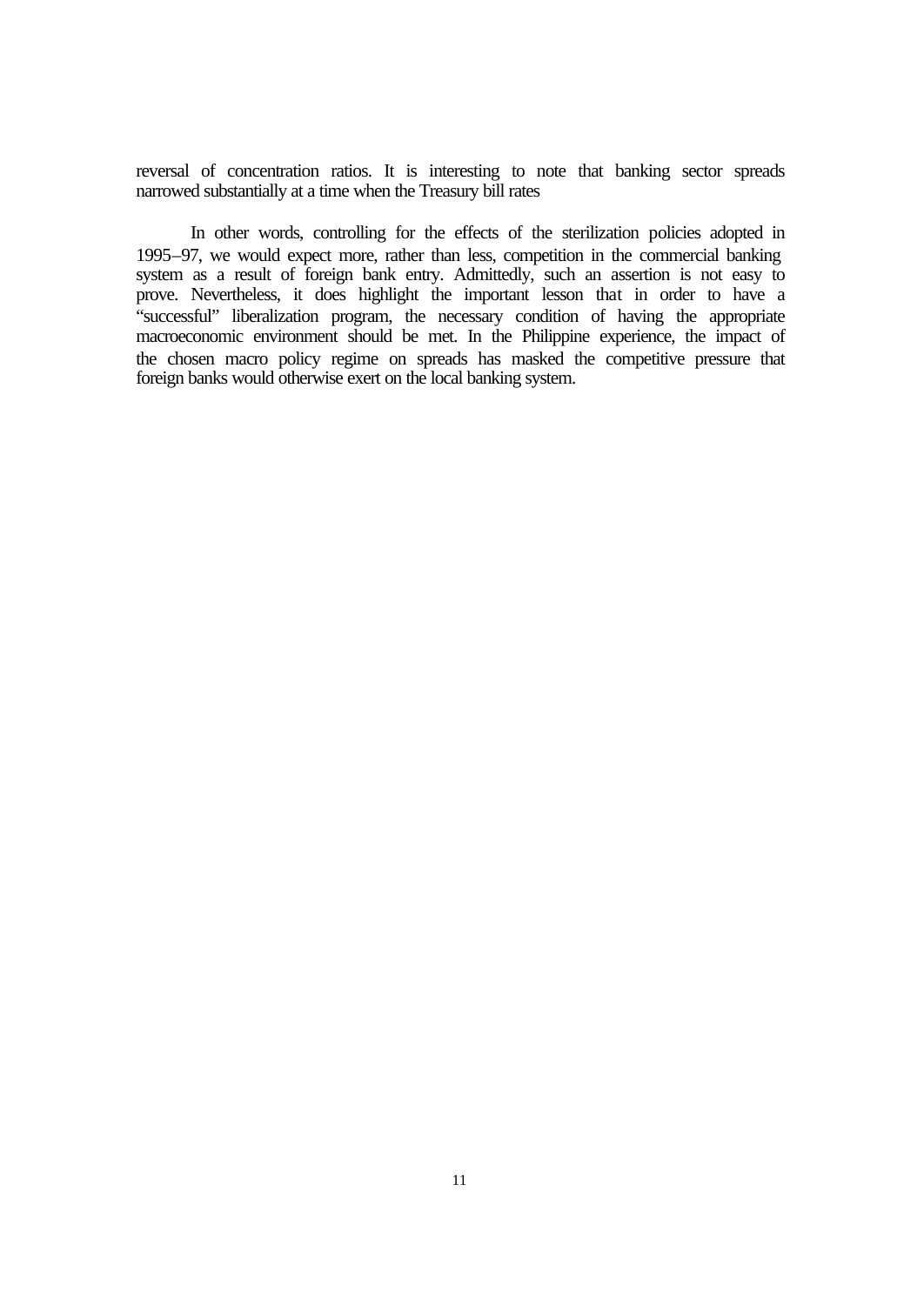### **References**

#### I. Literature

- Abola, V. (1998) "Bank Liberalization Since 1994: Boon or Bane," Economic Policy Paper, 6, Center for Research and Communication Foundation, Manila.
- APEC (1998) "Financial Services Sector in Peru," The Impact of Liberalization: Communicating with APEC Communities, APEC Secretariat, Singapore.
- APEC (1998) "The Financial Services Industry," The Impact of Investment Liberalization in APEC, Policy Reviews and Case Studies, APEC Secretariat, Singapore, pp. 207-237.
- Brock, Rojas-Suarez (2000) "Understanding the Behaviour of Bank Spreads In Latin America, " Journal of Development Economics, Vol. 63, pp.113-134
- Bruno M. (1993) "Policy Making in the Open Economy", Oxford University Press
- Calvo, Guillermo, Leonardo Leiderman, and Carmen Reinhart, "Capital Inflows and Real Exchange Rate Appreciation in Latin America," International Monetary Fund WP/92/62 (August 1992).
- Calvo, Guillermo, Leonardo Leiderman, and Carmen Reinhart, "Capital Inflows to Latin America: the 1970s and 1990s," International Monetary Fund WP/92/85 (October 1992).
- Calvo, Guillermo, and Carlos A. Vegh, "Exchange Rate Based Stabilization Under Imperfect Credibility," IMF Working Paper 91/77 (1991).
- Calvo, Guillermo and Reinhart, Carmen (2000) "Fear of Floating" Working Paper 7993, National Bureau of Economic Research, Cambridge, Massachusetts.
- Corbo, Vittorio, and Leonardo Hernandez, "Macroeconomic Adjustment to Capital Inflows: Rationale and Some Recent Experiences," World Bank (September 1993).
- Claessens, S. and T. Glaessner (1997) "Internationalization of Financial Services in Asia," paper presented at the conference, "Investment Liberalization and Financial Reform in the Asia-Pacific Region," August 29-31, 1997, Sydney, Australia.
- Claessens, S., A. Dermiguc-Kunt, and H. Huizinga (1998) "How does Foreign Entry Affect the domestic Banking Market?," Policy Research Working Paper, 1918, World Bank.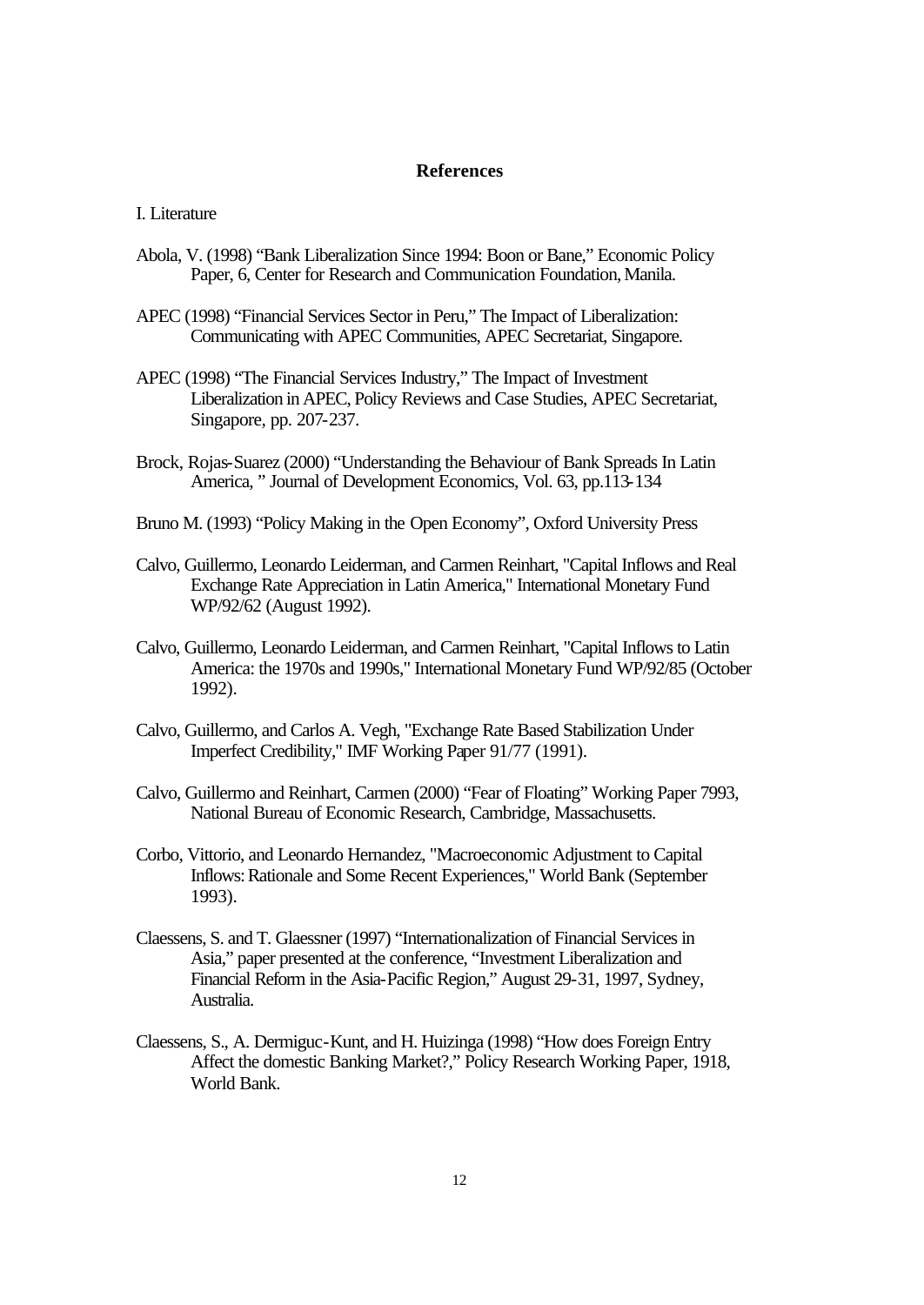- Dooley Michael, Eduardo Fernandez-Arias, and Kenneth Kletzer, "Recent Private Capital Inflows to Developing Countries: Is the Debt Crisis History?" NBER Working Paper 4792 (July 1994).
- Frankel, Jeffrey A., "Sterilization of Money Inflows: Difficult (Calvo) or Easy (Reisen)?" International Monetary Fund WP/94/159 (December 1994).
- Garcia, P.J. (1992) Do We Need to Liberalize the Entry of Foreign Banks?, Masteral Thesis, Center for Research and Communication, Manila.
- Garcia, P.J. (1993) "Banking on Reform: The Liberalized Entry of Foreign Banks," Economic Policy Paper, 2, Center for Research and Communication Foundation, Manila.
- Garcia, P.J. and R. Abis (1994) "Why are Bank Intermediation Costs High?," Economic Policy Paper, 2, Center for Research and Communication Foundation, Manila.
- Gavin, M. and R. Hausmann (1996) "Make or Buy? A Case for Deep Financial Integration," processed, Inter-American Development Bank, Washington D.C.
- Gavin, M. and R. Hausmann (1998) "The Roots of Banking Crises: The Macroeconomic Context," processed, Inter-American Development Bank, Washington D.C.
- Goldberg, L., B. Dages and D. Kinney (2000)"Foreign and Domestic Bank Participation in Emerging Markets: Lessons from Mexico and Argentina," Economic Policy Review, forthcoming, downloadable fromwww.ny.frb.org.
- Gochoco, M. (1988) "Financing the Budget Deficit in a Small Open Economy: The Case of the Philippines", Philippine Institute of Development Studies, WP 88-10, pp. 1- 72
- Gulane, E. and C. Grino (1996) "Commercial Banking in the Philippines: Need We Open the Door Wider?," Economic Policy Paper, 5, Center for Research and Communication Foundation, Manila.
- Hernandez and Montiel (2001) "Post-Crisis Exchange Rate Policy In Five Asian Countries: Filling in the .Hollow Middle?" IMF Special Conference on Exchange Rate Regimes.
- Hoschka, T. (1993) Cross-Border Entry in European Retail Financial Services, St. Martin's Press, London.
- Houben, Aerdt C.F.J. (1997) Exchange Rate Policy and Monetary Strategy for Stability and Sustainability, IMF Paper on Analysis and Assessment.
- Isard, P. (1995) Exchange Rate Economics, Cambridge University Press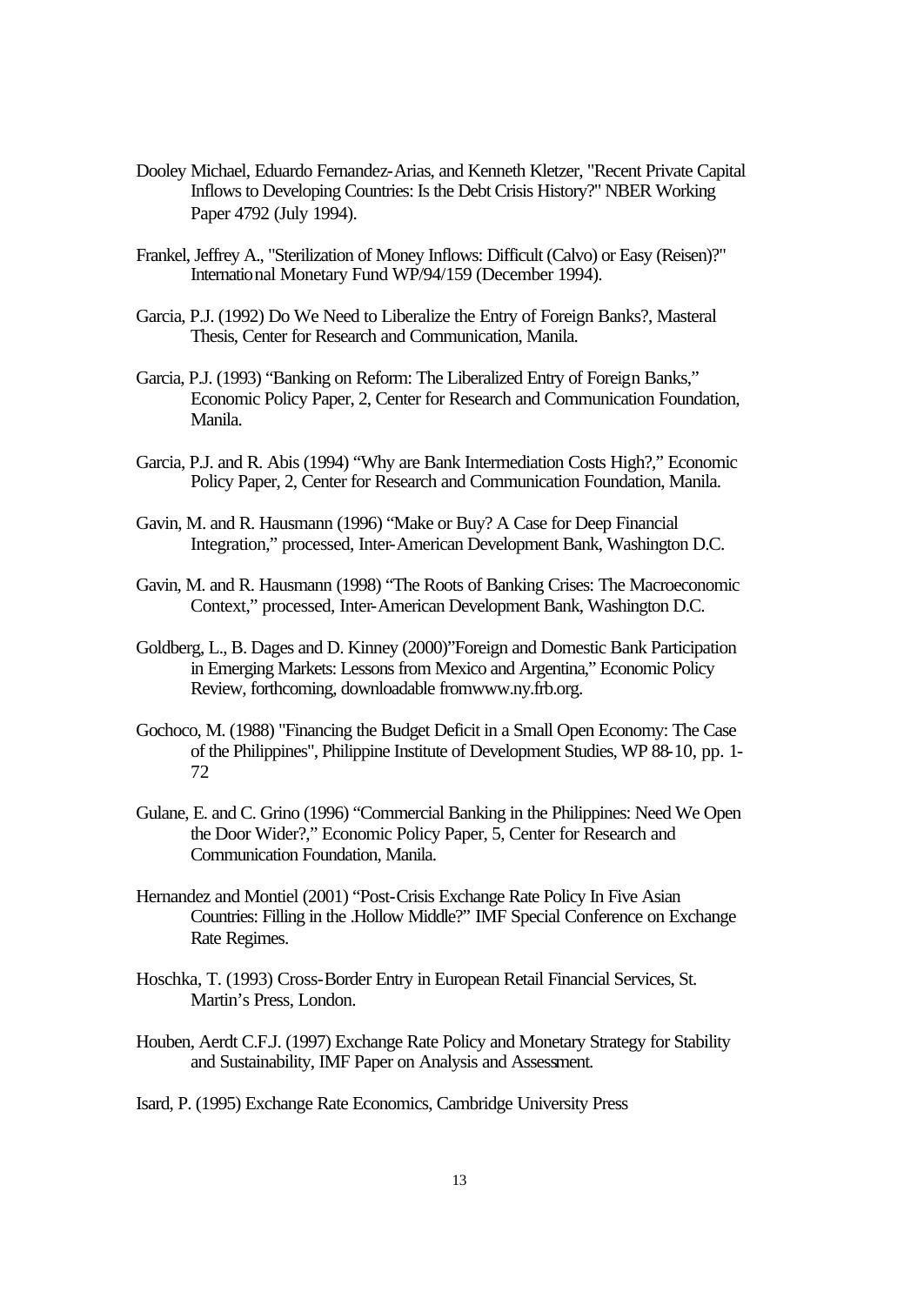- Jayaratne, J. and P. Strahan (1997) "Entry Restrictions, Industry Evolution, and Dynamic Efficiency: Evidence from Commercial Banking," Staff Reports, 22, Federal Reserve Bank of New York.
- Leonor, P. (2000) "Empirical Study on Government Securities" Thesis Submitted to The School of Economics, University of Asia and the Pacific
- Lim, C.H. and C. Woodruff (1998) Managing Corporate Distress in the Philippines: Some Policy Recommendations, Working Paper 98/138, International Monetary Fund.
- Manzano, G. (1997) "A Note on the Agreement on Financial Services," in J. Estanislao and G. Manzano (eds) Philippine Initiatives in Vancouver: Sustaining APEC Progress, University of Asia and the Pacific, Manila.
- Mathieson, Donald and Lilian A. Rojas-Suarez. Liberalization of the Capital Account: Experience and Issues, IMF Occasional Paper No. 103 (March 1993).
- Milo, M (2000) "Analysis Of the State of Competition and Market Structure of the Banking and Insurance Sectors' PASCN unpublished monograph
- Oyson, M. (1997) "Philippine Banks: Clearly A Present Danger," Deutche Morgan Grenfell, Philippine Research.
- Riesen, Helmut, "The 'Impossible Trinity' in South-East Asia," (mimeo, 1992).
- Ravalo, J. (1996) "Re-assessing a Second round of Foreign Bank Entry," Bankers Association of the Philippines, processed.
- Saunders, A. and L. Schumacher (2000) "The Determinants of Bank Interest Rate Margins: an International Study," Journal of International Money and Finance, 19, pp. 813-832.
- Sorsa, P. (1997) "The GATS Agreement on Financial Services A Modest Start to Multilateral Liberalization, " IMF Working Paper, 97/55, IMF.
- Valdehuesa, C. (1996) "Role of Government Securities in the Philippine Economy" Philippine Panorama, Manila Bulletin pp.13-15.
- World Bank (1996) "Development In Practice:Managing Capital Flows in East Asia" Oxford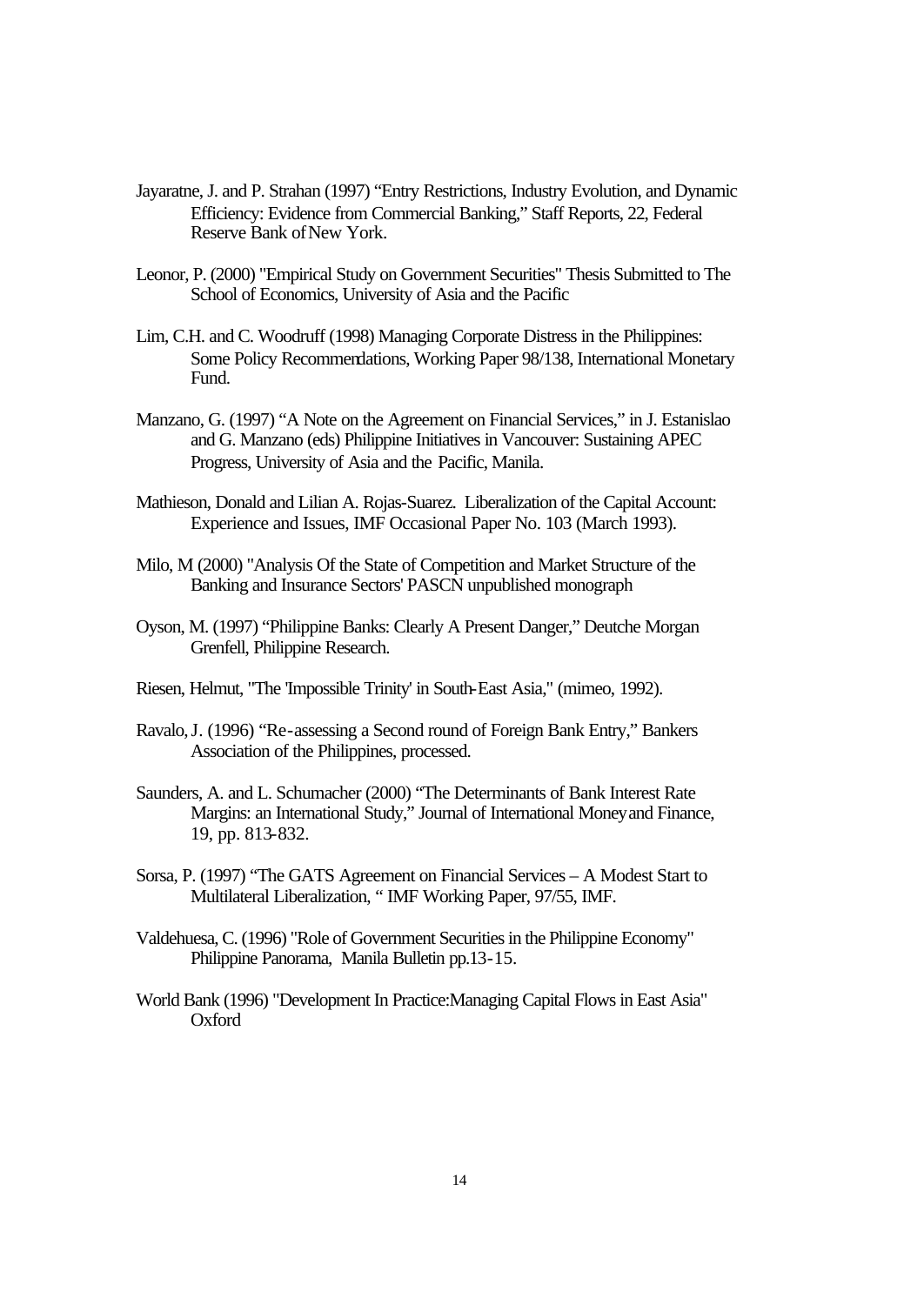## II. Interviews

- Bautista, Carmelo, President and CEO: ABN-AMRO Bank, Philippines. September 2000, Makati City
- Sinio, Gertie, Vice President and Head of Investor Relations Group, Bank of the Philippine Islands, December 1999, Makati City
- Salak, Manuel, President and CEO: International Nederlanden Grup (ING) Bank, September 2000, Makati City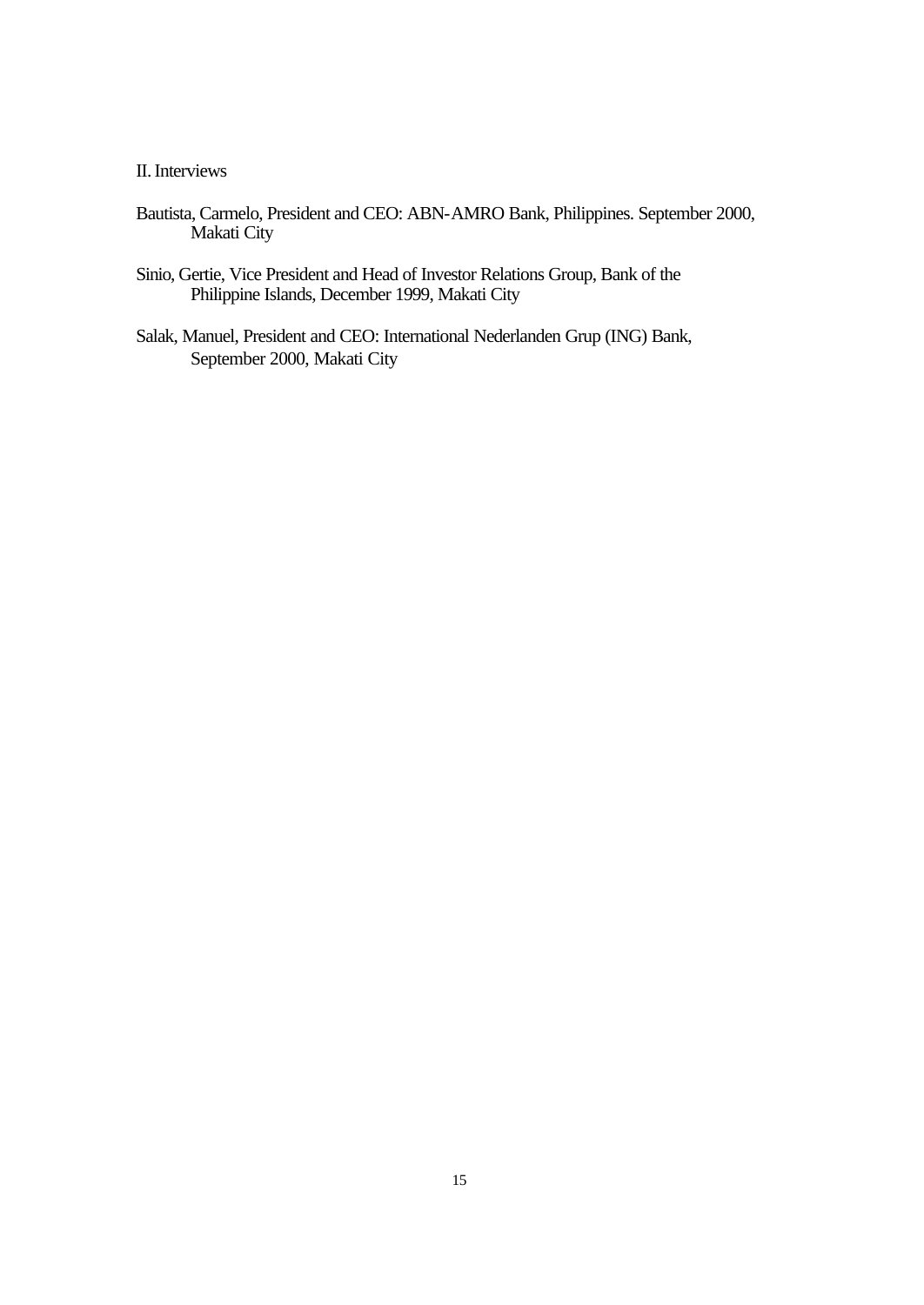#### **Appendix**

#### **The Role of the Foreign Banks During Times of Crisis**

#### Arguments for and against foreign banks during crisis period

Do foreign banks have a role in the financial markets during times of crisis? There are concerns that the internationalization of the finance sector could lead to more volatile capital flows, which will threaten the stability of domestic bank credit. It is also feared that, in the event of a crisis, the presence of foreign banks may provide an additional channel for capital flight. Furthermore, it is plausible that a foreign bank may withdraw abruptly from the market in response to a crisis thus exacerbating the local disturbance.

On the other hand, the arguments for foreign banks during times of crises simply mirror the arguments against foreign banks. For one, because foreign banks have diversified sources of capital, their credit behavior will be affected less by the presence of crises than domestic banks. Moreover, because foreign banks are usually characterized of having more solid financial positions arising from larger bases of capital, they can continue to extend loans. To the extent that they can divert resources that otherwise would have flown the local markets (capital flight) to overseas, then foreign banks could be said to have a stabilizing function during crises. Lastly, foreign banks are expected to adopt risk management measures according to standards of their home country industry. Again, to the extent that foreign banks may possess superior risk management practices than domestic banks, then foreign banks may be better hedged during times of crises.

Goldberg, Dages and Kinney (2000) find that foreign-owned banks have provided greater loan growth than observed among domestic-owned banks, while reducing the volatility of loan growth for the financial system as a whole for Argentina. They also observe that foreign banks show notable loan growth during the crisis period, suggesting that foreign banks may be important stabilizers of credit during such periods. In the Mexican case, the aforementioned authors find that domestic banks do tend to have more volatile lending patterns with respect to GDP. Furthermore, as in the case of Argentina, foreign banks in Mexico, which have low nonperforming loans, were more responsive to market forces and were important providers of credit during the crisis period. These results indicate that foreign banks in Mexico have a stabilizing impact on domestic financial system credit.

## Profile of Foreign Bank Loan Portfolio

With the benefit of hindsight, the one sector that clearly suffered through the asset-price bubble burst during the Asian crisis was real estate. Now, one and a half years after the onset of the financial crisis, the portfolio of foreign banks in the Philippines are least skewed toward the real sector. Domestic commercial banks—expanded and nonexpanded alike—have exposures to the real estate sector of around 15% and 20% respectively. Although there is no publicly available information on the sectoral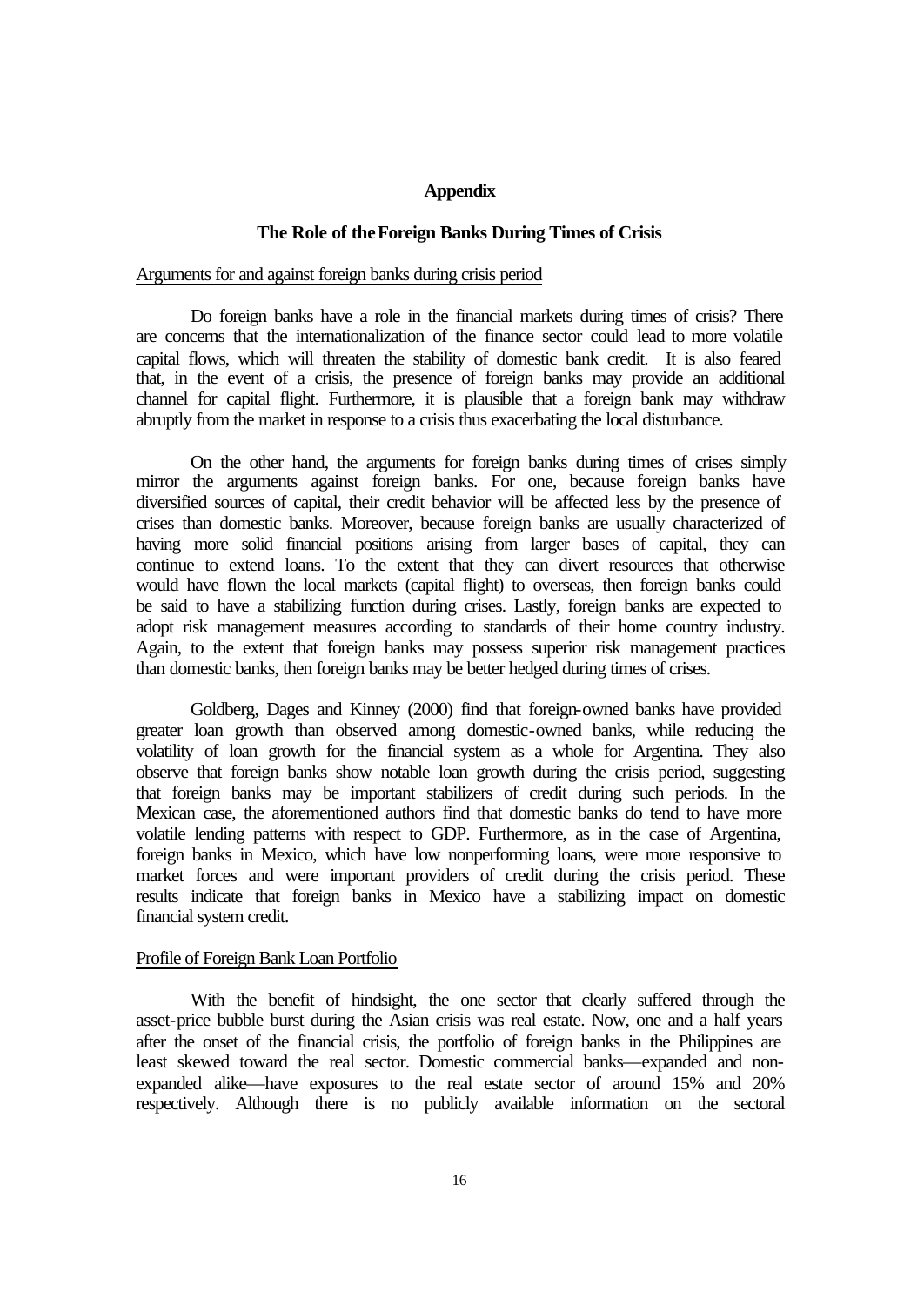distribution of the outstanding loans of commercial banks prior to the crisis, it is not difficult to expect that the share of real estate loans to total loans among domestic banks would have been very high. The low exposure to the real estate sector by the foreign banks indicates that their credit risk assessments, ex post, have been more accurate.

Compared to domestic banks, foreign banks in the Philippines, as a group fared relatively well during the crisis. As of the end of 1999, the nonperforming (NPL) loans of the foreign banks are a little over 4% of their total loans. Domestic expanded and nonexpanded commercial banks, on the other hand, have NPL ratios of around 13% and 16% respectively. A more striking statistic is the percentage of past due real estate loans to total real estate loans. In the case of the Philippines, close to 4% of the real estate loans of foreign banks are past due while the corresponding figures for expanded and nonexpanded domestic commercial banks are around 17% and 19%. Finally, foreign banks tend to be more conservative in providing for loan loss reserves. As Table 4 reports, the percentage of loan loss reserves to NPLs for foreign banks is definitely higher at is close to 70%.

A summary survey of the relatively low NPLs of the foreign banks compared to the rest of the domestic commercial banking NPL figures, the sectoral distribution of their loans as well as their loan loss provisioning practices indicate that they, as a group, may have superior loan screening and risk management systems compared to the domestic commercial banks. By this measure, it can be said that foreign banks could have a role in stabilizing the economy during crises.

The lending behavior of foreign banks is considered a key issue on whether they do have a stabilizing effect during crisis. Of course, since demand for loans is linked closely to the general macroeconomic conditions, it is expected that general lending would be curtailed during the crisis. The influence of different bank classes (state-owned, private or foreign) could be evaluated on the basis of the relative degree of loan cutbacks during times of adversity. Table 5 details the quarterly loan growth rates for the different bank classes. The findings indicate that before the crisis (1995-97, second quarter), foreign banks exhibited the highest loan growth rates. Because of their low bases, the new foreign banks showed the highest loan growth rates. In contrast, state-owned banks showed the lowest (even negative) real loan growth rates in the period starting 1995 up to the onset of the Asian financial crisis.

More interestingly, during the crisis period (spanning the third quarter of 1997 up to the end of 1998) the foreign banks, among all classes of banks, cut back the least in lending in both weighted and unweighted real loan growth rates. Among the foreign banks, the "old" foreign banks reduced their lending to a larger extent than the "new" foreign banks. However immediately after the crisis, while the overall volume of lending was still negative (in terms of unweighted bank real loan growth rates), it was the private domestic banks that exhibited the least loan curtailment. In the weighted real loan growth rates, the private domestic banks showed the first loan growth rate recovery, with the foreign banks close behind.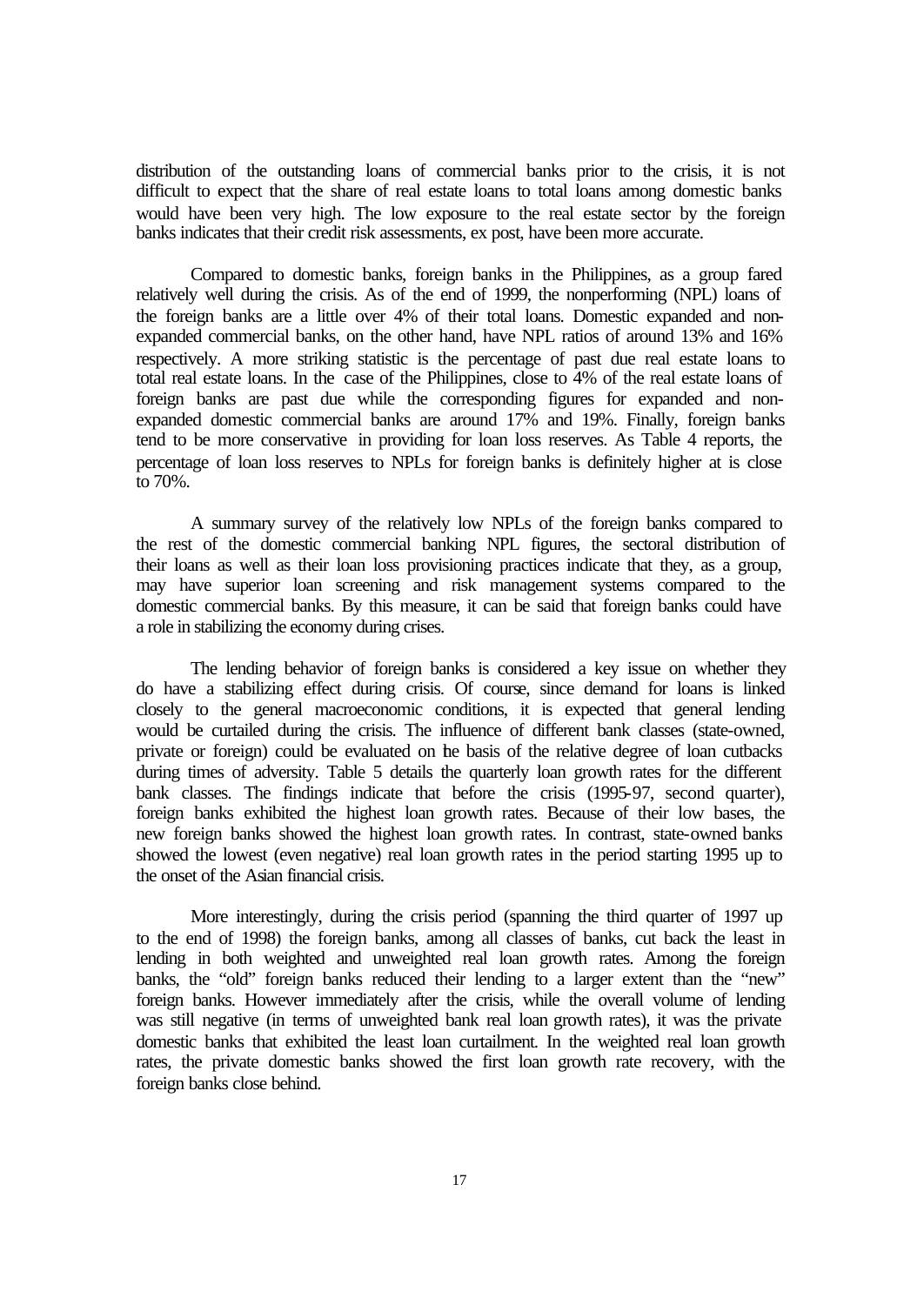Lending behavior, as proxied by the loan growth rates, are crude indicators of the stabilizing influence of different classes of banks during crises. The Philippine experience shows that during the Asian financial crisis, foreign banks, among the different bank classes, tend to cut back on loans the least, a finding similar to those found in Argentina (Goldberg, Dages, and Kinney, 2000).

#### Flight to Quality

The affected economies of East Asia suffered through a massive reversal in capital flows at the height of the financial crisis of 1998. This reversal stands in stark contrast with very strong capital inflows into the same region in the "Asian miracle" years prior to the crisis. For some observers (Sachs and Wing, 1999), the abrupt swing in capital flows, caused basically by a panic among international investors, which severely strained the financial systems in the affected economies is the main cause of the financial crisis in Asia.

The Philippines asset markets were not spared by the regional disturbance, though not in the same degree as Thailand's nor Indonesia's. Like the rest of the economies in the region, the peso had undergone a major devaluation and the stock market index plunged. Official records show that US 7.4 billion fled the country in the second half of 1997 and the whole of 1999. At the heart of capital flight is the lack of confidence in the economy, in general, and in the financial system, in particular. An interesting issue that arises is whether the foreign banks could have a beneficial or harmful role in a crisis situation where massive a capital flight usually occurs.

In this context, to the extent that the presence of foreign banks encourages depositors to keep their holdings within the country, then foreign banks can be said to have a stabilizing influence. It can be argued that foreign banks, by offering an alternative for depositors to place their assets domestically, help prop up confidence in the domestic financial system. The reassurance can come from the perceived more solid capital bases of foreign banks, their more sophisticated risk management systems, their ability of diversify their risks, etc. By offering another destination for the "flight to quality" money that is domestic, then the presence of foreign banks can be argued to have a stabilizing influence on the domestic financial system.

An indicator of the "flight to quality" phenomenon would be the changes in the deposit growth rates among different types of banks. If foreign banks are perceived to be more solid (and thus more resilient to financial turbulence) than domestic banks, then during times of crises, it is expected that a migration of deposits will flow from domestic to foreign banks. Of course, there are differences in the degree of financial standing among domestic banks. Table 6 reports the average real deposit growth rates among state-owned, private commercial, and foreign banks in the pre-, crisis, and post-crisis periods. Foreign banks were further classified to distinguish the new banks that were able to enter through the 1994 act and the old ones.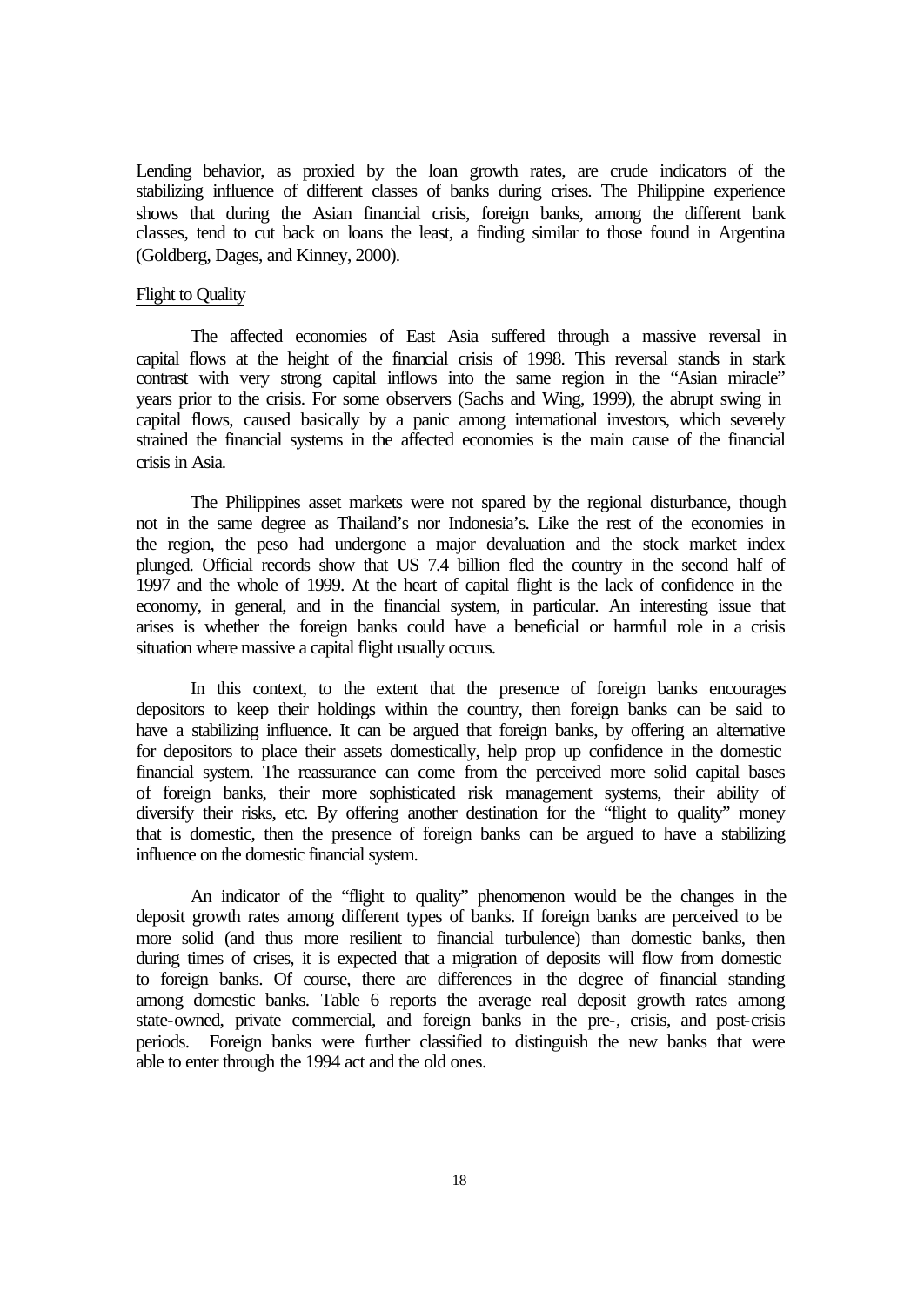The data shows that private foreign banks enjoyed relatively higher deposit growth rates than both state-owned and domestic banks. However, the new banks account for much of the growth of the deposits. Considering that the new foreign banks started from a low deposit base, the very high growth rates in deposits registered prior to the crisis is not unusual. What is more striking is the comparison of the growth rates deposits of foreign banks and domestic banks during the crisis period. The foreign banks—old and new alike—exhibited higher growth rates in deposits than the private commercial banks. Because the growth rates of deposit in the new foreign banks may be influenced by their low starting base, the more important finding is that the old foreign banks experienced considerably higher growth in deposits indicating "flight to quality" from the state-owned banks.

An analysis of the comparative growth rates of deposits during the crisis period shows that some form of "flight to quality" ensued primarily from state-owned banks to the private foreign banks. Whether the volume of deposit migration was significant enough to exert a calming influence in the domestic banking system is not easy to resolve. Nevertheless, the facts show that the relation between "flight to quality" and the presence of foreign banks is not inconsistent with the stability argument.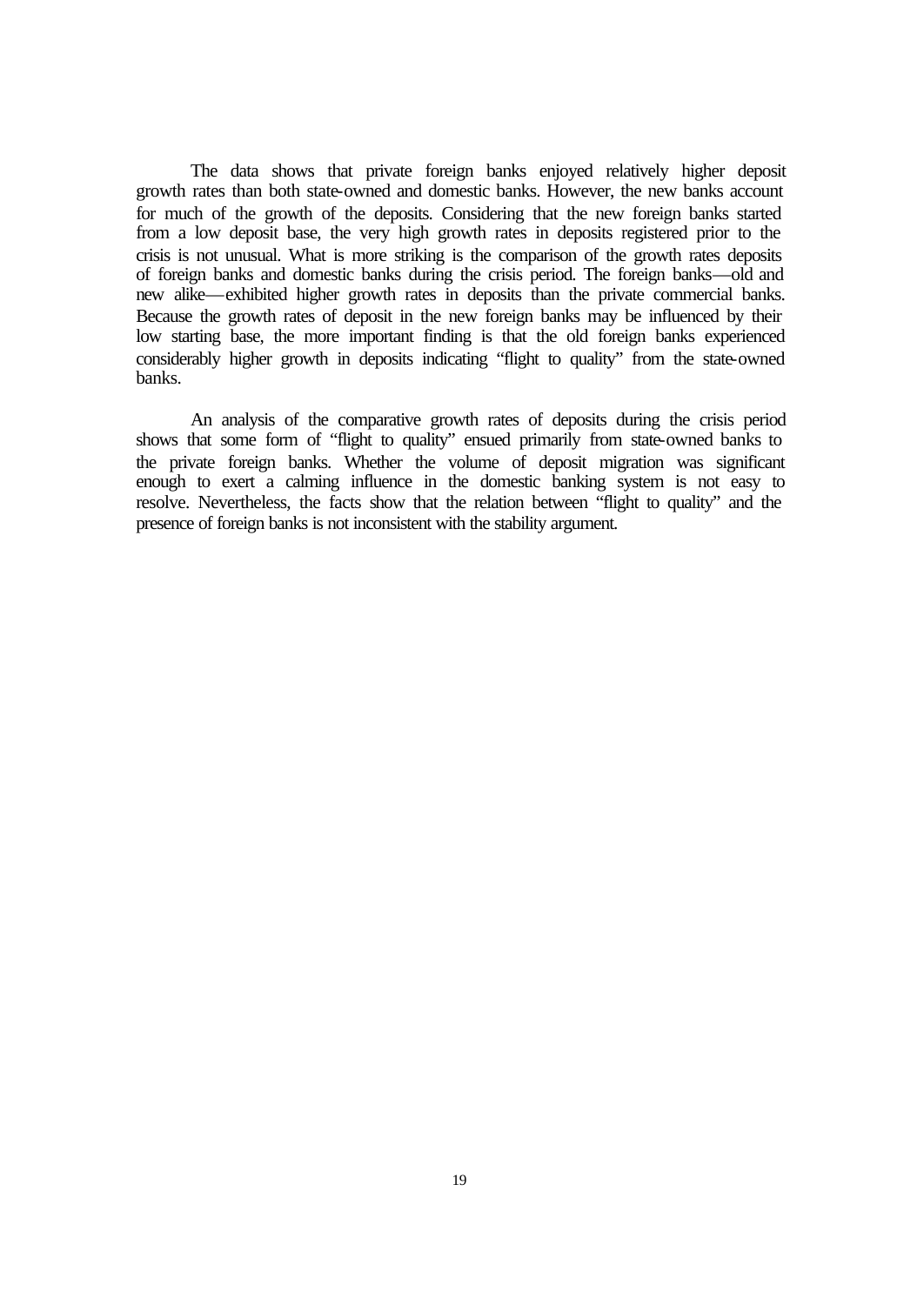#### **Box 1. The Entry of Foreign Banks and Segmentation of the Loans Market**

Standard economic analysis would predict that the as the number of firms in a market increases, the degree of rivalry gets keener, all things equal. It could also happen that the mere threat of entry of banks - either foreign or domestic – could influence incumbent banks to behave competitively<sup>10</sup>. While the entry of foreign banks is expected to introduce more competition in the banking sector, the competitive pressure is not likely to be felt across the board but could actually vary according to different market segments in the industry. The markets for loans in the Philippines, like elsewhere, are not homogenous. For instance, there are the so-called top-tier markets, which comprise the top 100 corporations as well as the multinationals, and the middle market, which is characterized to be more retail in nature. In view of this characteristic of the loans market, different banks employ different marketing strategies. Therefore in assessing the likely impact of foreign bank entry, it is instructive to identify the particular market segment that foreign banks target.

 Anecdotal evidence gathered from interviews reveals that foreign banks, by and large, cater more to the top-tier market and multinational corporations (also called prime clients) than to the middle market. They do so for a number of reasons. First, foreign banks are more likely to engage a relatively limited number of clients in big volume transactions than to deal with many borrowers over a myriad of smaller loans. The interest rates in the top tier loan market is considered to be more competitively priced owing to the higher credit standings of the borrowers that make up this market. Hence, to the extent that foreign banks can tap the lower cost funds from global capital markets much more readily than domestic banks, they would be in a better position to offer cheaper funds at the wholesale banking level. Besides, given their limited branching networks, foreign banks have little physical presence in the regions and suburbs where most of the retail banking segments are located. Secondly, a good number of foreign banks cater to the financing needs of multinational companies from their home countries, though not exclusively. For instance, Dutch foreign banks are likely to serve the needs of Dutch multinational corporations in the Philippines. Thus, it is natural that multinationals form an important segment in the client base of foreign banks.

Due to the added competition that foreign banks exert, their entry can bring about a realignment in the banking sector. It has been said that one of the 'benefits' of foreign bank entry is that it induces domestic banks to cater to 'underserved' sector or market. This underserved sector comprise the second tier or middle markets, which, as anecdotal evidence shows, are inherently more risky than the top tier market. The relative paucity of credit in the second-tier markets may be due to the relatively higher cost of servicing and monitoring the loans as well as the risk of adverse selection arising from information asymmetry, or simply risk aversion on the part of large domestic banks. Under these circumstances, the renewed attention and the ensuing increase in supply of the banking sector to the middle market can be said to be a positive effect of the liberalization of foreign bank entry.

It should be noted that the observed trend of enhanced penetration of the middle market is not incompatible with the widening of overall bank spreads. The domestic banks naturally would like to be adequately compensated for the additional risk they take on when lending to the "second tier market" in the form of premiums on loan interest rates. It is interesting to investigate the extent to which the top tier markets of the domestic banks have been taken over by foreign banks, as a consequence of the liberalization of entry. There is, however, very little data available on the allocation of the loan portfolio of banks (according to classification of top tier of middle markets) to substantiate the segmentation hypothesis.

Given this analysis, overall spreads could widen as a result of the greater risk in dealing with the second-tier market on top of the effects of macroeconomic policies (discussed in the main text). The microeconomic angle introduced by the segmentation is not inconsistent with the macroeconomic view on the determination of bank spreads.

There are indications that since the onset of foreign bank entry, there has been an increase in the degree of rivalry in the top-tier or premium markets, although evidence is merely anecdotal. However, there is some support for the aforementioned observation. In a survey, Hapitan (2000) reports that the area of operation which domestic banks found the most significant competitive pressure from the foreign entry is wholesale banking. More interestingly, the aforemention ed study mentioned that as a consequence of the competition exerted by the foreign bank entry, domestic banks have been 'forced' to look into other market niches. These other market niches comprise the middle or retail markets which can be easier served by local banks due to their more extensive branch network. From these observations, it appears that the movement to cater more extensively to the middle market by local banks is gradually happening.

 $\overline{\phantom{a}}$  $10$  The three conditions for contestable markets – absence of entry barriers, absence of strategic response of incumbent firms to new entry and no barriers to entry – are quite restrictive. Hoschka (1993) points out that these conditions are not easily met in the European retail banking.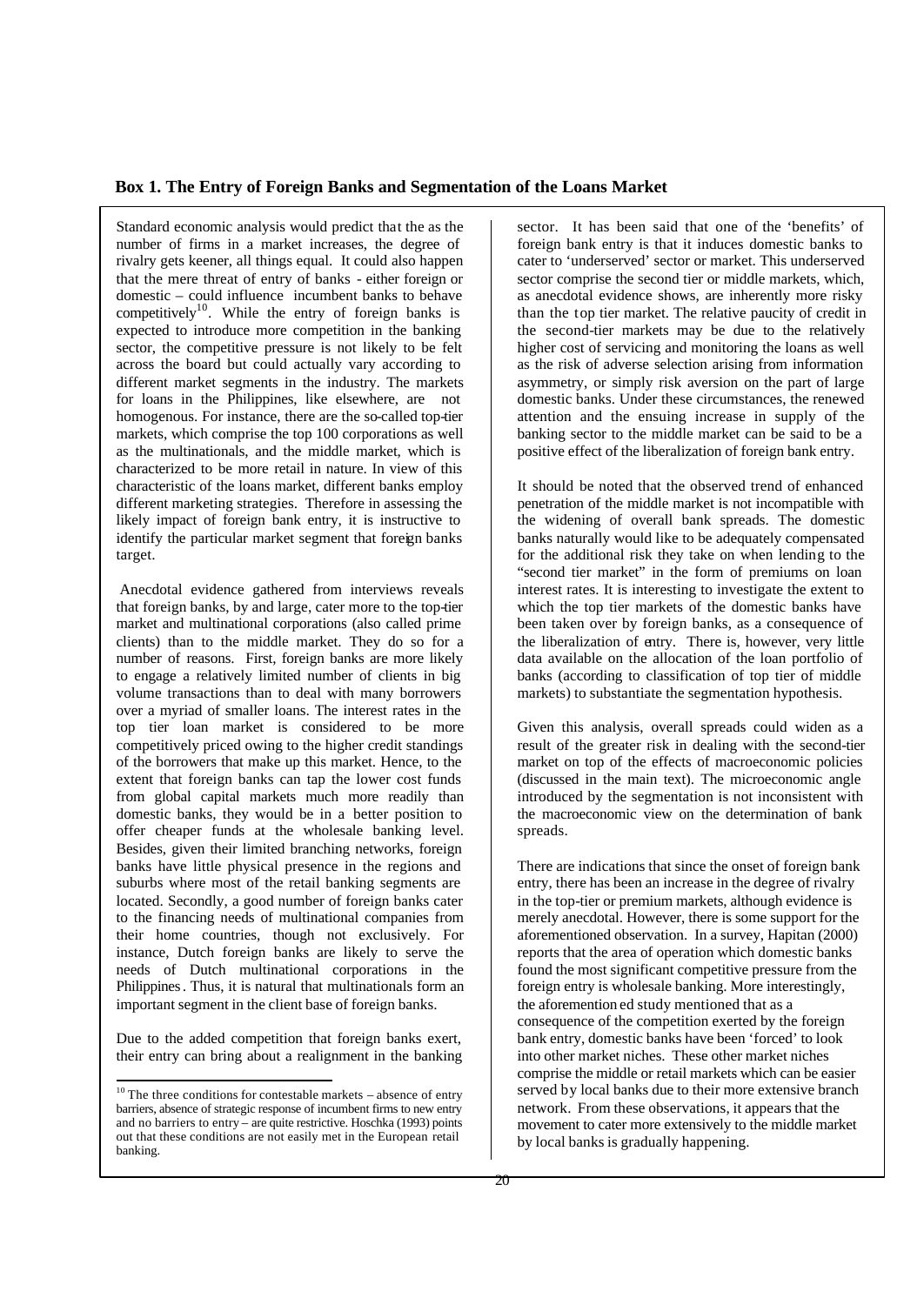#### **Box 2. Alternative Measurements of Intermediation Spreads**

Most of the arguments made in this paper are based on a particular methodology ("accounting method") of computing for intermediation spreads. This specific definition varies from the more popular method found in most of the earlier work (e.g. Abola 1999) done to explain the behaviour of bank spread mentioned in the literature review. Unfortunately, however, due to the rapid growth of foreign currency intermediation and the ever-widening range of services provided by commercial banks, the lending and deposit rates data series published by the Bangko Sentral have become less relevant. Among its many weaknesses is the fact that the data only covers peso-denominated loans and deposits. A thorough discussion on the need to have a wider definition of bank intermediation spread can be found in Brock and Suarez (2000) where the authors provided six different definitions of bank spreads. Of these six definitions, this paper provides only two and are defined below as 1) Average Spreads Method and 2) Accounting Spreads.

**1. Average Spreads Method ("Average Yield on Earning Assets" minus "Average Cost of Funds")** 

Formula:

$$
AS = \left[ \frac{i_{EA}}{(EA_1 + EA_2)} - \frac{i_{IBL}}{(IBL_1 + IBL_2)} \right]
$$
  
 
$$
AS = \left[ YEA - CF \right]
$$

where:

AS = Average Spread

EA = Earning Assets or Interest Bearing Assets

IBL = Interest Bearing Liabilities

- $YEA$  = Yield on earning assets
- $i_{EA}$  = interest yield on earning assets
- $i<sub>IBL</sub>$  = interest cost on interest bearing liabilities
- To compute for average spread, one simply has to get the difference between 1) the average interest yield that all commercial banks make from their interest earning assets.and 2) the average interest cost of all their interest bearing liabilities. Like most "macro" level indicators, it fails to capture the various implications of, for example, changes in the maturity structure of the various components of banking sector's balance sheet.
- Limitations: (Data limitations make it difficult to compute for yield -on-earning assets (YEA) across a broader definition. For instance, if the income report of the BSP had separated the different balance sheet and income statement items, it would have been much easier to measure the yield of banks in all earning assets. Data limitations only allowed us to measure interest earnings as a proportion to bank loans and investments making our figures slightly overstated.
- Strengths: The strength of this measurement is it is able to capture the effective interest earnings of a bank on its interest bearing assets. Unlike the accounting method of measuring intermediation spreads (to be discussed below), this measurement captures both dollar and peso-denominated liabilities and assets of the commercial banks. It is also able to capture the net effect of taxes and other administrative charges that come with each interest-bearing instrument.

### **2. Accounting Method (Lending rate less total (including intermediation) cost of generating deposits)**

- Strengths: The main advantage of this measurement is that it allows one to see the itemized sources of changes in bank intermediation spreads through time. For instance, one will be able to trace the impact of changes in intermediation costs how it affects the industry spread. The ability to dissect the sources allows one to generate indicators that aid in policy decision-making.
- Limitations: The accounting method has several problems. For one, reported average lending rates of the banks are only applicable for peso-denominated assets and liabilities. The fact that banks were able to source a substantial amount of funds from abroad could make this figure less realistic, especially during the years 1994 to 1996. This approach is also vulnerable to underreporting of loan yields and padding of costs of funds.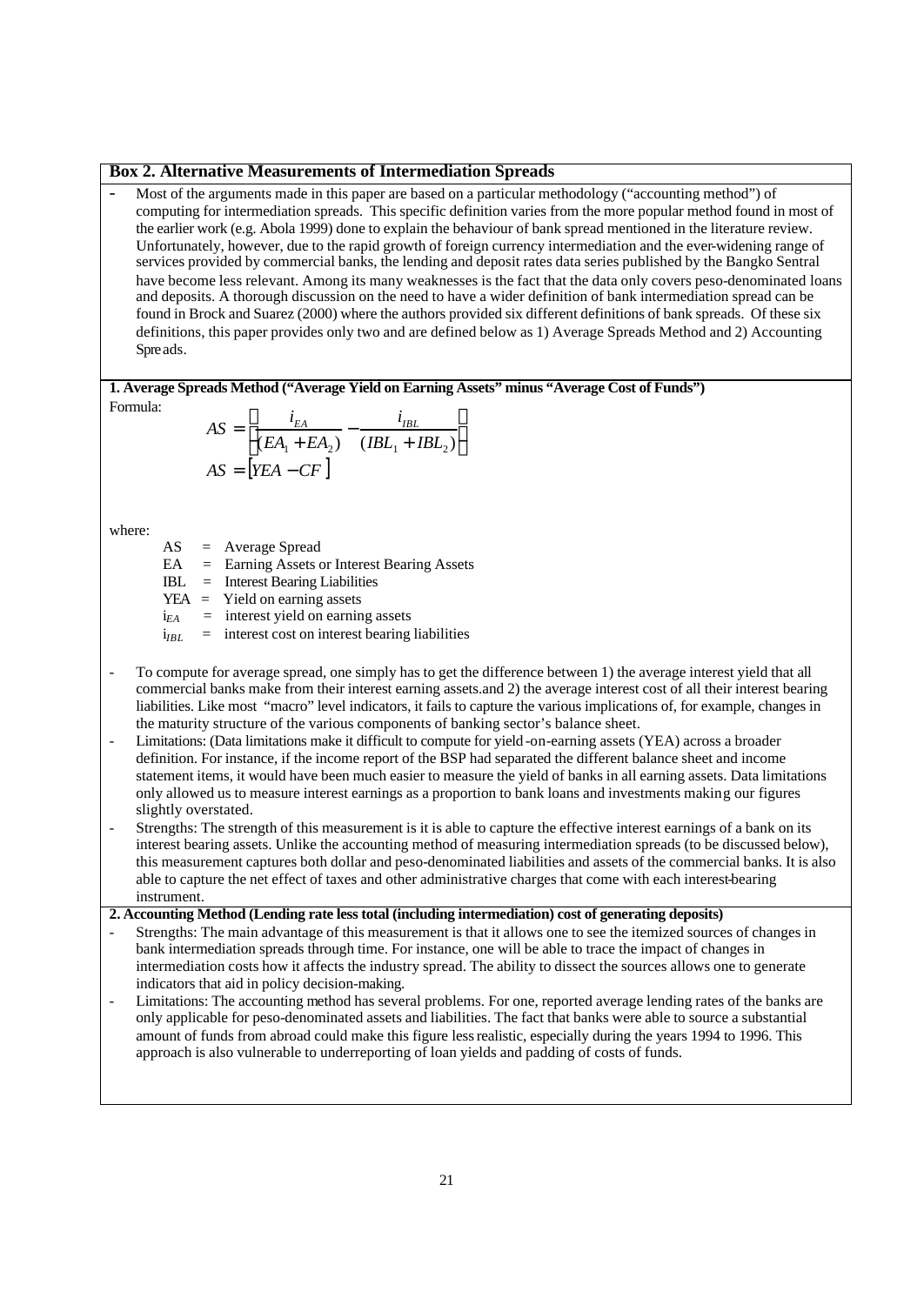#### **Box 3. A Policy Bias for Tightening: The BSP-IMF Financial Programming Framework**

While the Philippines was under an IMF-sponsored economic program between 1994 to 1997, the monetary and exchange rate policy mix that was in put in place was an agreed upon framework between the BSP and the IMF. It is the objective of this section to demonstrate how the "BSP-IMF" financial programming framework is biased towards tight monetary policy (or high interest rates). To understand this, we need to expound on how the reserve money-targeting framework works.

After the BSP submits its GDP growth target to the IMF, the IMF asks for an income elasticity of demand for money figure from the BSP. This figure will yield money supply growth target figure. Based on the IMF's financial programming framework, meeting this target will facilitate manageability of the country's balance of payments position keep the country's inflation rate at very manageable levels. The chosen intermediate target for the Philippines is a money supply target referred to as M3 or domestic liquidity, a bulk of which is peso-denominated deposit liabilities of commercial banks. However, because M3 data comes too infrequently, a proxy or operating target takes its place in the near term and an agreed upon growth target by the Philippine monetary authorities is the growth of reserve money. And since the pro gramming framework assumes a steady money multiplier for RM and M3, RM becomes the operating target.

Take note, however, with a highly mobile capital account, an operating target such as RM is biased toward a tightening of the domestic currency money supply, whether there is a net inflow of capital or a net outflow of capital. During capital inflow episodes, a sharp increase in NFA will require an equally sharp reduction in NDA if the RM target commitment with the IMF is to be met. For instance, if the RM target is 15% and NFA grows by 25%, meeting the RM target means NDA will have to be reduced by 10%. This, more often than not, leads to higher interest rates on the home currency. Under this framework, if the policy bias of the BSP is to keep the peso very stable, capital inflow episodes are usually accompanied by sterilized foreign exchange intervention. Figure 8 clearly illustrates how this was practiced between 1994 to 1997.

Unfortunately during an outflow episode, the BSP could not do the reverse. Whenever there is a decline in NFA, the only way to meet the RM target is to expand NDA. For example, if the RM growth target is 15% and say, NFA decline by 10%, then NDA will have to expand by 25%. However, this is easier said than done. The fact is it is very difficult to expand NDA during a capital outflow episode (Bruno 1993). The simple reason is an expansion in NDA reduces the yields on home currency (or peso-denominated) assets and could exaggerate the capital outflow. Under this framework, if the policy bias of the BSP is to keep the peso very stable, capital outflow episodes are usually accompanied by unsterilized foreign exchange intervention.

The fact that the policy bias during a capital inflow episode is toward sterilized intervention and the policy bias during a capital outflow episode is towards unsterilized intervention means that the policy bias of the BSP during a pegged exchange rate regime is toward high domestic interest rates.♠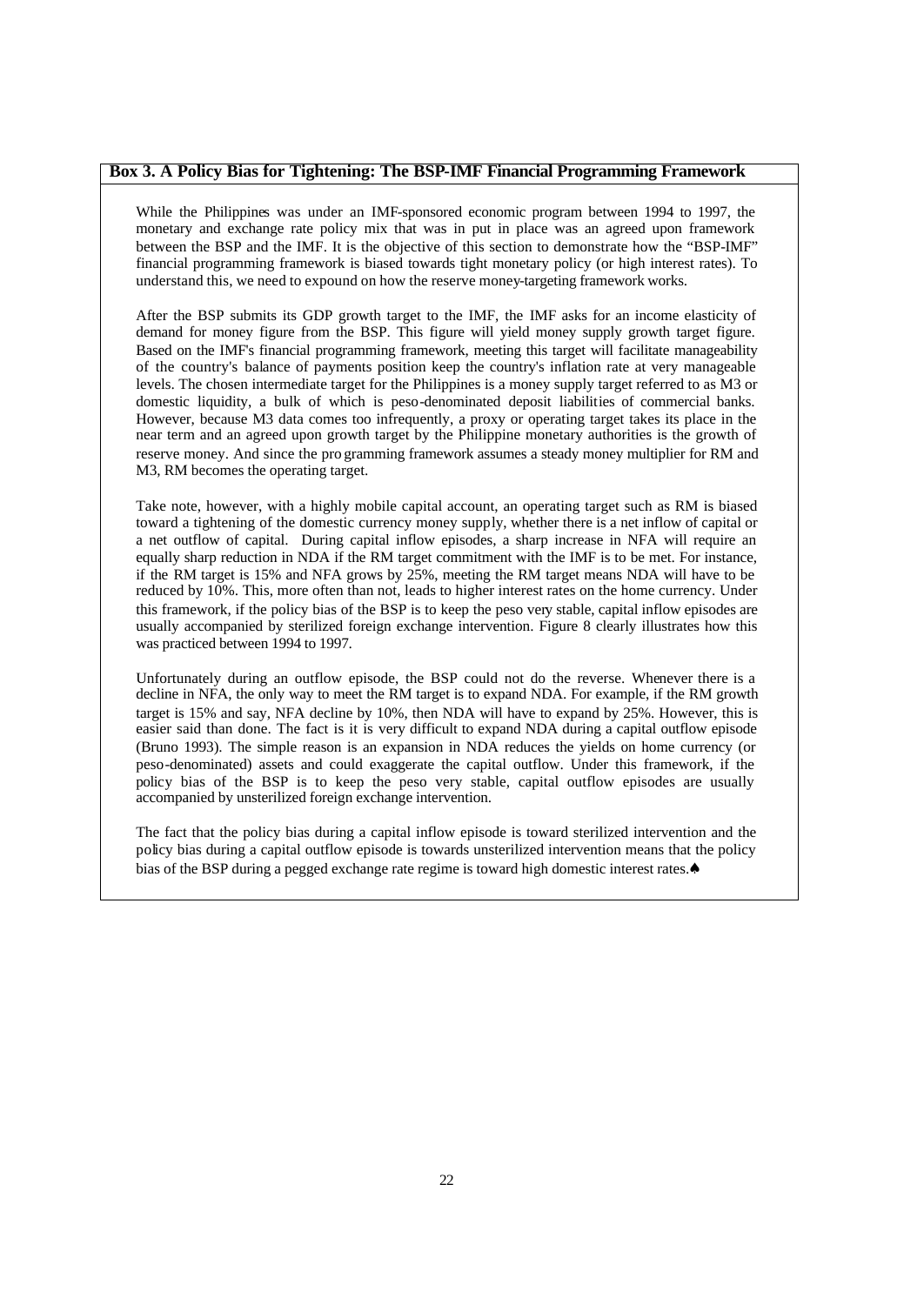#### **Box 4: (Notes for Figure 1 and Table 3) Intermediation Costs and Bank Spreads**

Weighted deposit rate on savings and time deposits used to compute for the intermediation cost in December 1998 is October-November average. The October 1998 figure is used as the net lending rate for December 1998.

Formulas:

 $Cost = (r1 - adj r2 - adj r3 - adj r4 + r5)/nld$ Total  $Cost = Cost + .05(Lengthing Rate)$ Intermediation Cost = Total Cost - r1 Bank Spread = Lending Rate - Total Cost

where:

 $r1$  = weighted deposit rate on savings and time deposits

r2 = yield on banks' statutory deposits with the BSP ( $r2 = 4\%$ ) is adjusted for the fact that only 25% of the statutory reserves can earn at 4%, and are subjected to the 5% gross receipts tax (GRT)

adj r2 = 4%(0.25) \* statutory reserve requirement \* 0.95

 $r3 = BSP$  sold special T-bills at 50 bp below the 91-day T-bill rate (r3) is adjusted for the 20% withholding tax, 5% GRT, and the fact that liquidity reserves only earn this much

adj  $r3 = (91$  T-bill rate - 0.5)  $*$  0.80  $*$  0.95  $*$  liquidity reserve requirement

 $r4 = 9%$  yield on uncomplied Agra component (r4) is adjusted for the assumption that out of the 10% of loanable funds allotted to it, only half is loaned out. The remaining amount earns 9%. Also subjected to withholding tax (20%) and GRT (5%).

adj r 4 =  $9\%(0.05) * 0.80 * 0.95$ 

r5 = annual deposit insurance that banks pay to the Philippine Deposit Insurance Corporation (PDIC) equivalent to  $1/12$  of 1% until 2nd semester of 1992 and  $1/5$  of 1% thereafter.

nld = (net loanable % from deposits) total loanable amount adjusted for the reserve requirement and the unused Agra component

 $=(1-rr) - .05(1-rr)$ where  $rr =$  reserve requirement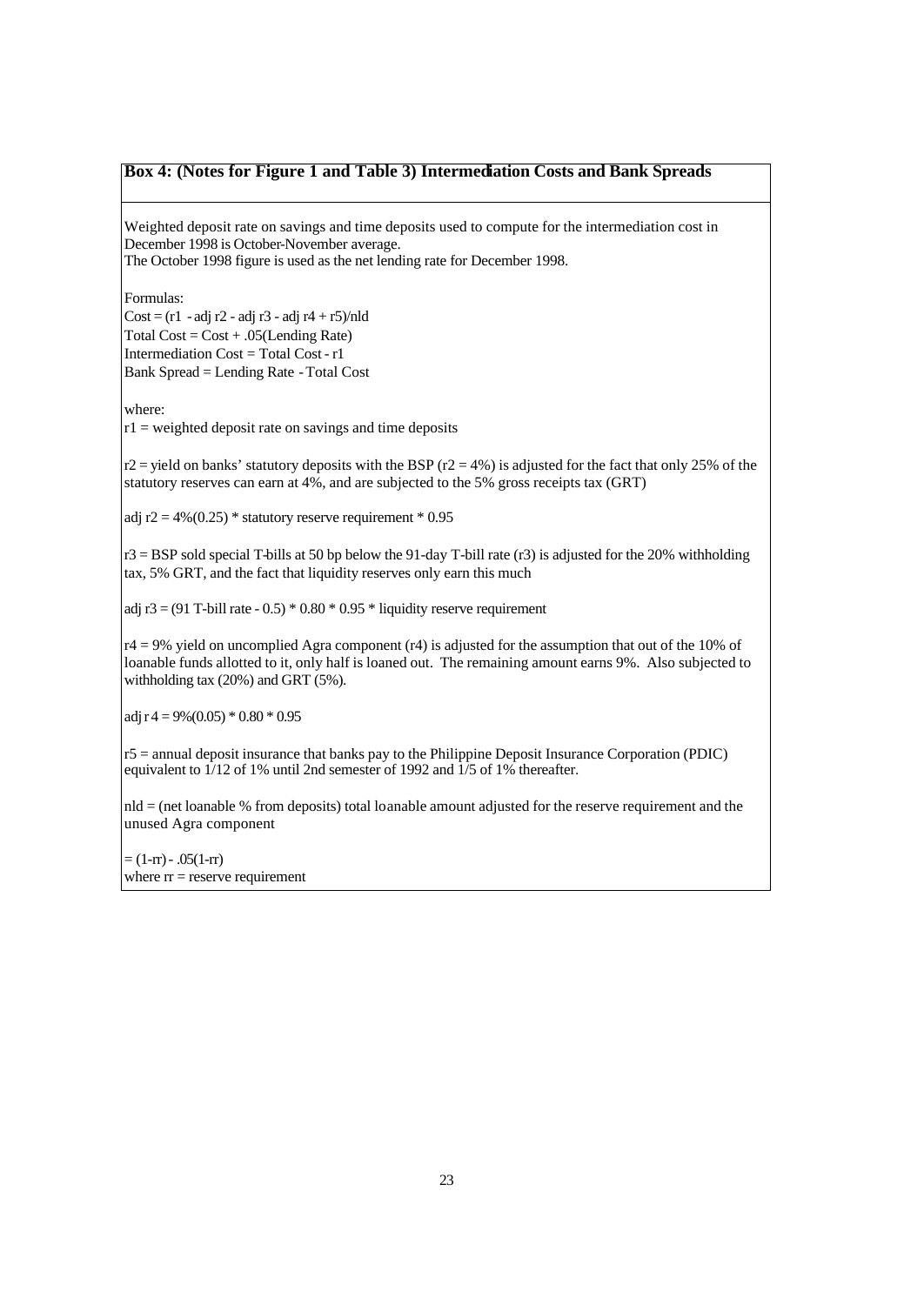#### **Box 5. How Did Arbitrage Opportunities Persist?**

A key assumption behind our explanation on why bank spre ads failed to narrow substantially between 1994 and the first semester of 1997 is the fact that arbitrage opportunities persisted between peso (91-day T-bill) and foreign currency denominated bonds (3-month LIBOR).

While such arbitrage opportunities are impossible in a first-best setting, real world imperfections (i.e., institutional impediments and structural factors) can cause price rigidities. There are two sets of imperfections that would have allowed banks to borrow abroad and lend them at much highe r yields in the local economy. The first imperfection implied by the persistence of arbitrage opportunities is the fact that yields on local government bonds remained higher than their counterpart bonds abroad, despite the virtual peg of the nominal exchange rate. Theoretically, foreign capital should have found their way to Philippine bonds and immediately led to a parity of yields. The fact that this did not take place implies that local bonds were not fully accessible to foreign funds. Second, some form of bottleneck might explain why local companies continued to borrow from local banks despite their access to cheaper funds abroad. Theoretically, Philippine banks operating in an open capital account regime should not be able to price their loans higher than those available abroad.

While market efficiency has been shown (Gochoco-Bautista 1988) to exist for the Philippine T -bill market, little has been done to explain how institutional and structural factors could cause price rigidities to persist in the local market. Leonor (1999) however, did some pioneering work to demonstrate that the National Treasury (or the Bureau of the Treasury) has not been able to borrow at the least possible cost due to imperfections in the auction method for the Philippine T-bills market. (While no mention was made about the issue of arbitrage, it is implicit in her findings that an obstacle to an immediate alignment between peso and foreign bond prices existed.) The paper named several of these factors. It took note, for instance, of the fact that weekly volume awards are not allowed to exceed a pre-announced cap to the weekly offerings even if considerably low bid rates were being made. This, the paper cited, prevents the government from minimizing the cost of financing its ca sh flow requirements. The paper also demonstrated that an auction ruling which required that 40% of the weekly offering be granted to bids quoted as "non-competitive" have been a source of price rigidities in the market. It is claimed in the paper that bids would have been far lower if such a ruling did not exist. Other papers (Valdehuesa 1996) have been written implying the need for structural and institutional reforms to address imperfections in the weekly T-bill auctions. The absence of a secondary marke t for Government Securities may be another cause for price rigidities. While plans have been drawn up to put up a formal exchange for a secondary market for T-bills, actual trading has yet to commence.

As mentioned, other microeconomic reasons would have allowed banks to take advantage of the arbitrage. One line of inquiry is to identify, for instance, what factors prevent a majority of Philippines corporations from borrowing abroad. It would be a good empirical exercise since it would help policymakers remove the structural impediments that allowed arbitrage to take place. The absence of such studies, however, does not remove the fact that the macroeconomic (sterilized and unsterilized foreign exchange intervention) policy regimes that were consistent with the maintenance of an arbitrage<sup>11</sup> contributed substantially to the ability of banks to borrow abroad and allowed them to lend at a much higher price in the domestic economy. Apart from the fact that the BSP itself has admitted to undertaking sterilized foreign exchange intervention (1995) during capital inflow episodes, quite a number of studies have documented the existence of such an arbitrage in the Philippines, (See for example Chorng-Huey and Carranza (1998) and World Bank (1996**).** In fact, quite a numb er of theoretical and empirical studies have been done to show that sterilized intervention works for advanced country cases. See, for example, Isard's study (1995) providing empirical support for the branch of theories saying that "signaling" helps make sterilization effective or MacDonald (1996) which is founded on the "risk-premia" argument. Regardless of which of the two schools were correct, the fact that sterilized foreign exchange intervention worked for these countries means that there is less reason to think it cannot work for the Philippines.

l

<sup>&</sup>lt;sup>11</sup> Sterilized foreign exchange intervention during inflow episodes is done to meet both foreign exchange and money supply targets and automatically implies tightening. A foreign exchange intervention during capital outflow episodes, however, is not sterilized and also leads to interest rate differentials. See Bruno (1993) to show how base money targeting has a natural bias for tight monetary policy.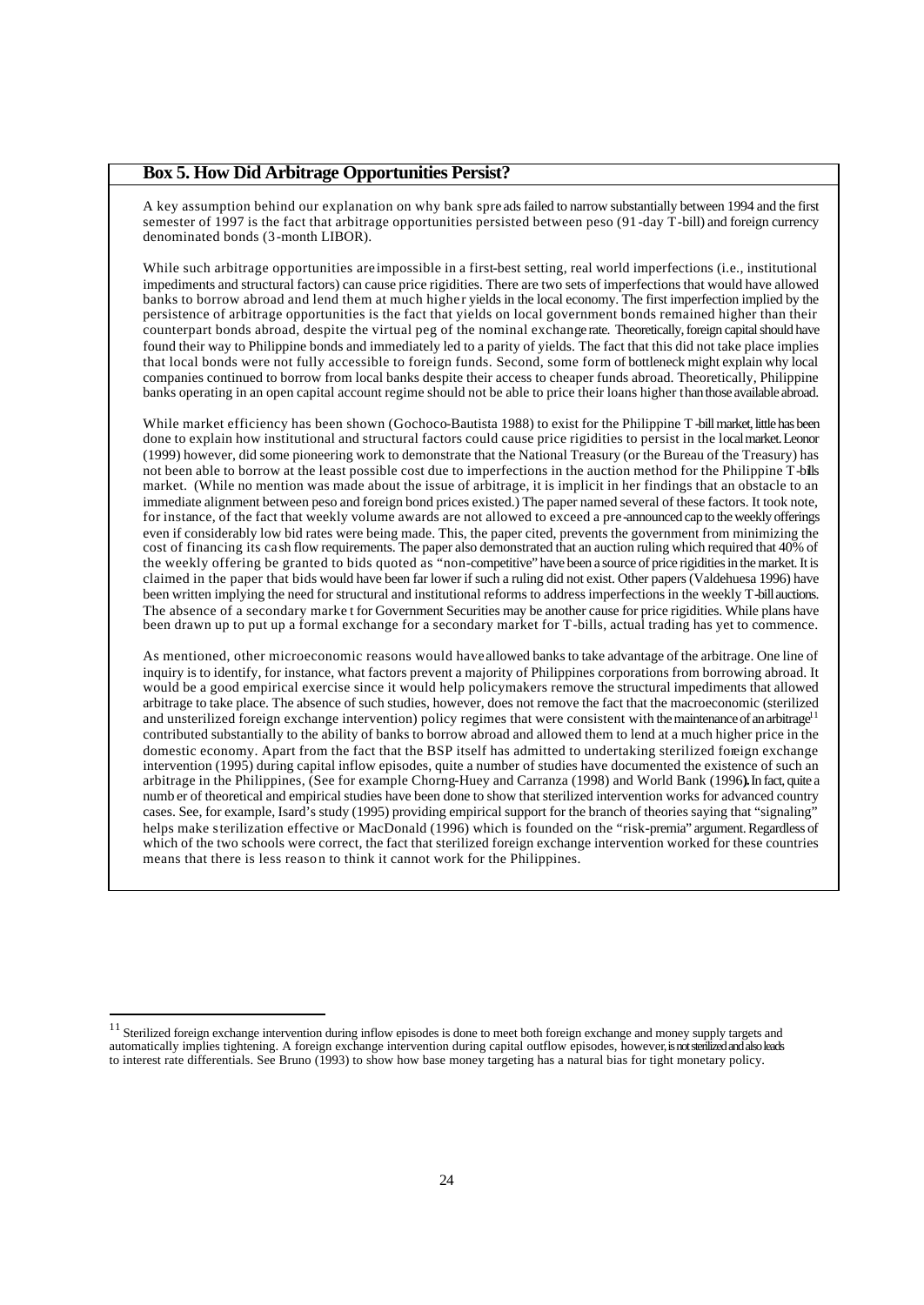| Table 1. LIST OF FOREIGN BANK BRANCHES AND SUBSIDIARIES |                                               |                                                                             |                               |                                                                 |                                  |  |  |
|---------------------------------------------------------|-----------------------------------------------|-----------------------------------------------------------------------------|-------------------------------|-----------------------------------------------------------------|----------------------------------|--|--|
|                                                         | (As of 31 December 2000)                      |                                                                             |                               |                                                                 |                                  |  |  |
|                                                         |                                               |                                                                             |                               |                                                                 |                                  |  |  |
| Date of Ist<br>entry in the<br><b>Philippines</b>       | <b>Foreign Bank Branch/Subsidiary</b>         | <b>Bank</b><br><b>Classification</b><br>(Universal,<br>commercial,<br>etc.) | <b>Mode</b><br>Of<br>Entry 1/ | <b>Number</b><br><b>of</b><br><b>Branches</b><br>$\overline{2}$ | <b>Capital</b><br>(P Million) 3/ |  |  |
| 6/28/45                                                 | Citibank, N.A.                                | Commercial                                                                  | Original 4                    | $\overline{5}$                                                  | 2,567                            |  |  |
| 7/23/45                                                 | <b>Standard Chartered Bank</b>                | Commercial                                                                  | Original 4                    | $\overline{5}$                                                  | 80                               |  |  |
| 8/6/45                                                  | Hongkong & Shanghai Banking Corp.             | Universal                                                                   | Original 4                    | 4                                                               | 1,350                            |  |  |
| 4/15/47                                                 | Bank of America NT & SA                       | Commercial                                                                  | Original 4                    | $\overline{0}$                                                  | 423                              |  |  |
| 4/3/95                                                  | The Bank of Tokyo-Mitsubishi Ltd.             | Commercial                                                                  | C                             | $\overline{0}$                                                  | 720                              |  |  |
| 6/1/95                                                  | Korea Exchange Bank                           | Commercial                                                                  | C                             | $\overline{0}$                                                  | $\overline{257}$                 |  |  |
| 6/30/95                                                 | The Fuji Bank Ltd.                            | Commercial                                                                  | C                             | $\overline{0}$                                                  | 602                              |  |  |
| 7/4/95                                                  | The International Commercial Bank of<br>China | Commercial                                                                  | C                             | $\overline{2}$                                                  | 389                              |  |  |
| 7/10/95                                                 | <b>ING Barings, Manila Branch</b>             | <b>Universal</b>                                                            | C                             | $\overline{0}$                                                  | 1,238                            |  |  |
| 7/14/95                                                 | Deutsche Bank AG                              | Commercial                                                                  | C                             | $\overline{0}$                                                  | 760                              |  |  |
| 8/11/95                                                 | Bangkok Public Company Ltd.                   | Commercial                                                                  | C                             | $\overline{0}$                                                  | 266                              |  |  |
| 9/26/95                                                 | The Chase Manhattan Bank                      | Commercial                                                                  | C                             | $\overline{0}$                                                  | 223                              |  |  |
|                                                         | (formerly Chemical Bank)                      |                                                                             |                               |                                                                 |                                  |  |  |
| 9/26/95                                                 | Chinatrust (Phils.) Commercial Bank Corp.     | Commercial                                                                  | a                             | $\overline{16}$                                                 | 2,616                            |  |  |
| 10/2/95                                                 | ANZ Banking Group, Ltd.                       | Commercial                                                                  | C                             | $\overline{0}$                                                  | 250                              |  |  |
| 1/8/96                                                  | Banco Santander Philipines, Inc.              | Commercial                                                                  | b                             | 0                                                               | 2,505                            |  |  |
| 1/29/96                                                 | Dao Heng Bank, Inc.                           | Commercial                                                                  | b                             | 13                                                              | 2,495                            |  |  |
| 11/6/97                                                 | Maybank Phillippines, Inc.                    | Commercial                                                                  | a                             | 59                                                              | 1,895                            |  |  |
| 9/1/98                                                  | DBS Bank Philippines, Inc. 4/                 | Commercial                                                                  | a                             | 20                                                              | 2,244                            |  |  |
| 9/7/99                                                  | ABN-AMRO Savings Bank Corp.                   | <b>Thrift</b>                                                               | a                             | 24                                                              | 857                              |  |  |
| 11/26/99                                                | <b>United Overseas Bank Philippines</b>       | Commercial                                                                  | a                             | 96                                                              | 2,184                            |  |  |
| 12/29/00                                                | HSBC Savings Bank Phils, Inc.                 | Thrift                                                                      | a                             | 14                                                              | 671                              |  |  |

1/ Mode of Entry classified as follows:

a) by acquiring, purchasing or owning up to 60% of the voting stock of an existing bank;

b) by investing in up to 60% of the voting stock of a new banking subsidiary incorporated under Philippine laws; and

c) by establishing branches with full branching authority.

- $2/$  As of December 2000, exclusive of main branches of foreign banks and head offices of foreign bank subsidiaries
- 3/ Based on published statements as of September 27, 2000 for universal/commercial banks and as of June 26, 2000 for thrift banks
- 4/ Formerly Bank of Southeast Asia, a locally incorporated bank which was acquired by Development Bank of Singapore (DBS). Accordingly, DBS gave up its full bank branching authority originally granted on 28 November 1995.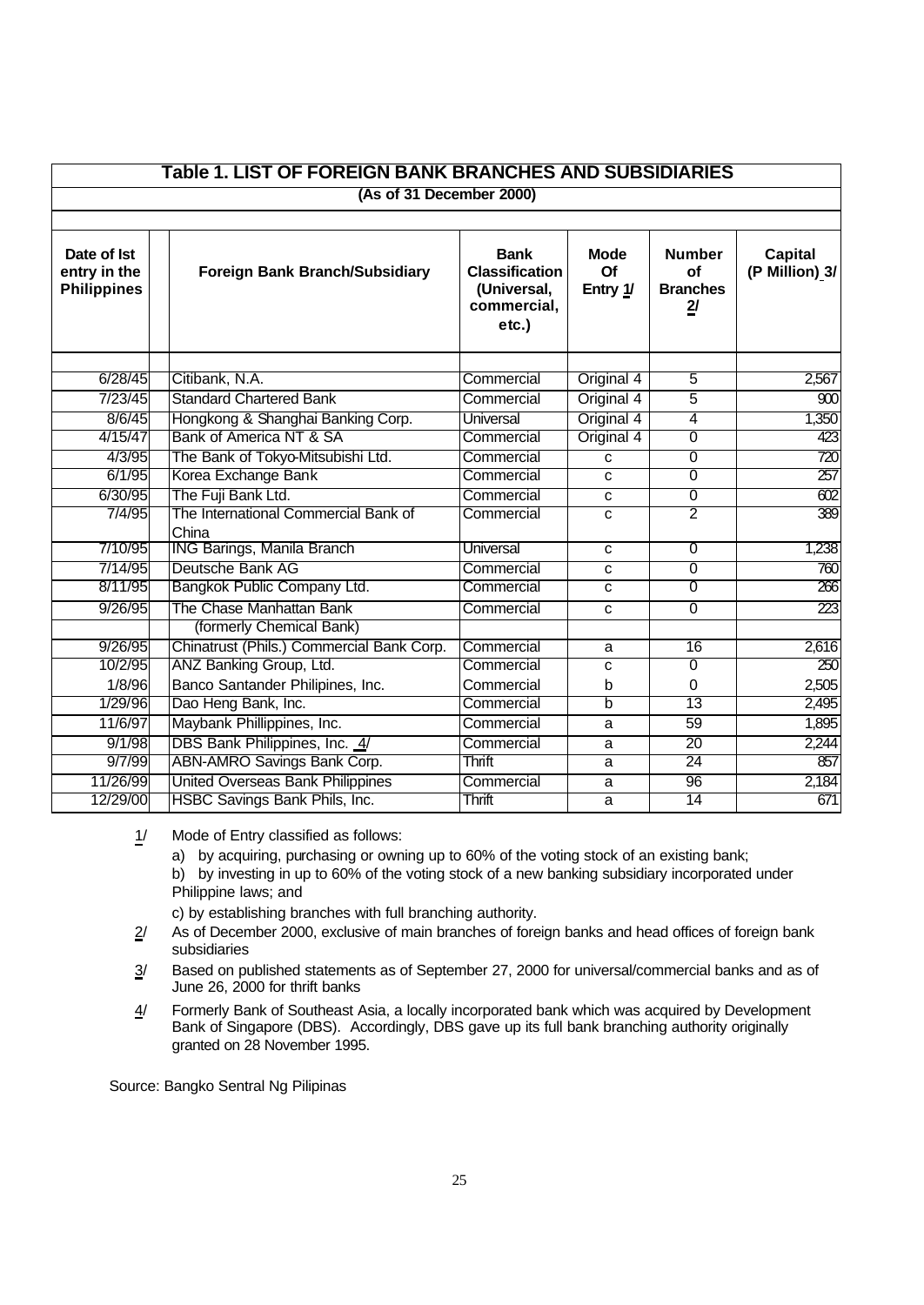## **Table 2: Concentration Ratios**

| Asset, Deposit, and Loan Concentration Ratios<br>1991 - 3q 2000                                                                                |       |       |       |       |       |       |       |       |       |       |
|------------------------------------------------------------------------------------------------------------------------------------------------|-------|-------|-------|-------|-------|-------|-------|-------|-------|-------|
|                                                                                                                                                | 1991  | 1992  | 1993  | 1994  | 1995  | 1996  | 1997  | 1998  | 1999  | 2000  |
| <b>ASSETS</b>                                                                                                                                  |       |       |       |       |       |       |       |       |       |       |
| Share of Top 5                                                                                                                                 | 43.55 | 44.34 | 44.1  | 46.96 | 45.71 | 44.04 | 36.43 | 37.95 | 42.69 | 49.58 |
| Share of 'Old' FBs                                                                                                                             | 13.75 | 11.56 | 12.09 | 10.01 | 9.03  | 9.8   | 12.92 | 8.72  | 9.44  | 10.38 |
| Share of New 10 FBs                                                                                                                            |       |       |       |       | 1.81  | 2.96  | 6.44  | 6.56  | 5.24  | 3.38  |
| Share of Total FB's                                                                                                                            |       |       |       |       | 10.83 | 12.77 | 19.36 | 15.37 | 14.68 | 15.8  |
| <b>DEPOSITS</b>                                                                                                                                |       |       |       |       |       |       |       |       |       |       |
| Share of Top 5                                                                                                                                 | 48.44 | 47.94 | 48.68 | 49.99 | 49.1  | 49.74 | 44.11 | 44.28 | 51.8  | 53.62 |
| Share of 'Old' FBs                                                                                                                             | 7.82  | 8.03  | 7.74  | 7.58  | 5.61  | 5.12  | 6.55  | 7.08  | 8.12  | 9.63  |
| Share of New 10 FBs                                                                                                                            |       |       |       |       | 0.53  | 0.77  | 2.49  | 2.79  | 3.03  | 3.23  |
| Share of Total FB's                                                                                                                            |       |       |       |       | 6.14  | 5.89  | 9.04  | 9.88  | 11.15 | 12.86 |
| <b>LOANS</b>                                                                                                                                   |       |       |       |       |       |       |       |       |       |       |
| Share of Top 5                                                                                                                                 | 44.52 | 44.92 | 39.96 | 47.55 | 47.25 | 46.39 | 32.86 | 38.73 | 43.08 | 49.38 |
| Share of 'Old' FBs                                                                                                                             | 10.81 | 10.11 | 10.5  | 8.66  | 7.3   | 6.77  | 5.66  | 6.24  | 9.53  | 7.39  |
| Share of New 10 FBs                                                                                                                            |       |       |       |       | 1.31  | 3.7   | 4.81  | 5.31  | 4.48  | 5.3   |
| Share of Total FB's                                                                                                                            |       |       |       |       | 8.61  | 10.47 | 10.47 | 11.55 | 14.01 | 12.69 |
| Source: Bangko Sentral ng Pilipinas<br>Toble 10 includes only both expanded and non-expanded commercial banks whereas toble 1b includes thrift |       |       |       |       |       |       |       |       |       |       |

Table 1a includes only both expanded and non-expanded commercial banks whereas table 1b includes thrift banks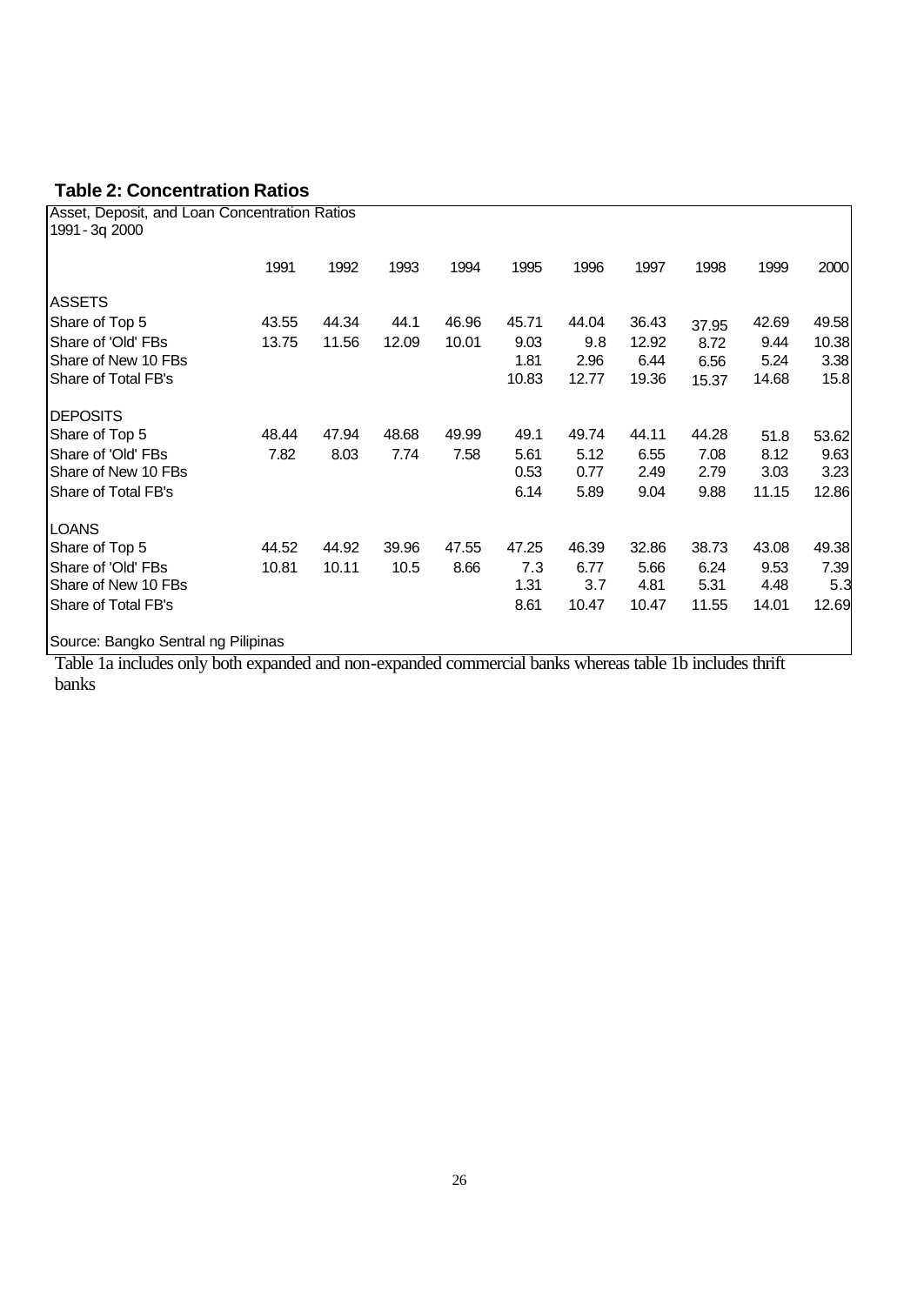| <b>Table 3: Performance Indicators of Banking Sector</b> |
|----------------------------------------------------------|
|----------------------------------------------------------|

| PERFORMANCE INDICATORS OF BANKING<br>SECTOR (in percentage) $\frac{1}{2}$                                       |                                                                                                      |                                                      |                                                                 |                                                    |  |  |  |
|-----------------------------------------------------------------------------------------------------------------|------------------------------------------------------------------------------------------------------|------------------------------------------------------|-----------------------------------------------------------------|----------------------------------------------------|--|--|--|
|                                                                                                                 | Years over<br>which<br>averaged                                                                      | Net Interest<br>Margin / Total<br><b>Assets</b>      | Overhead /                                                      | <b>Net</b><br>Profit                               |  |  |  |
|                                                                                                                 |                                                                                                      |                                                      | <b>Total Assets</b>                                             | <b>Total Assets</b>                                |  |  |  |
| Hong Kong<br>Indonesia<br>South Korea<br>Malaysia<br>Philippines<br>Singapore<br><b>Thailand</b><br>India       | 1990-1995<br>1988-1995<br>1991-1995<br>1988-1995<br>1988-1995<br>1991-1995<br>1988-1995<br>1992-1995 | 1.9<br>3.5<br>1.7<br>2.4<br>4.2<br>1.9<br>3.1<br>3.3 | 1.5<br>2.9<br>2.1<br>1.6<br>4.4<br>1.3<br>$\overline{2}$<br>1.4 | 1.7<br>0.9<br>0.4<br>0.9<br>2<br>1.1<br>1.1<br>2.3 |  |  |  |
| Comparator<br>S<br>Germany<br>Japan<br>U.S.                                                                     | 1992-1995<br>1989-1995<br>1988-1995                                                                  | 1.9<br>1.4<br>3.1                                    | 2.1<br>1.1<br>3.2                                               | 0.4<br>0.2<br>0.5                                  |  |  |  |
| Source: Demirguc-Kunt and Huizinga<br>(1997); as reported in Claessens and<br>Glaessner (1997)                  |                                                                                                      |                                                      |                                                                 |                                                    |  |  |  |
| Note:<br>1/ Data presented are weighted averages of figures from all reporting<br>banks, domestic, and foreign. |                                                                                                      |                                                      |                                                                 |                                                    |  |  |  |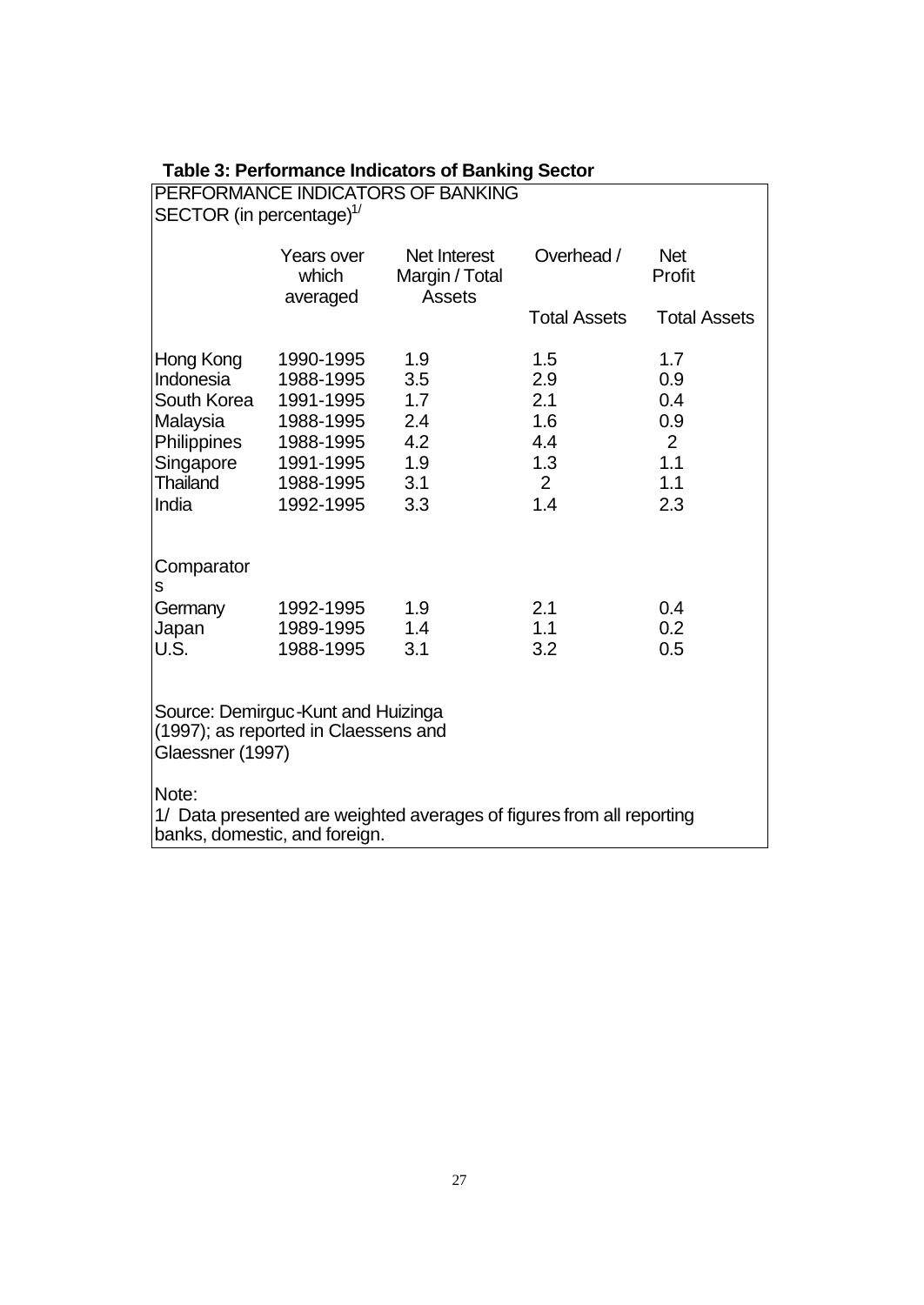# **Table 4. Sector distribution of KB Outstanding Loans**

| as of Dec 1998                                        | Grand  |        | Expanded                |             |             |              |
|-------------------------------------------------------|--------|--------|-------------------------|-------------|-------------|--------------|
| in percentage                                         | Total  |        | <b>Commercial Banks</b> | Govt        | Non-        | Foreign      |
|                                                       |        | Total  | Pvt. EKBs               | <b>EKBs</b> | <b>EKBs</b> | <b>Banks</b> |
| A. Classified as to Economic Activity                 |        |        |                         |             |             |              |
|                                                       |        |        |                         |             |             |              |
| Agriculture, Hunting & Forestry                       | 3.84   | 3.84   | 3.13                    | 7.93        | 3.35        | 4.27         |
| Fishing                                               | 0.24   | 0.25   | 0.22                    | 0.43        | 0.18        | 0.25         |
| Mining and Quarrying                                  | 1.30   | 1.44   | 1.39                    | 1.74        | 0.85        | 0.50         |
| Manufacturing                                         | 23.28  | 23.41  | 25.32                   | 12.37       | 19.60       | 25.55        |
| Electricity, Gas and Water                            | 3.07   | 3.16   | 2.69                    | 5.87        | 1.83        | 3.37         |
| Construction                                          | 3.54   | 3.60   | 3.85                    | 2.15        | 4.92        | 1.76         |
| Wholesale & Retail Trade, Repair of Motor<br>Vehicles |        |        |                         |             |             |              |
| and Personal Household Goods                          | 13.87  | 14.64  | 16.19                   | 5.69        | 16.20       | 5.23         |
| Transport, Storage & Communication                    | 6.39   | 6.15   | 5.85                    | 7.92        | 7.83        | 7.11         |
| Financial Intermediation                              | 8.77   | 8.81   | 5.86                    | 25.81       | 4.74        | 12.11        |
| Real, Estate, Renting & Bus. Activities               | 14.16  | 14.75  | 14.83                   | 14.26       | 20.21       | 3.60         |
| Public Adm & Defense                                  | 0.70   | 0.75   | 0.26                    | 3.56        | 0.58        | 0.46         |
| Education                                             | 0.32   | 0.35   | 0.32                    | 0.56        | 0.36        | 0.00         |
| Health & Social Work                                  | 0.17   | 0.15   | 0.11                    | 0.35        | 0.54        | 0.02         |
| Other Community, Social & Pers. Services              | 7.40   | 5.65   | 5.66                    | 5.61        | 8.27        | 21.51        |
| Private Households w/ Employed Persons                | 0.31   | 0.31   | 0.35                    | 0.04        | 0.23        | 0.45         |
| Extra Territorial Organization and Bodies             | 0.03   | 0.01   | 0.01                    | 0.00        | 0.24        | 0.02         |
| <b>Hotels &amp; Restaurants</b>                       | 0.57   | 0.61   | 0.56                    | 0.88        | 0.85        | 0.03         |
| Interbank Loans                                       | 12.04  | 12.14  | 13.41                   | 4.82        | 9.23        | 13.76        |
| <b>Total Loan Portfolio</b>                           | 100.00 | 100.00 | 100.00                  | 100.00      | 100.00      | 100.00       |
| B. Classified as to Type of Accounts                  |        |        |                         |             |             |              |
| Interbank Loans Receivable                            | 12.04  | 12.14  | 13.41                   | 4.82        | 9.23        | 13.76        |
| Loans and Discounts                                   | 72.59  | 71.93  | 71.19                   | 76.20       | 74.47       | 76.50        |
| Agra/Agri Credit Loans                                | 2.67   | 2.62   | 1.89                    | 6.85        | 3.45        | 2.41         |
| <b>Bills Purchased</b>                                | 2.18   | 2.33   | 2.22                    | 3.00        | 1.33        | 1.61         |
| Customer Liab - LC/TR                                 | 5.57   | 5.96   | 6.65                    | 1.95        | 5.18        | 2.66         |
| Customer Liab - Accep. O/S                            | 0.70   | 0.64   | 0.72                    | 0.18        | 0.93        | 0.99         |
| <b>Trading Account Securities</b>                     | 0.97   | 0.81   | 0.79                    | 0.96        | 1.74        | 1.58         |
| <b>Underwriting Accounts</b>                          | 0.23   | 0.28   | 0.28                    | 0.27        | 0.00        | 0.00         |
| <b>Restructured Loans</b>                             | 3.05   | 3.29   | 2.86                    | 5.77        | 3.67        | 0.50         |
| <b>Total Loan Portfolio</b>                           | 100.00 | 100.00 | 100.00                  | 100.00      | 100.00      | 100.00       |

Source of basic data: Bangko Sentral ng Pilipinas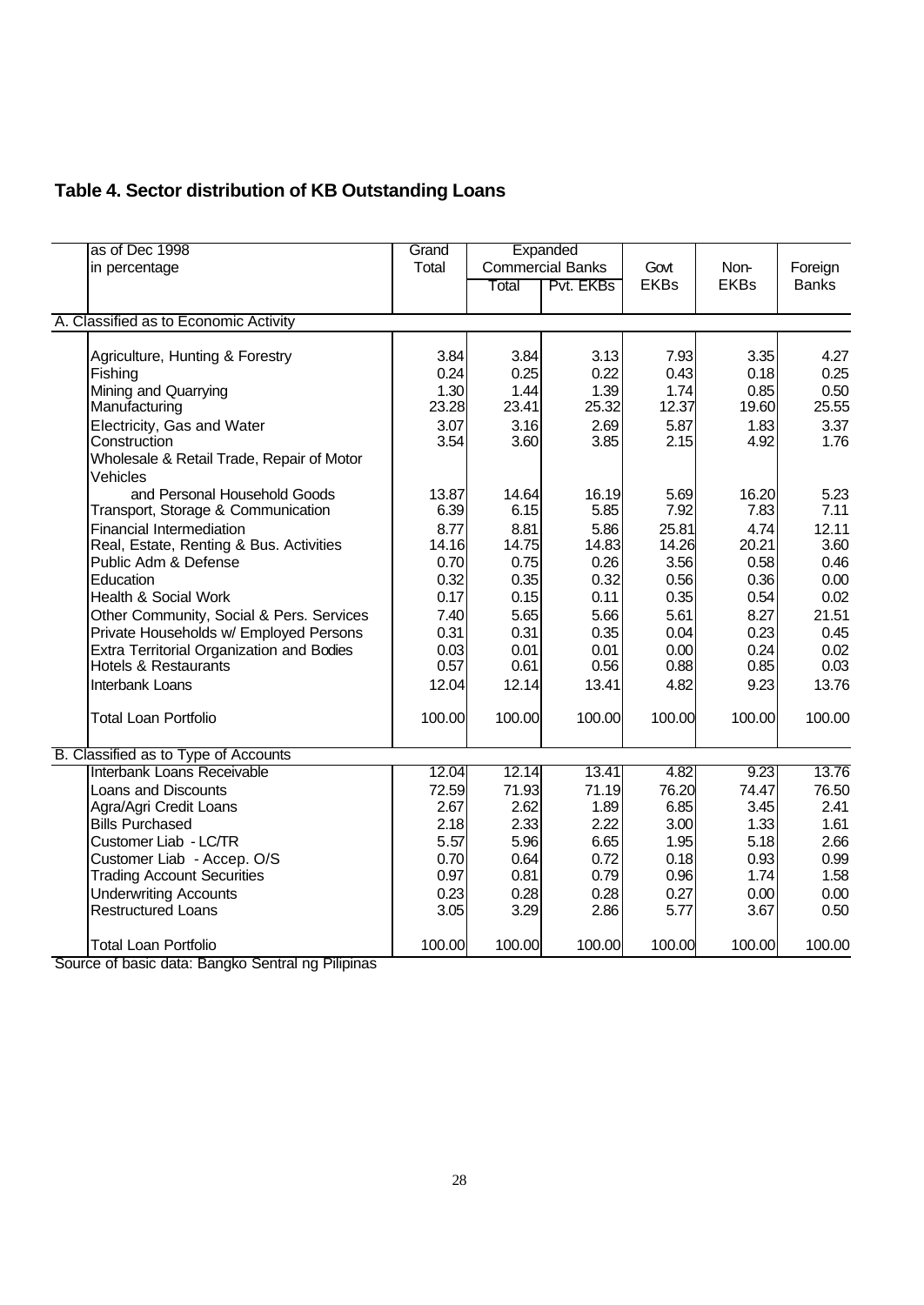| <b>Table 5. Total Loan Loss Provisioning</b> |                      |                                               |                                          |
|----------------------------------------------|----------------------|-----------------------------------------------|------------------------------------------|
| as of Dec 31, 1999                           | <b>Foreign Banks</b> | <b>Domestic</b><br><b>Expanded Commercial</b> | <b>Non Expanded</b><br><b>Commercial</b> |
| NPL to Total Loans                           | 4.12                 | 12.98                                         | 16.44                                    |
| Loan Loss Reserves to NPLs                   | 68.13                | 40.54                                         | 19.63                                    |
| Real Estate Loans to Total Loans             | 2.73                 | 12.45                                         | 14.53                                    |
| Past Due RE Loans to RE Loans                | 3.68                 | 16.84                                         | 19.05                                    |
| Past Due RE Loans to Total Loans             | 0.1                  | 2.1                                           | 2.77                                     |

| <b>TABLE 6: Quarterly Loan Growth Rates</b> |                            |                                                       |                                                    |                                        |
|---------------------------------------------|----------------------------|-------------------------------------------------------|----------------------------------------------------|----------------------------------------|
|                                             |                            | <b>Philippine Commercial Bank System</b>              |                                                    |                                        |
| (percentage)                                |                            |                                                       |                                                    |                                        |
|                                             |                            | Panel A: Average Across Individual Banks (unweighted) |                                                    |                                        |
|                                             |                            |                                                       |                                                    |                                        |
| <b>Time Period</b>                          | <b>All</b><br><b>Banks</b> | <b>State-Owned</b><br><b>Banks</b>                    | <b>Private Domestic</b><br><b>Commercial Banks</b> | <b>Private Foreign</b><br><b>Banks</b> |
| Pre-Crisis                                  |                            | $-4.59$                                               | 5.64                                               | 29.18                                  |
| 1989Q1-1997Q2                               |                            |                                                       |                                                    |                                        |
|                                             |                            |                                                       |                                                    |                                        |
|                                             |                            |                                                       |                                                    |                                        |
| Crisis                                      |                            | $-10.24$                                              | $-4.32$                                            | $-1.03$                                |
| 1997Q3-1998Q4                               |                            |                                                       |                                                    |                                        |
|                                             |                            |                                                       |                                                    |                                        |
| Post-Crisis                                 |                            | $-11.74$                                              | $-1.17$                                            | $-1.82$                                |
| 1999Q1-2000Q1                               |                            |                                                       |                                                    |                                        |
|                                             |                            |                                                       |                                                    |                                        |
|                                             |                            | <b>Panel B: Weighted Lending Growth Across Banks</b>  |                                                    |                                        |
|                                             |                            |                                                       |                                                    |                                        |
| <b>Pre-Crisis</b>                           |                            | $-0.6$                                                | 0.06                                               | 0.15                                   |
| 1989Q1-1997Q2                               |                            |                                                       |                                                    |                                        |
|                                             |                            |                                                       |                                                    |                                        |
| <b>Crisis</b>                               |                            | $-1.5$                                                | $-0.19$                                            | $-0.092$                               |
| 1997Q3-1998Q4                               |                            |                                                       |                                                    |                                        |
|                                             |                            |                                                       |                                                    |                                        |
|                                             |                            |                                                       |                                                    |                                        |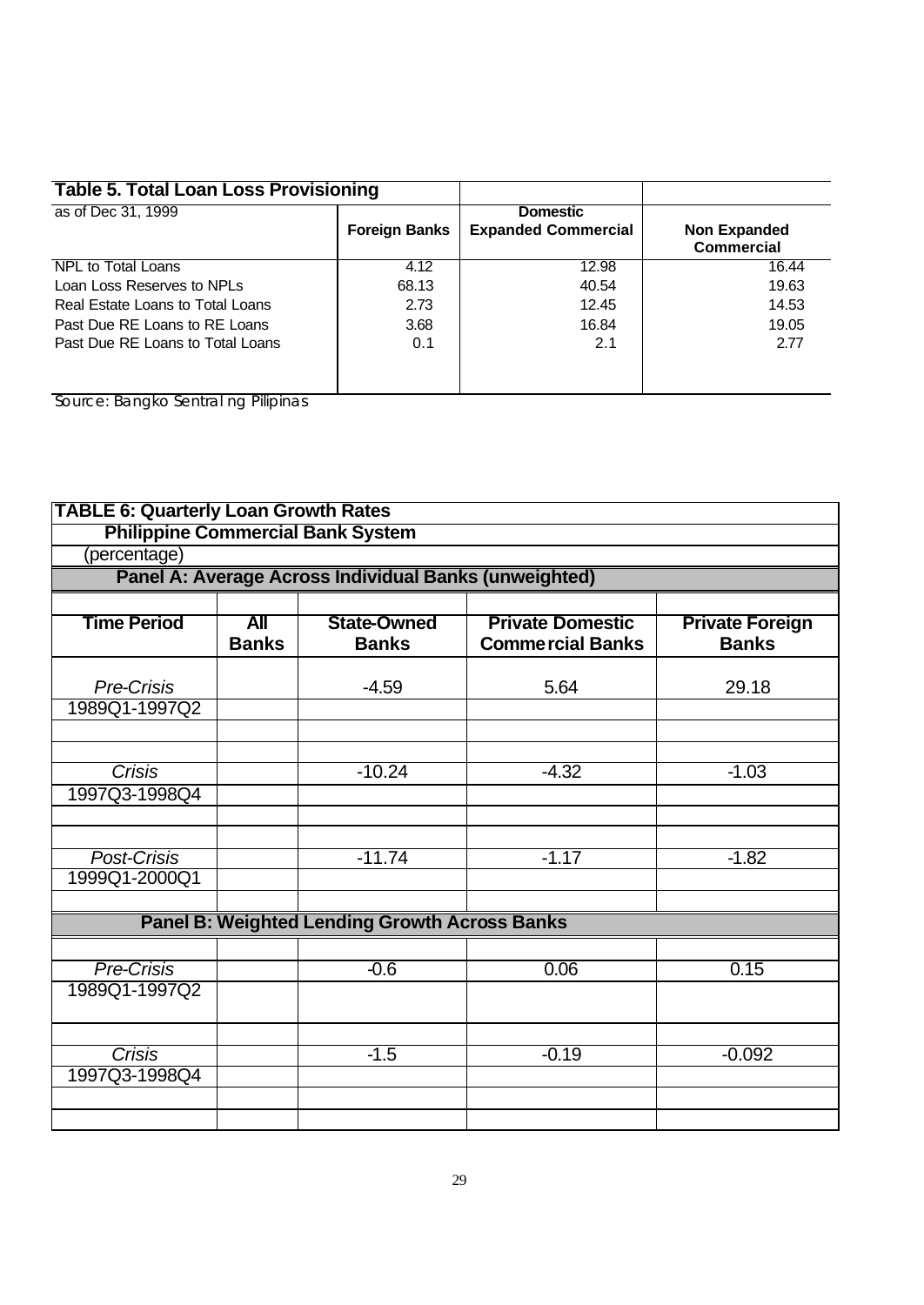| Post-Crisis   | 70<br>- | U.14 | סרח ו |
|---------------|---------|------|-------|
| 1999Q1-2000Q1 |         |      |       |
|               |         |      |       |
|               |         |      |       |

Source of basic data: Published Financial Statement Reports of Commercial Banks, Bangko Sentral ng Pilipinas

Note: For missing observations, loan growth was first computed by getting the average of the prior period growth rate and the following period growth rate. The weight used is the loan of an individual bank as a percentage to the total loan of the class of banks (state-owned, private local and foreign banks).

| Table 7: Average Real Deposit Growth Rate (in percentage) |                                    |                                   |                      |                                |                                |
|-----------------------------------------------------------|------------------------------------|-----------------------------------|----------------------|--------------------------------|--------------------------------|
|                                                           | <b>State-Owned</b><br><b>Banks</b> | <b>Private</b>                    | <b>Private</b>       | <b>Old</b>                     | <b>New</b>                     |
|                                                           |                                    | <b>Commercial</b><br><b>Banks</b> | <b>Foreign Banks</b> | <b>Foreign</b><br><b>Banks</b> | <b>Foreign</b><br><b>Banks</b> |
|                                                           |                                    |                                   |                      |                                |                                |
| <b>Pre-Crisis</b>                                         | data not available                 | 16.01                             | 30.15                | $-4.58$                        | 42.78                          |
| 1996 Q1-1997<br>Q2                                        |                                    |                                   |                      |                                |                                |
|                                                           |                                    |                                   |                      |                                |                                |
| <b>Crisis</b><br>1997 Q3-1998<br>Q4                       | $-7.73$                            | 2.34                              | 60.07                | 8.19                           | 77.37                          |
|                                                           |                                    |                                   |                      |                                |                                |
| <b>Post-Crisis</b><br>1999 Q1-2000<br>Q2                  | $-0.03$                            | $-1.49$                           | 0.13                 | 4.74                           | $-1.41$                        |

*Source:* Published Statement Reports of Banks, Bangko Sentral ng Pilipinas.

Notes: Old Foreign Banks - Bank of America, Citibank, HSBC and Standard Chartered New Foreign Banks - all others

For missing observations of deposits, deposit growth was first computed by getting the average of the prior period growth rate and the following period growth rate. Computed growth rates were used to get the corresponding values of deposits.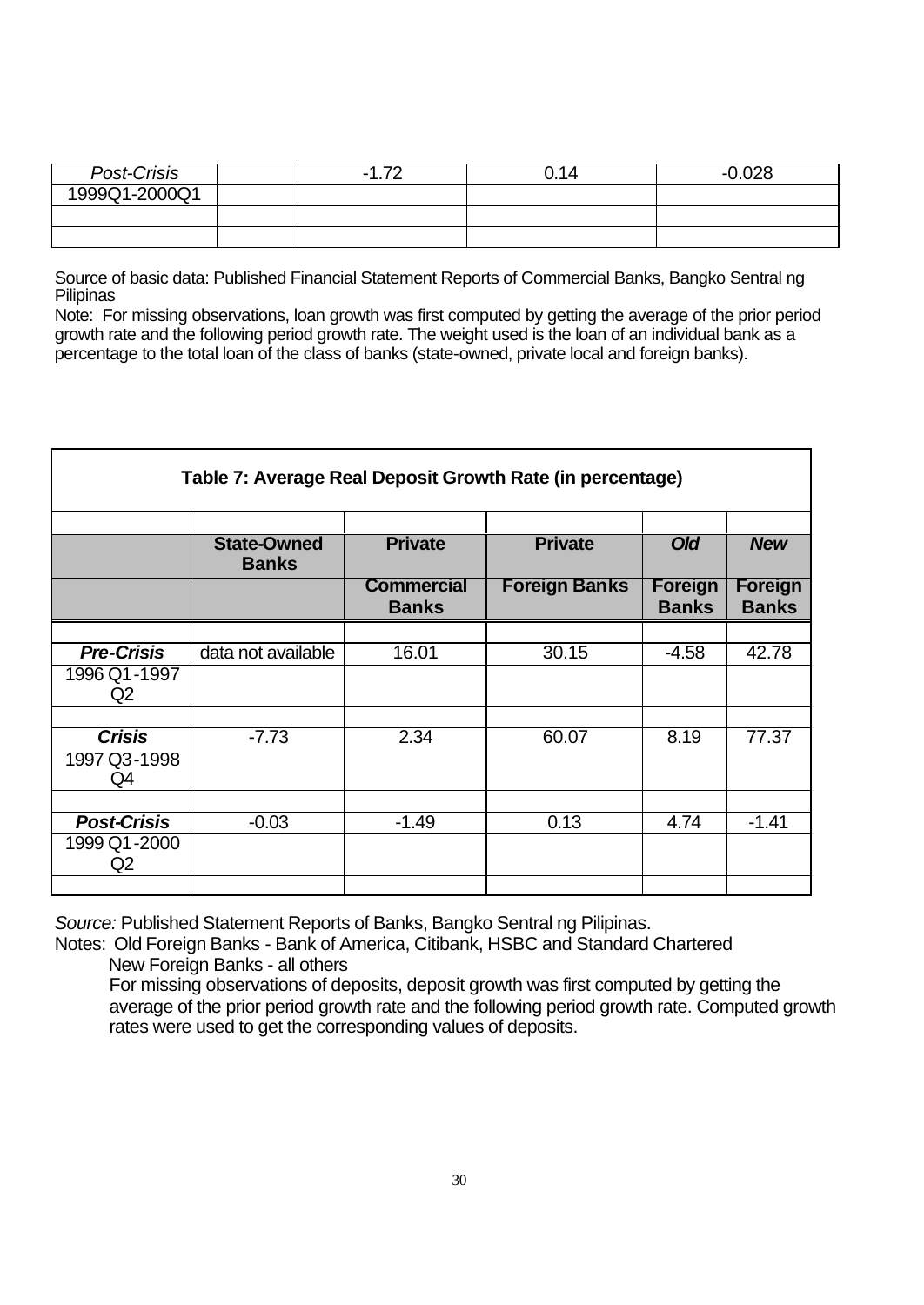

Source of Basic Data: Bangko Sentral ng Pilipinas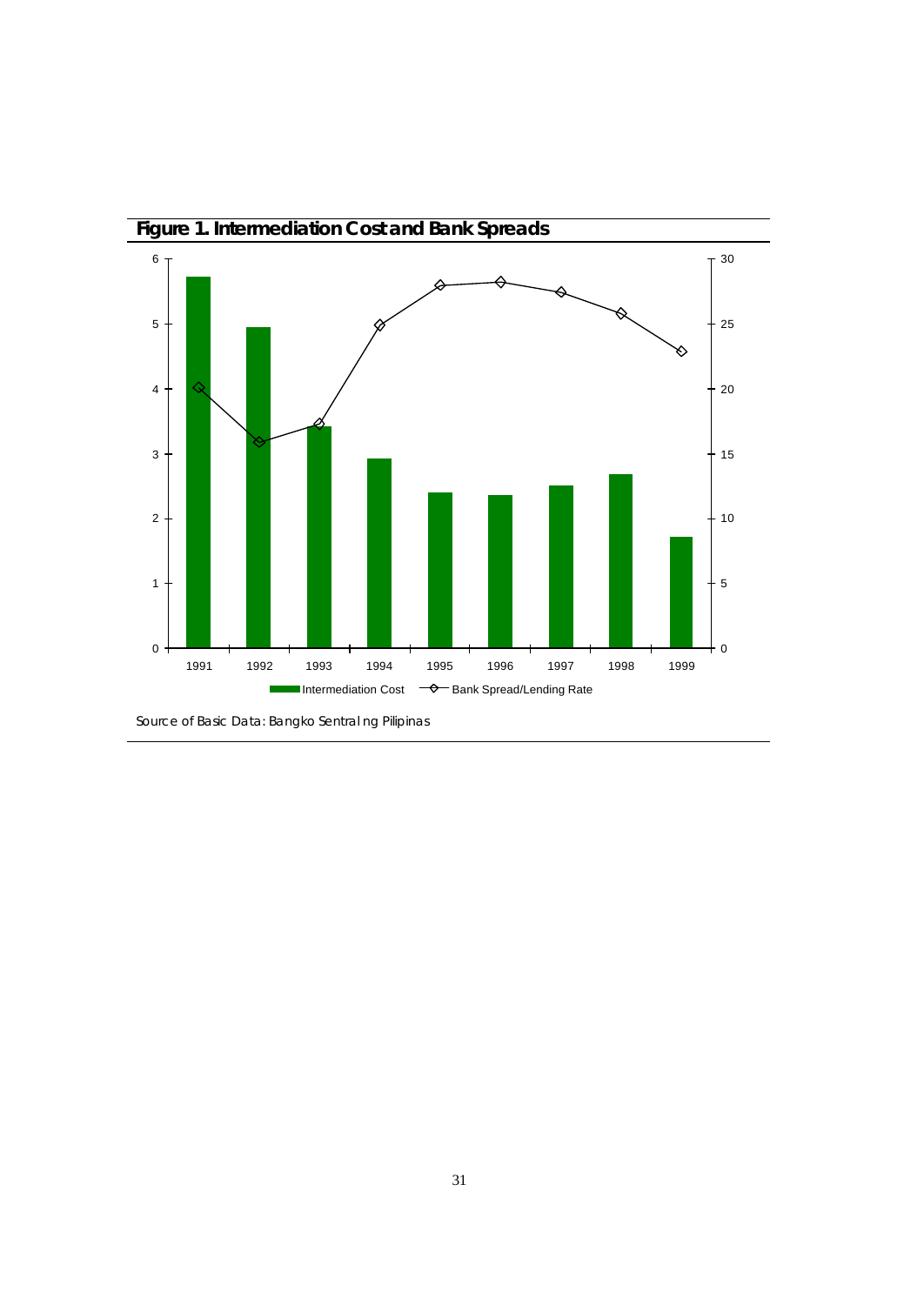### **Figure 2. Difference Between Risk Free T-Bill Rate And Cost of Funds (deposit rates plus other intermediation costs): "Risk Free" Spreads Fail To Narrow**

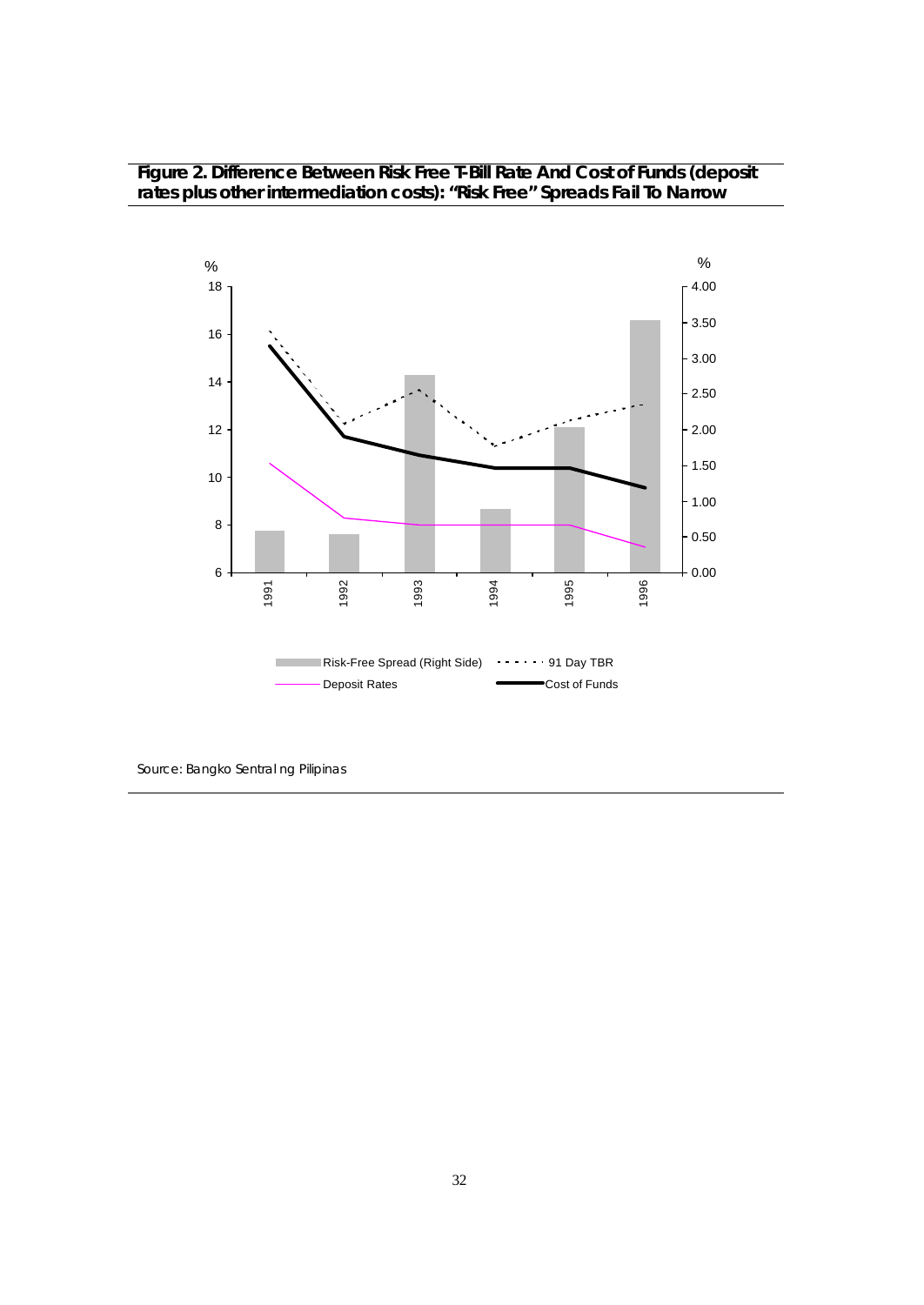

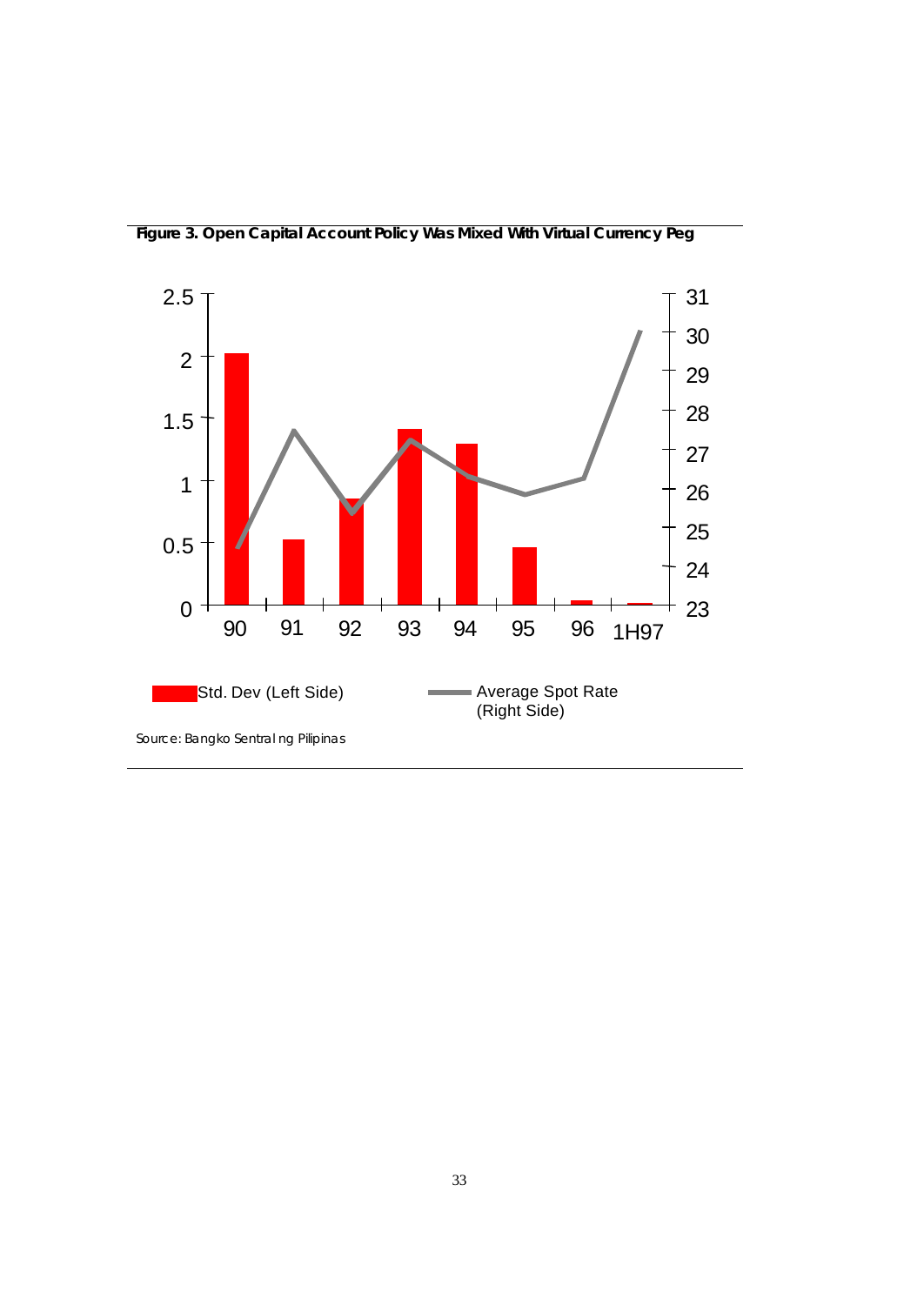

Source: Bangko Sentral ng Pilipinas SDEV (Right Scale) = standard deviation of the first difference of the monthly average spot rate AVG (Left Scale) = average monthly spot rate of P/\$ rate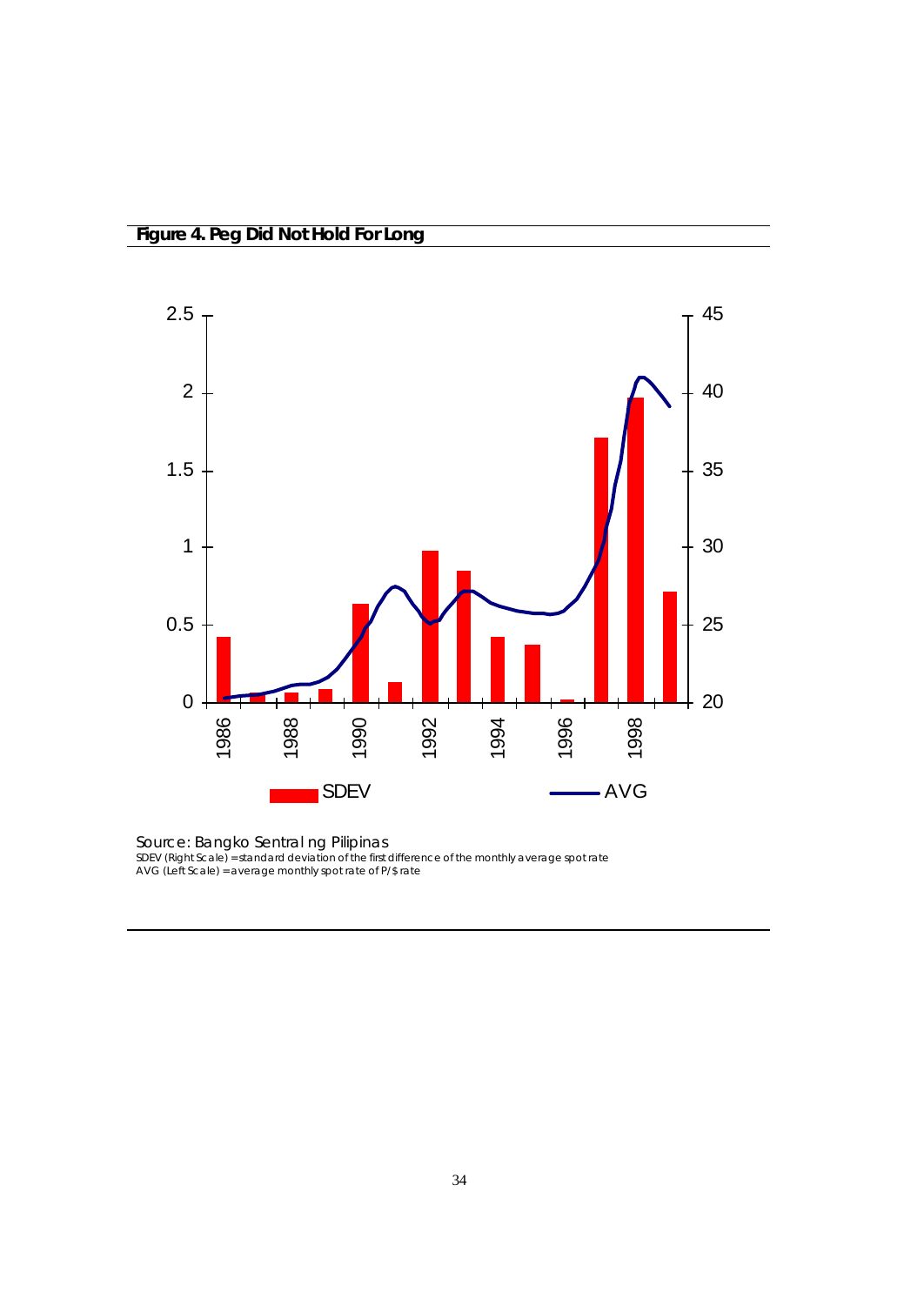

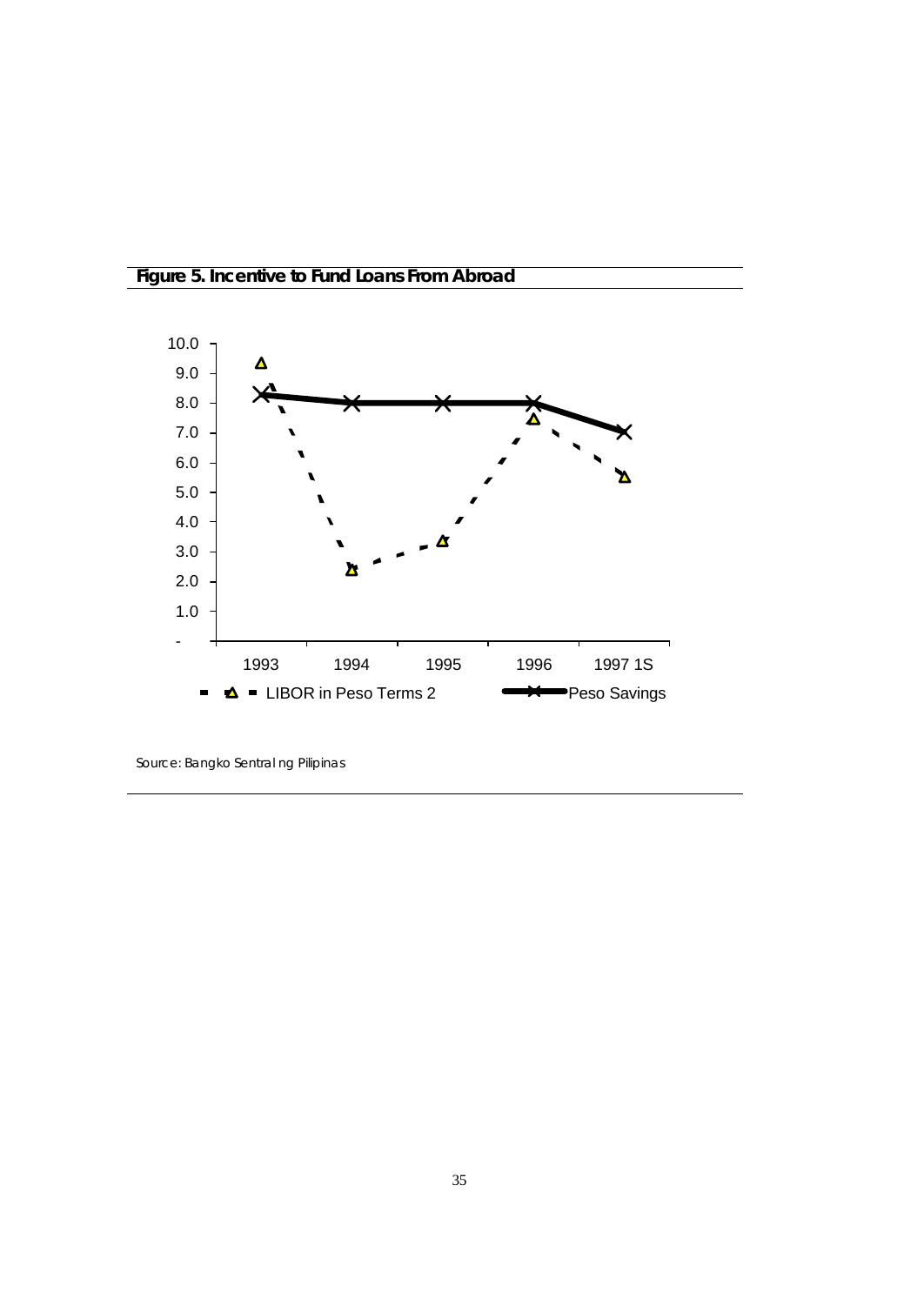## **Figure 6. Peso's Float Eased Foreign Borrowing**

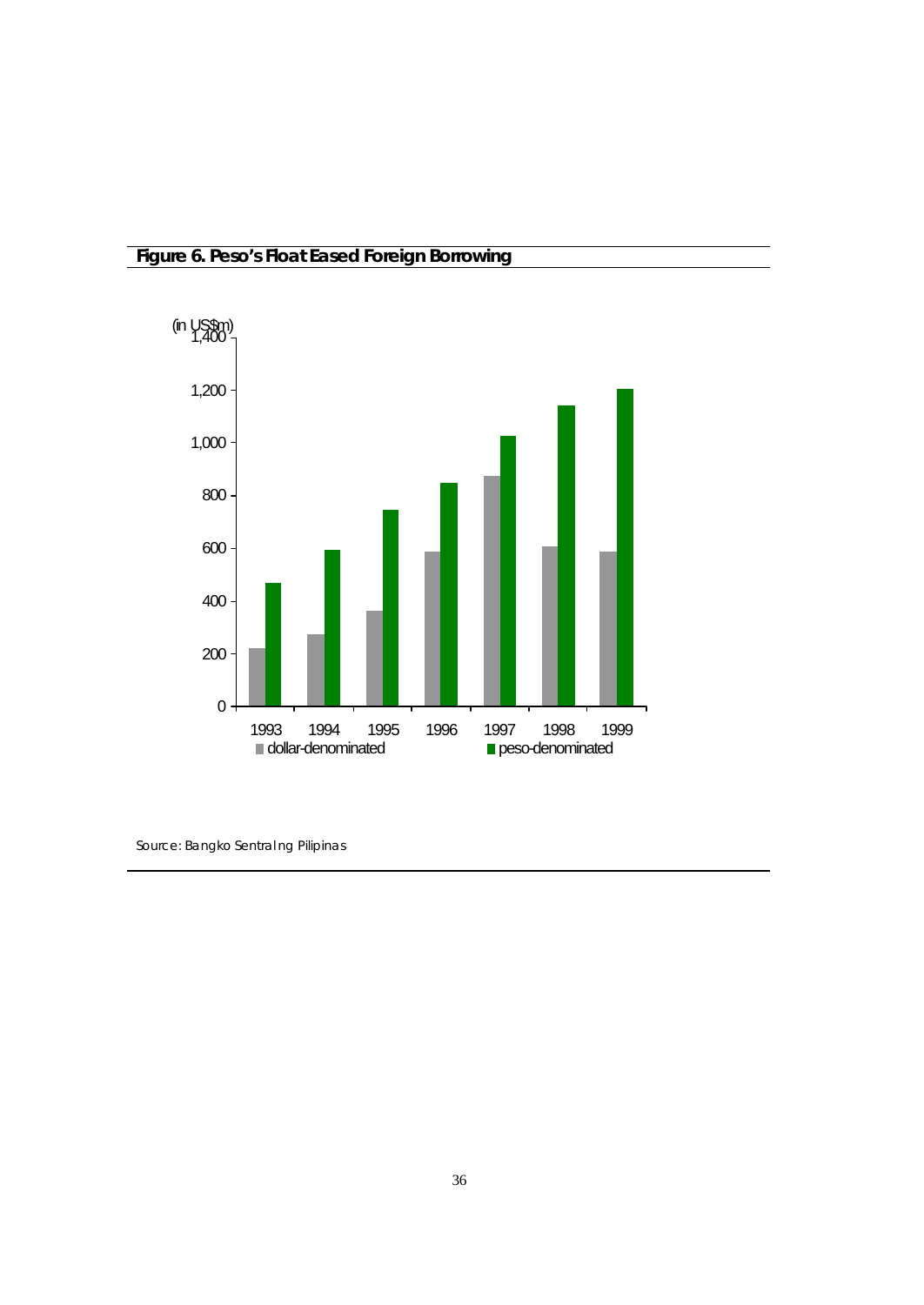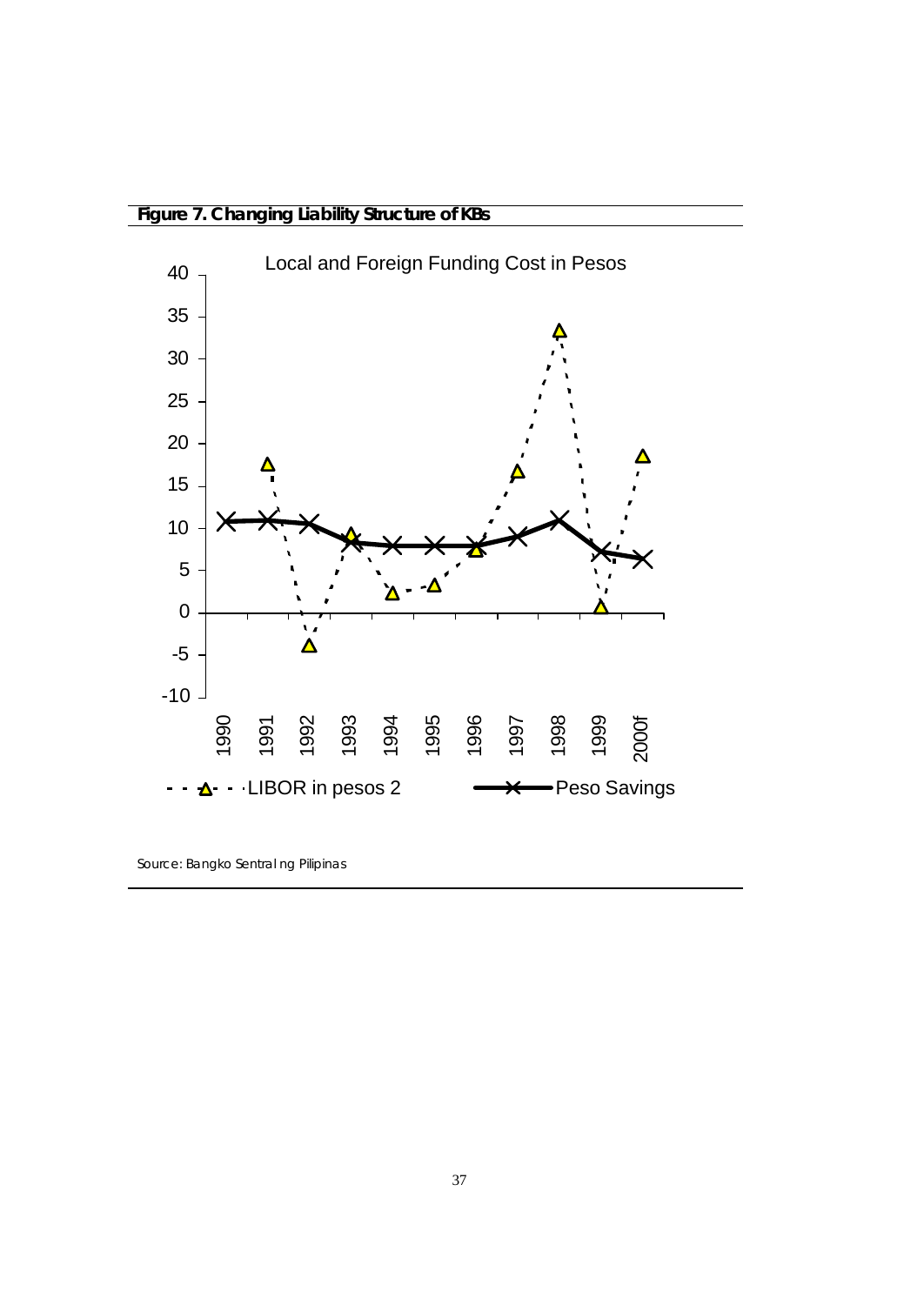## **Figure 8. Macro Policy Mix and Financial Market Imperfections Led to Persistent Arbitrage**